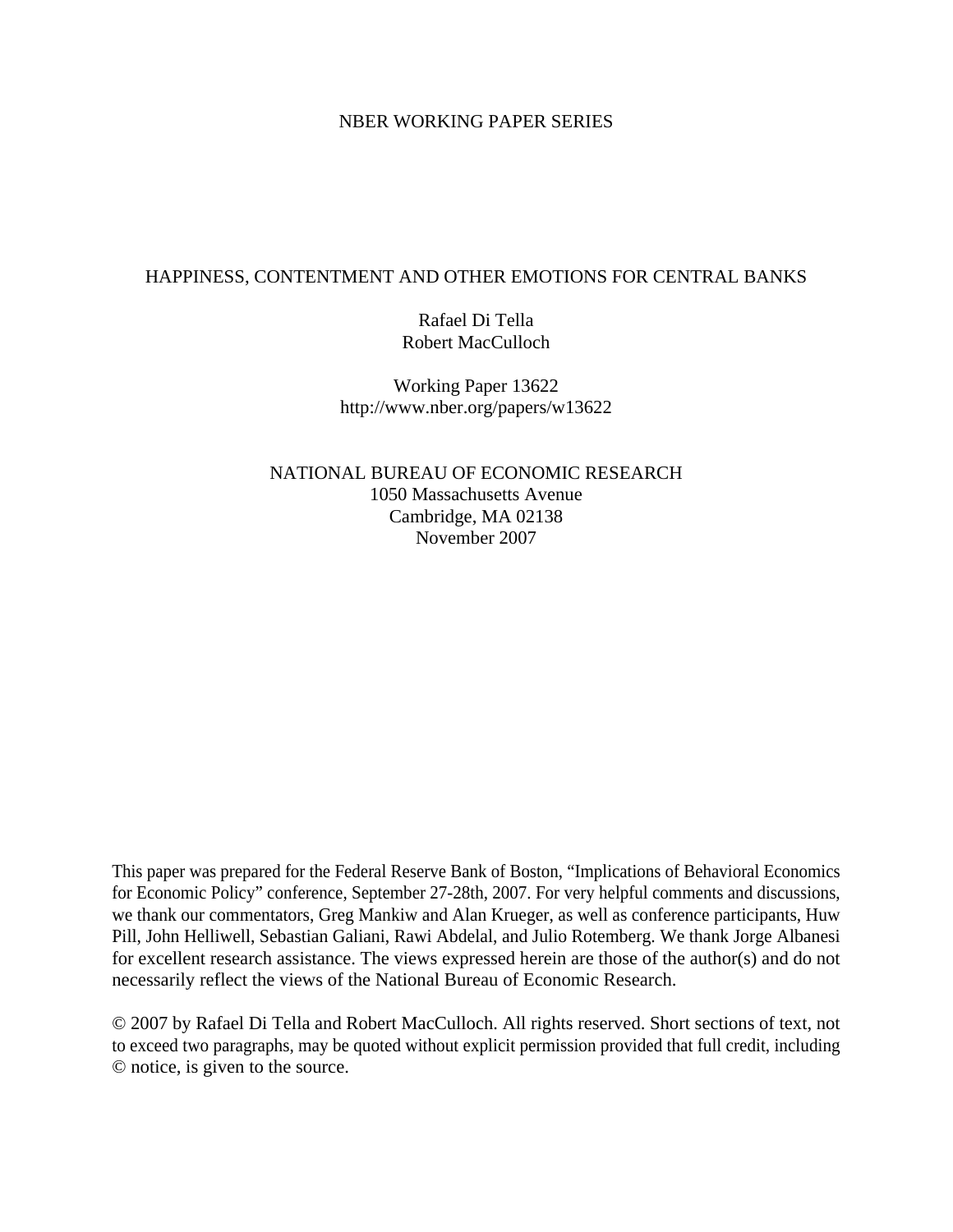Happiness, Contentment and Other Emotions for Central Banks Rafael Di Tella and Robert MacCulloch NBER Working Paper No. 13622 November 2007 JEL No. E0,E58,H0

## **ABSTRACT**

We show that data on satisfaction with life from over 600,000 Europeans are negatively correlated with the unemployment rate and the inflation rate. Our preferred interpretation is that this shows that emotions are affected by macroeconomic fluctuations. Contentment is, at a minimum, one of the important emotions that central banks should focus on. More ambitiously, contentment might be considered one of the components of utility. The results may help central banks understand the tradeoffs that the public is willing to accept in terms of unemployment for inflation, at least in terms of keeping the average level of one particular emotion (contentment) constant. An alternative use of these data is to study the particular channels through which macroeconomics affects emotions. Finally, work in economics on the design of monetary policy makes several assumptions (e.g., a representative agent, a summary measure of emotions akin to utility exists and that individuals only care about income and leisure) that can be used to interpret our results as weights in a social loss function.

Rafael Di Tella Harvard Business School Soldiers Field Rd Boston, MA 02163 and NBER rditella@hbs.edu

Robert MacCulloch The Business School Imperial College London South Kensington Campus London SW7 2AZ United Kingdom r.macculloch@imperial.ac.uk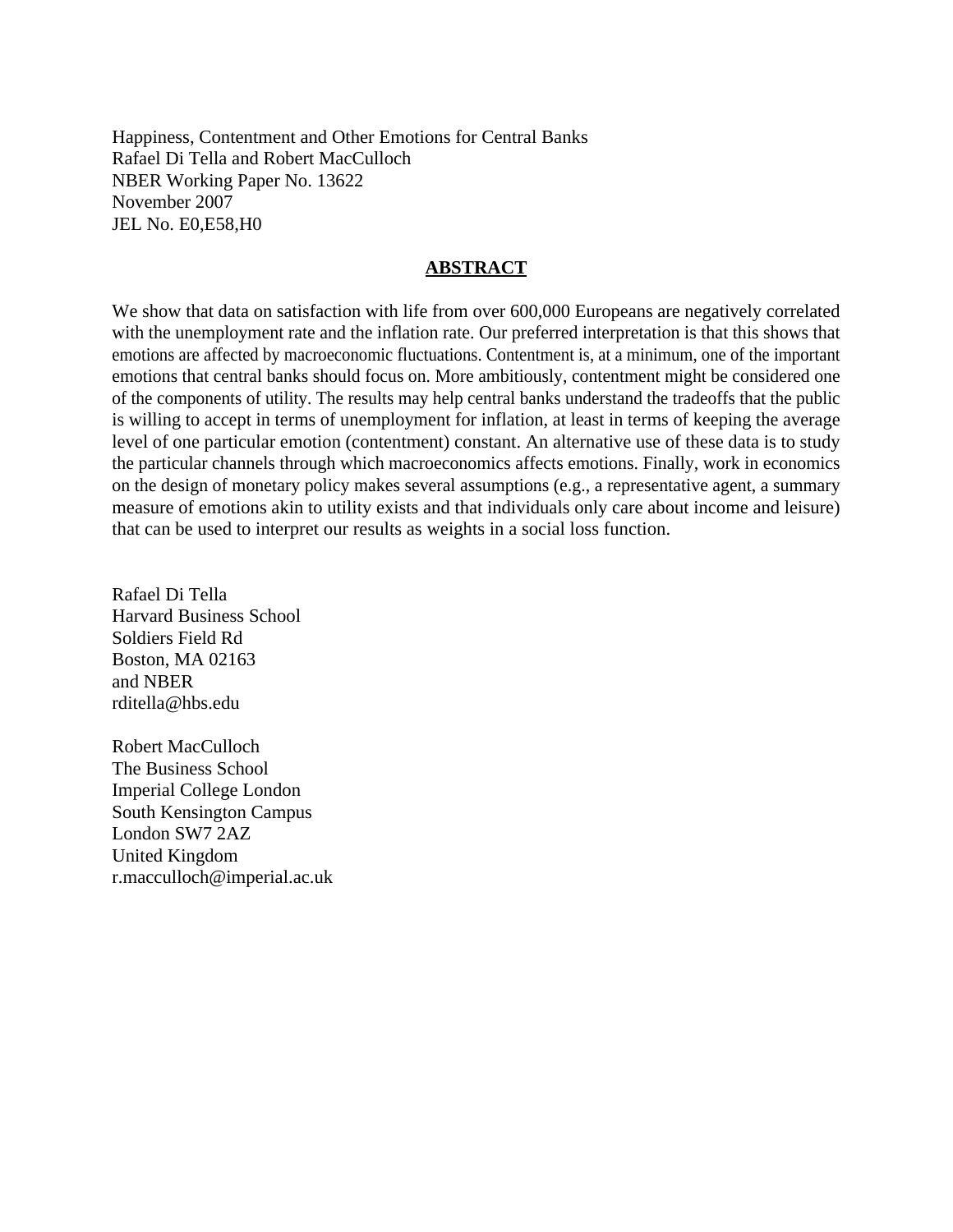Doctors sometimes ask their patients questions such as, "does it hurt?" Upon hearing these words, reasonable patients do not throw a fit, accuse the doctor of unscientific reliance on interpersonal comparisons of pain and leave the hospital in disappointment. Presumably, they think these questions help doctors do their job. In contrast, economists are suspicious of such questions. Welfare also occupies a central role in their profession, with most papers making some reference to individual utility. However, in their applied work, measures of utility (or of the emotions that are related to utility) are not common. One reason is that economists think that utility can be inferred through actions. For example, if the patient buys a banana rather than an apple, when both are available at similar prices and conditions, we make the inference that the patient likes bananas more than apples. Economists say that preferences have been "revealed" to them. In contrast to standard economics, happiness research takes the position that such an indirect approach to measuring utility is not necessarily always superior to an approach based on direct measures of utility or, more precisely, direct measures of the emotions that are related to utility.

Several direct measures of these emotions can be constructed. One that appears promising and which has received some attention by economists is well-being data (sometimes loosely called "happiness data"). Examples include data on happiness (current mood), often captured by the answers to a simple survey question such as "Are you happy?" and data on contentment (a global judgment on how close we are to "the good life"), often captured by the answers to a survey question such as "Overall, are you satisfied with your life?". Large data sets, covering many countries and years, are widely available. Of course there are limitations to such data, so the question of how fruitful the approach is will typically depend on the context. In this paper we discuss some uses of well-being data for Central Banks.

Before continuing it is worth pointing out that there are (at least) two different broad interpretations of well being data. To economists trained to focus on utility, the natural interpretation is that well being data are a proxy for utility. Indeed, this is the interpretation we follow in this paper. On the other hand, to a psychologist who is trained to focus on a multiplicity of emotions, the data are likely to refer to specific positive emotions that are relevant to particular aspects of human existence, with no particular connection to an overall assessment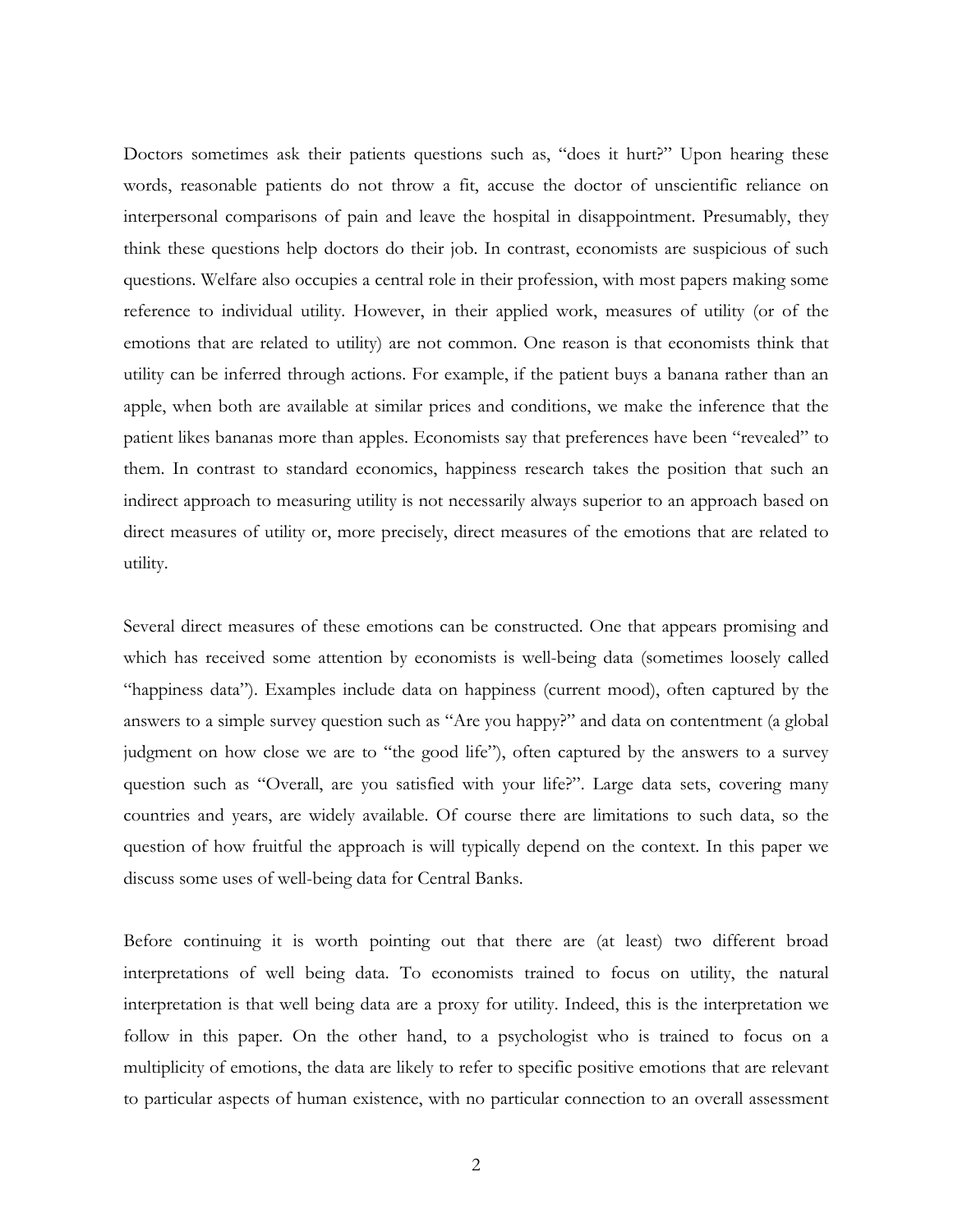of welfare such as utility.<sup>1</sup> Note that economists have suggested an approach which allows individuals to experience many different mental states (regret, anxiety, excitement, etc) and relate them to a person's summary measure of utility (see Caplin and Leahy, 2001, and Elster and Loewenstein, 1992, for discussions). In this paper we focus on proxies for contentment and note that they are one possible instrument for Central Banks interested in exploring policy evaluation without the restrictions arising when welfare can only be evaluated through revealed preference.

The main objective of this chapter is to illustrate how direct data on emotions - in particular, data on contentment - can be used by Central Banks. The basic exercise involves the inflationunemployment trade-off, a ratio that is important in several models of the macroeconomy. Of course, a reasonable position is also to question several of the assumptions made in these models, so that a second focus of the paper is to use contentment data to explore the validity of these assumptions. For example, one could question the assumption that people care exclusively about money (and leisure).<sup>2</sup> Beyond its' lack of plausibility, such an assumption forces economists to translate complex effects of changes in prices and business fluctuations into a monetary value, which also seems hard. Or one could also question the standard assumption in macroeconomic models that consider the existence of only one type of (representative) agent. A third and final application where contentment data might be helpful is to verify some (broad) channels through which inflation is assumed to affect welfare.

In section I we introduce the issues by briefly describing the literature on the costs of macroeconomic fluctuations and the literature suggesting that well being data can be interpreted as capturing (at least some component of) utility.

In section II we present the main exercise: estimating the correlation between contentment and two basic macroeconomic variables (inflation and unemployment). In particular we focus on data on overall satisfaction with life as our measure of positive emotions. Under some assumptions, the coefficients can be used to get one estimate of the welfare costs of inflation relative to those of unemployment. This simple exercise yields a different set of estimates to those typically used

<sup>1</sup> One area where utility is a poor predictor of choice is moral decisions (see, for example, Green *et al,* 2001). Even more narrowly, one can distinguish between positive and negative affect when constructing measures of emotions (see, for example, Watson and Tellegen, 1985, and Myers and Diener, 1994).

<sup>2</sup> See Akerlof (2007) for a discussion of subjectivity and models with more realistic motivation in macroeconomics.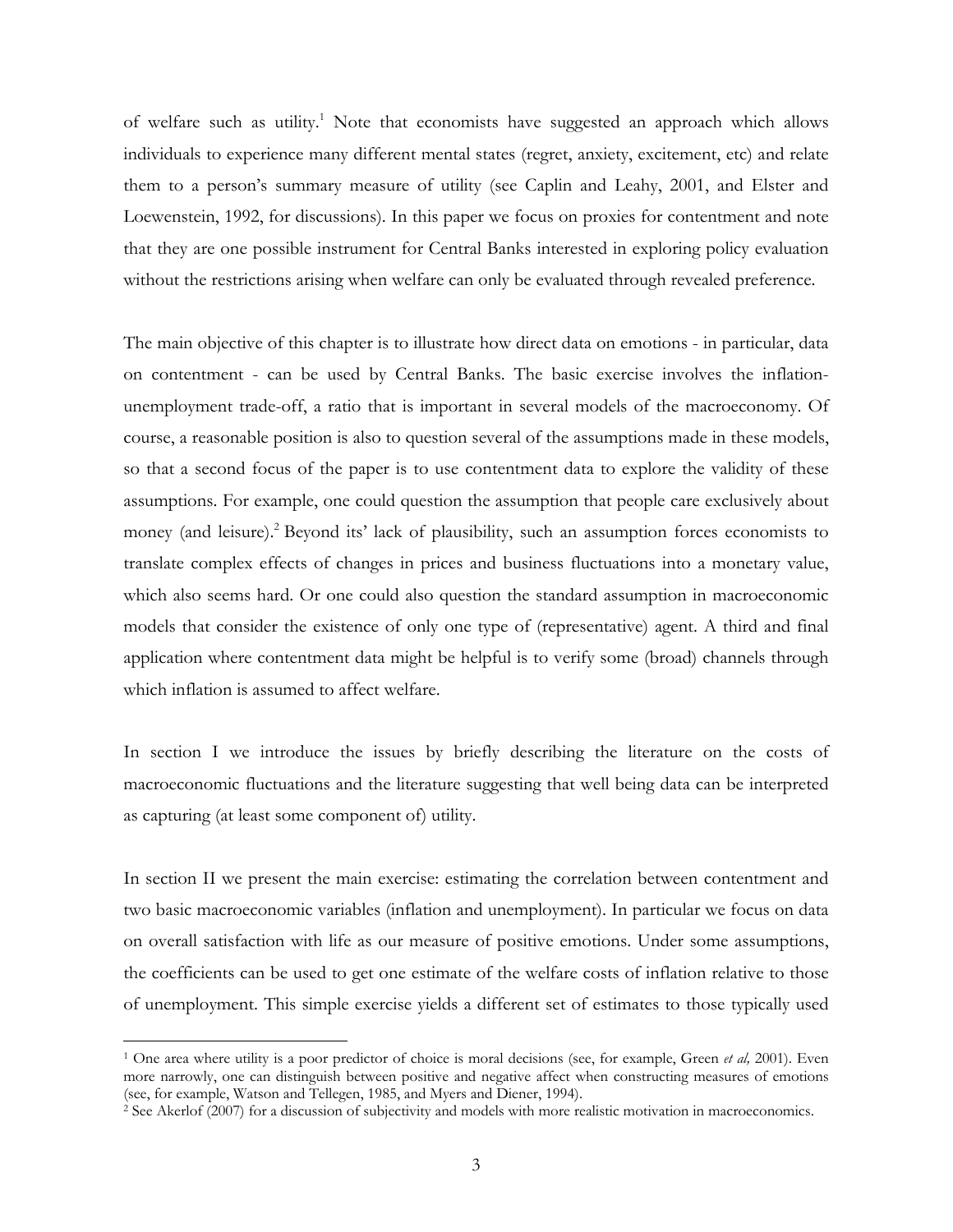by economists analyzing the conduct of monetary policy (see, for example, the numerical analysis in Woodford, 2001, drawing on Rotemberg and Woodford, 1997). The section discusses some possible interpretations of the basic results, both in terms of a narrow read of the previous literature and the role of behavioral channels. The section includes a discussion on how to relax the assumptions regarding interpersonal comparisons of utility that have to be made with the help of direct data on emotions. It also presents a discussion of some limitations that arise because we are unsure about the intertemporal content of contentment data. And finally, it includes a discussion of the appropriate interpretation of our results when contentment is just one of the emotions that make up utility.

In section III, we discuss some ways to use contentment data to construct tests useful to those interested in understanding the channels through which macro fluctuations matter, including the available evidence on non-linearities and adaptation. Section IV explores the question of which emotion a Central Bank should target. Section V concludes.

## **I. Some Theory and Well Being Data**

 $\overline{a}$ 

#### *I.a. Theoretical Costs of Macroeconomic Fluctuations*

Economists have emphasized two important costs of inflation. First, inflation induces people to spend time and mental energy to save on holdings of money rather than on more productive uses. And second, when price adjustments are staggered, inflation induces spurious volatility in the prices of some firms relative to others, reducing the price system's ability to allocate resources efficiently.<sup>3</sup> The first problem is typically seen as small, as money balances are small (see, for example, Bailey, 1956, Friedman, 1969 and Lucas, 2000) so this channel is unlikely to justify the observed preoccupation with keeping inflation low. The efforts to derive high costs of inflation

<sup>3</sup> Mankiw (2001) outlines four other costs of inflation: (1) Inflation induces firms to incur more 'menu costs' (2) Because the tax laws are not indexed, inflation raises the effective tax on capital income and thereby discourages capital accumulation and economic growth. (3) Inflation makes economic calculation more difficult, because the currency is less reliable as a yardstick for measuring value. (4) Because unexpected changes in prices redistributes real wealth between debtors and creditors, volatile inflation creates risks that people seek to avoid and makes the use of long term contracts using money as the unit of account less tenable (see pp. 8-9). Fischer and Modigliani (1978) is a classic paper outlining the costs of inflation.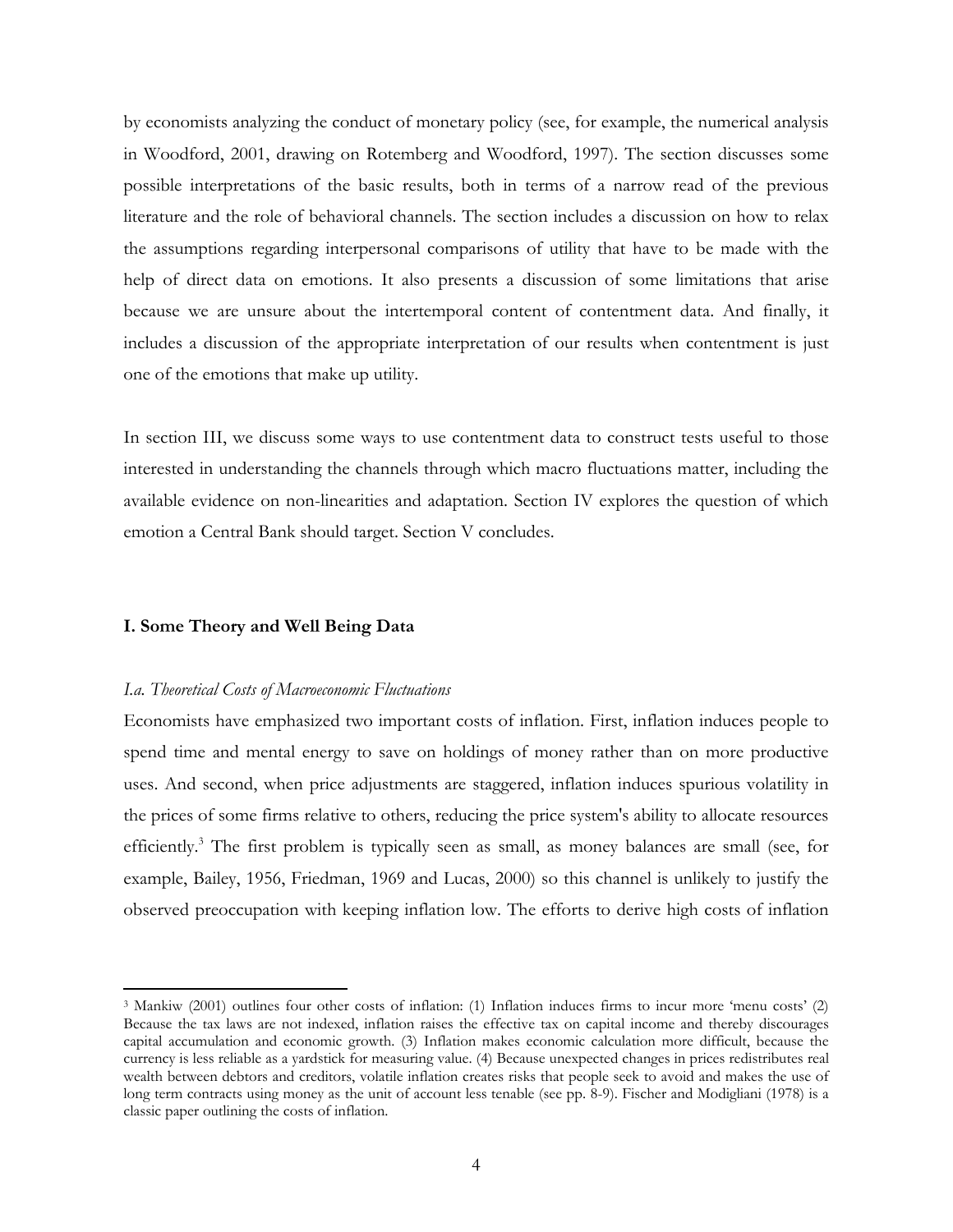are more successful in the approach followed by Benabou and Gertner (1993) and Rotemberg and Woodford (1997), who focus on the second channel.

A similarly mixed picture emerges with respect to the costs of unemployment. Indeed, in spite of a long tradition studying aggregate economic fluctuations, there is disagreement among economists about the seriousness of their effects. The welfare costs of recessions in classical economics arise from the lost output that occurs when actual output falls below potential output. The welfare cost can be approximated by the area of a Harberger triangle, which is proportional to the square of the size of the gap. This approach is sometimes adopted by real-business-cycle theorists, who assume that individuals are optimizing and recessions are desirable adjustments to productivity shocks. This means that the costs of business cycles are small – perhaps only 0.1 percent of total consumption in the US.<sup>4</sup> Even when market imperfections are introduced, the costs rise by only a factor of five, and they are significantly lower if borrowing is allowed. As downturns typically follow booms, business cycles do not affect the average level of economic activity. Consequently, these economists have turned their attention to economic growth and away from fluctuations (see Lucas, 2003, for a discussion).

Given that one approach to cool down an overheated economy is often to raise interest rates, which might increase the unemployment rate, there has been particular interest in deriving the welfare losses that arise from changes in the unemployment and the inflation rate in the same model so as to be able to compare them.<sup>5</sup> This difficult task was undertaken in Rotemberg and Woodford (1997), who develop a model where structural relations are grounded in optimizing individual behavior and where firms must occasionally keep their prices fixed, resulting in substantial relative price distortions when inflation increases (more on this below).<sup>6</sup> As discussed in Woodford (2001), their estimates for the United States imply a value for the costs of inflation relative to the output gap of the order of 20, if the gap is measured in percentage points and

<sup>4</sup> See Atkeson and Phelan (1994). A different approach to measuring the costs of business cycles using asset prices is developed in Alvarez and Jermann (1999).

<sup>5</sup> Note that such an exercise is of interest even if one believes that there is no trade-off between inflation and unemployment in the long run because there might still exist shocks and there is the question of how draconian to be during the adjustment path.

<sup>6</sup> Broadly, on the one hand, prices change more often so forfeiting a purchase decision in favor of more search is risky because prices might change. On the other, the fact that there are relative price oscillations means that there are potentially more bargains out there, so search is more valuable. For a discussion of the role of markups, see Benabou and Gertner (1993).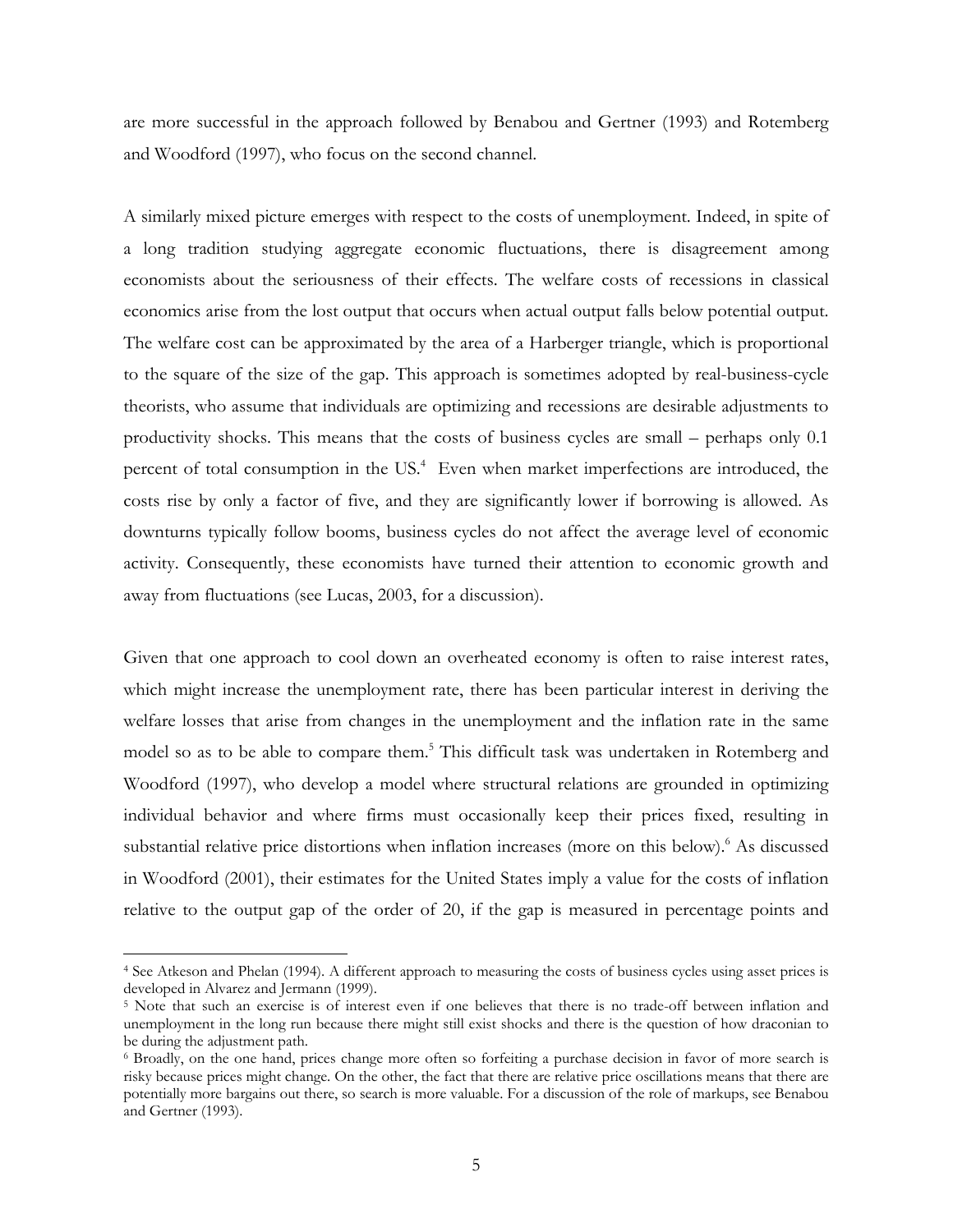inflation is measured at an annualized percentage rate. That is, the weight on inflation is 20 times the weight on the output gap in society's welfare.<sup>7</sup> This is a much higher emphasis on inflation than in the literature on the evaluation of monetary policy which often gives equal weight to inflation and output as stabilization objectives (for examples of discussions, see Rudebusch and Svensson, 1999, and Williams, 2003). One advantage of the approach, as Rotemberg and Woodford explain, is that *"Demanding that one's structural relations be derived from individual optimization also has the advantage that evidence from other sources about the nature of the problems that individuals face can*  be used to corroborate the quantitative specifications that are used to explain the relations among aggregate time *series. Ultimately, this is the only way in which the 'observational equivalence' of a multitude of alternative possible structural interpretations of the co-movements of aggregate series can be resolved."*

Answers to direct questions about why inflation matters are also one natural source to draw upon when studying the nature of the problems that individuals face.<sup>8</sup> Interestingly, such answers point towards a completely different source of difficulties when inflation rises. The survey evidence presented in Robert Shiller (1997), for example, shows that when asked directly about inflation, individuals report a number of unconventional costs, like exploitation, national prestige or loss of morale. It is likely that the confusion with prices when inflation picks up makes the status quo in the income distribution harder to justify. For example, if relative price oscillations make speculation more profitable, then people will find it hard to claim that effort pays. This change in beliefs will particularly affect right wingers (left wingers already believe that luck, rather than effort, determines income).

Rotemberg (2007) discusses a range of evidence supporting the idea that there are behavioral costs of inflation relating to factors like an individual's price knowledge and awareness, paying too much attention when facing a menu of price choices and regret and anger about price changes. However, we have only a few models to interpret these empirical findings, with the exception of Rotemberg (2005) and, perhaps, adaptation of work in labor economics on the fair

<sup>7</sup> While the loss measures derived depend on several details (in particular the assumptions about the timing of the pricing decisions), the point remains that stabilizing the price level (and not just making expected inflation equal to actual inflation) eliminates the main source of the costs of inflation, namely relative price distortions.<br><sup>8</sup> Economists have long been aware that their approach would be seen as slightly odd by other people: "*we shall s* 

*that standard characterisations of the policy-maker's objective function put more weight on the costs of inflation than is suggested by our understanding of the effects of inflation; in doing so, they probably reflect political realities and the heavy political costs of high inflation."* (pp. 567-8, Blanchard and Fischer, 1989).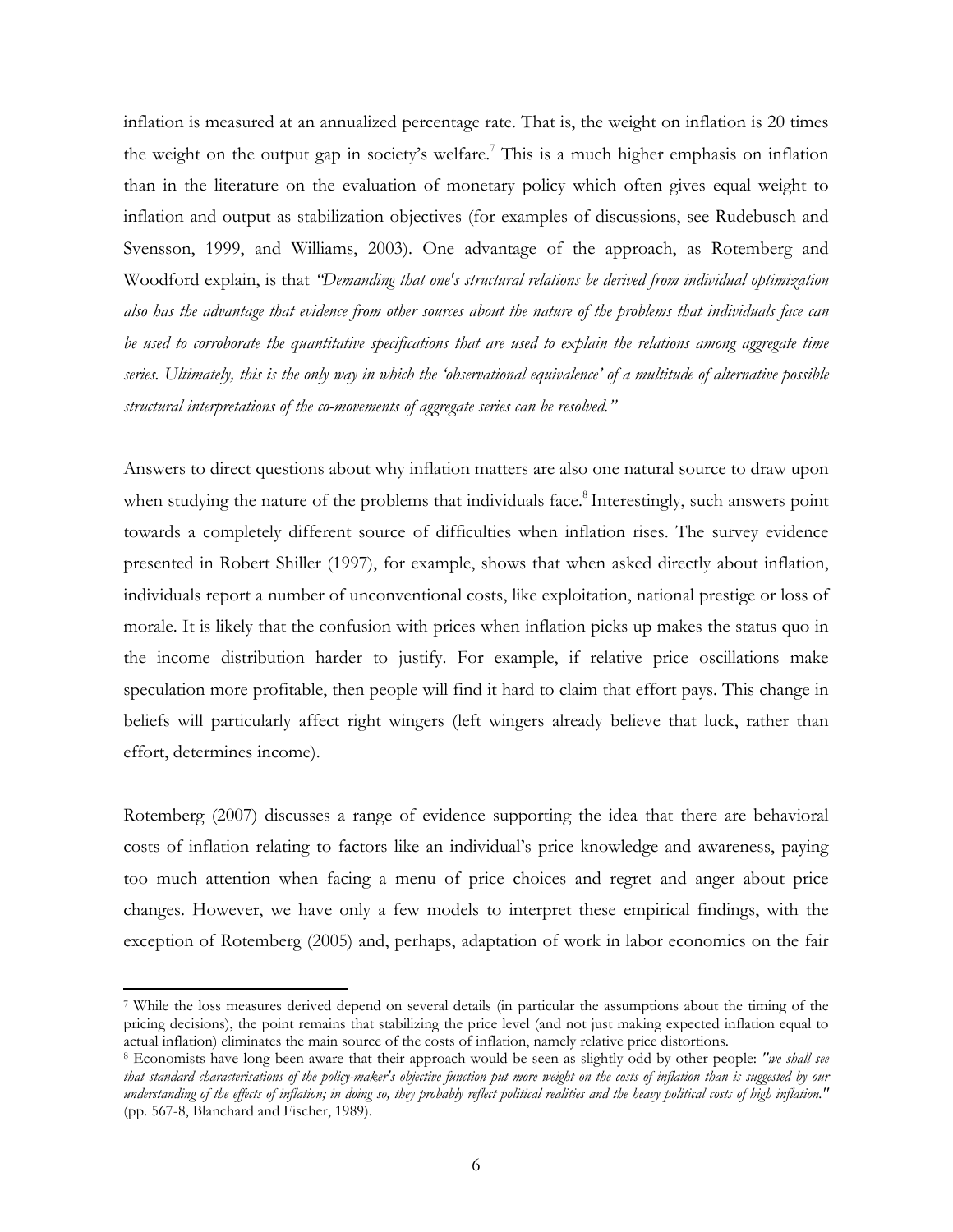wage hypothesis (see Akerlof and Yellen, 1990). Research on these issues seems to be in its' infancy, despite the enormous interest on behavioral economics and the central role of prices in the economics profession.

Similarly, there seems to be enormous potential for behavioral economics to improve our understanding of the potential costs of recessions. Substantial work in psychology and sociology indicate that there are emotional costs to those who lose their jobs that far exceed the monetary costs (see, for example, Clark and Oswald, 1994, Winkelmann and Winkelmann, 1998, Helliwell, 2003, Blanchflower and Oswald, 2004). This large loss is broadly comparable across many countries (see Di Tella *et al*, 2003). And there may be emotional costs from knowing that fellow humans are experiencing low utility, perhaps amplified by beliefs concerning the source of unemployment (for example, those believing that unemployment follows lack of effort versus those believing it follows bad luck).<sup>9</sup> Given that such beliefs differ across countries (for example, Alesina *et al*, 2001, report that 60% of Americans - yet only 26% of Europeans - believe the poor are lazy as opposed to unlucky) the "costs" of unemployment will also differ. This will have consequences both for the "correct" response to inflation shocks (see the discussion in section IV) and to unemployment shocks in terms of the optimal amount of unemployment insurance (see, for example, Di Tella and MacCulloch, 2006b).

Importantly, it seems that we are still quite far away from having estimates of the costs of inflation that are potentially useful in formulating monetary policy, both because there is little behavior-based research and because there is no easy way of deciding which of the many psychological costs that are theoretically plausible exist in practice, or what weight to give each one of them when an aggregate measure of welfare is derived.

Note that a behavior based approach also introduces the difficulty that people often mis-predict utility (Gilbert *et al*, 1998). If this is a generalized phenomenon, calculating the welfare costs of particular events properly is going to be extremely difficult, in part because taking a position on whether there is a "right to be wrong" is controversial (for a discussion see, Oderberg, 2000).

<sup>9</sup> In that case, one would expect that income inequality would have different effects across the US and Europe, or across people with different ideological inclinations. See, for example, Alesina *et al* (2004) and Di Tella and MacCulloch (2005).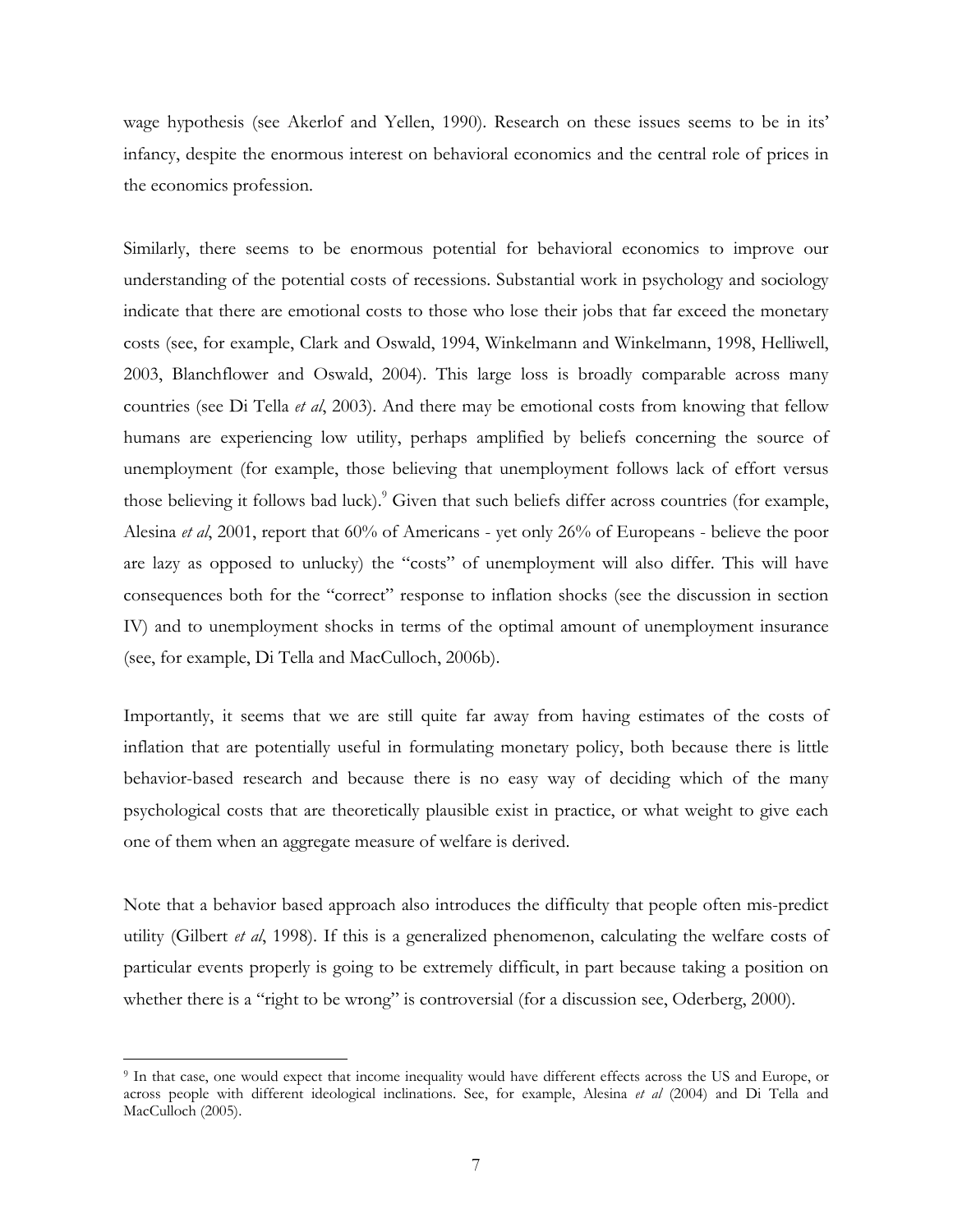### *I.b. Data on Positive Emotions and the Connection to Utility*

The direct questions about inflation that Shiller (1997) used are subject to potential criticisms. Diamond and Hausman (1994), for example, worry about strategic manipulation of the answers in contingent valuation studies of environmental costs that use similar style of questions and that a lot depends on the subject's ability to understand difficult issues (such as the workings of the economy or the state of the environment). An alternative to that approach is to ask subjects about a particular emotion, for example, how happy or satisfied they feel with their life, and then correlate the answers with the variables of interest (in our case, inflation and unemployment). This imposes fewer informational demands, as presumably it is easier to know how one feels than how the economy works. $^{10}$ 

A natural reaction to data on well being (and other emotions) is to dismiss them as hopelessly noisy. Thus, a first task for the approach we present is to establish some connection between the answers to happiness questionnaires and true utility. The general strategy used by researchers in the field is to correlate happiness and life satisfaction scores with some variable that we can plausibly claim is associated with what an economist would call "true utility". Note that, traditionally, it has been quite hard to discern true utility accurately. For example, presumably smiling reflects some positive emotion. Yet, in some situations and cultures smiling occurs in settings that do not appear to involve high enjoyment or utility. In one famous experiment in psychology, Landis (1924) photographed students while they listened to music, looked at pornographic material, smelled ammonia or observed him decapitate a live rat. Third party observers were unable to predict the activity by looking at the photographs.

However, more recent research shows that this inability results from a failure to distinguish between different types of smiles. Researchers in this field, particularly Paul Ekman, emphasize the distinction between the smile which mainly reveals teeth (the "Pan American smile" after the famous American airline of the 1960's) and the Duchenne smile, a type of smiling that involves a

<sup>&</sup>lt;sup>10</sup> Conceptually, happiness research need not have to rely on subjective data. For example, economists who want to focus on actions could study suicide rates or hypertension under the assumption that these phenomena are correlated with true internal happiness. See Stevenson and Wolfers (2006) and Blanchflower and Oswald (2007) for examples of work along these lines. For a register of happiness surveys across 112 nations, visit the World Data Base of Happiness: http://www1.eur.nl/fsw/happiness/. For a discussion of happiness malleability, see Seligman (2004).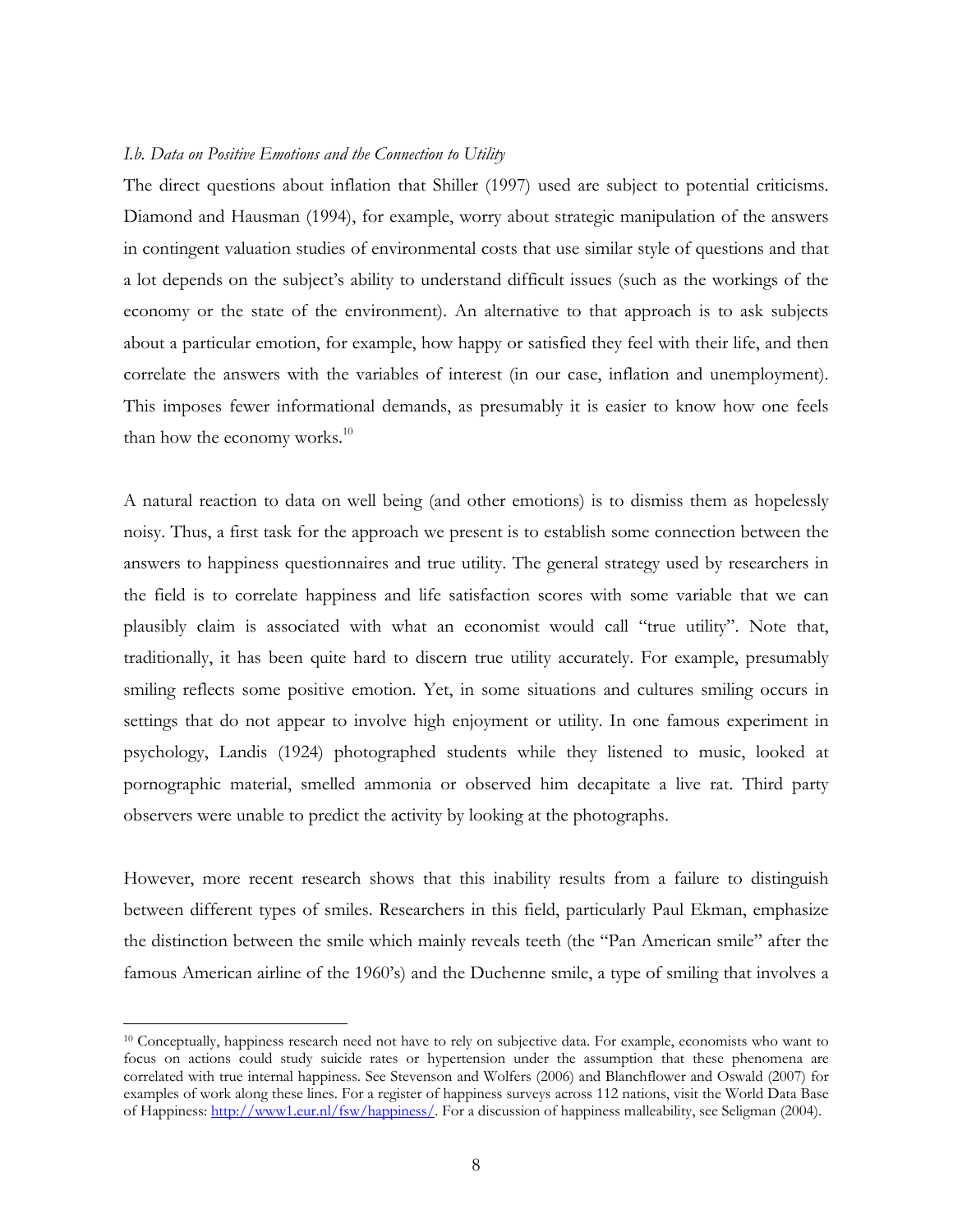muscle near the eye (called *orbicularis oculi, pars laterali*) which can indeed capture true enjoyment. Importantly for us, Duchenne smiles are correlated with self-reported happiness (Ekman, Friesen and O'Sullivan, 1988; Ekman, Davidson and Friesen, 1990). Happiness answers (and Duchenne smiles) are also correlated with left frontal brain activity, which in turn appears to be connected to different forms of what we are calling true utility. Fox and Davidson (1982), for example, show that 10-month old infants exhibit greater activation of the left-frontal than the right-frontal area of the brain in response to videotapes of an actress generating happy facial expressions. In contrast, asymmetry in other parts of the brain failed to discriminate between the conditions. See Urry *et al* (2004) for more recent evidence on the neural correlates of well being. Useful starting points in the literature on happiness written by non-economists include Diener, Suh, Lucas and Smith (1999) and Veenhoven (1993) as well as the recent reviews by Di Tella and MacCulloch (2006a) and Clark *et al* (2007).

Another argument that has been made to justify a connection between happiness scores and utility is that cross-sectional and panel studies (some of them cited above) reveal that unemployed individuals tend to report low happiness scores. The connection occurs because we think that other "bads" like divorce, addiction, depression and violence are correlated with unemployment. Using large samples across many countries, Helliwell (2003) and Deaton (2007) find happiness measures to be positively related to variables that are expected to be associated with high utility like trust and income. Helliwell (2003) and Blanchflower and Oswald (2007) find a positive connection between happiness scores and good health. A related point is that "well being equations" (where happiness and life satisfaction scores are correlated with the demographic characteristics of the respondents) are broadly "similar" across countries, an unlikely outcome if the data contained just noise (see, for example, Di Tella *et al*, 2003).

To be sure, there are findings in the literature that do not fit our standard economic models, including that conjoined twins are relatively happy, or that money doesn't buy happiness in the long run (see for example, Gilbert, 2006, and Easterlin, 1974).<sup>11</sup> Ultimately, "happiness research" takes the view that happiness and life satisfaction scores are related to true internal utility with

<sup>11</sup> In our own estimates of adaptation to income using the German panel we find adaptation to income over 3-4 years. The process of adaptation to income is stronger for left than for right-wingers (see Di Tella *et al*, 2006).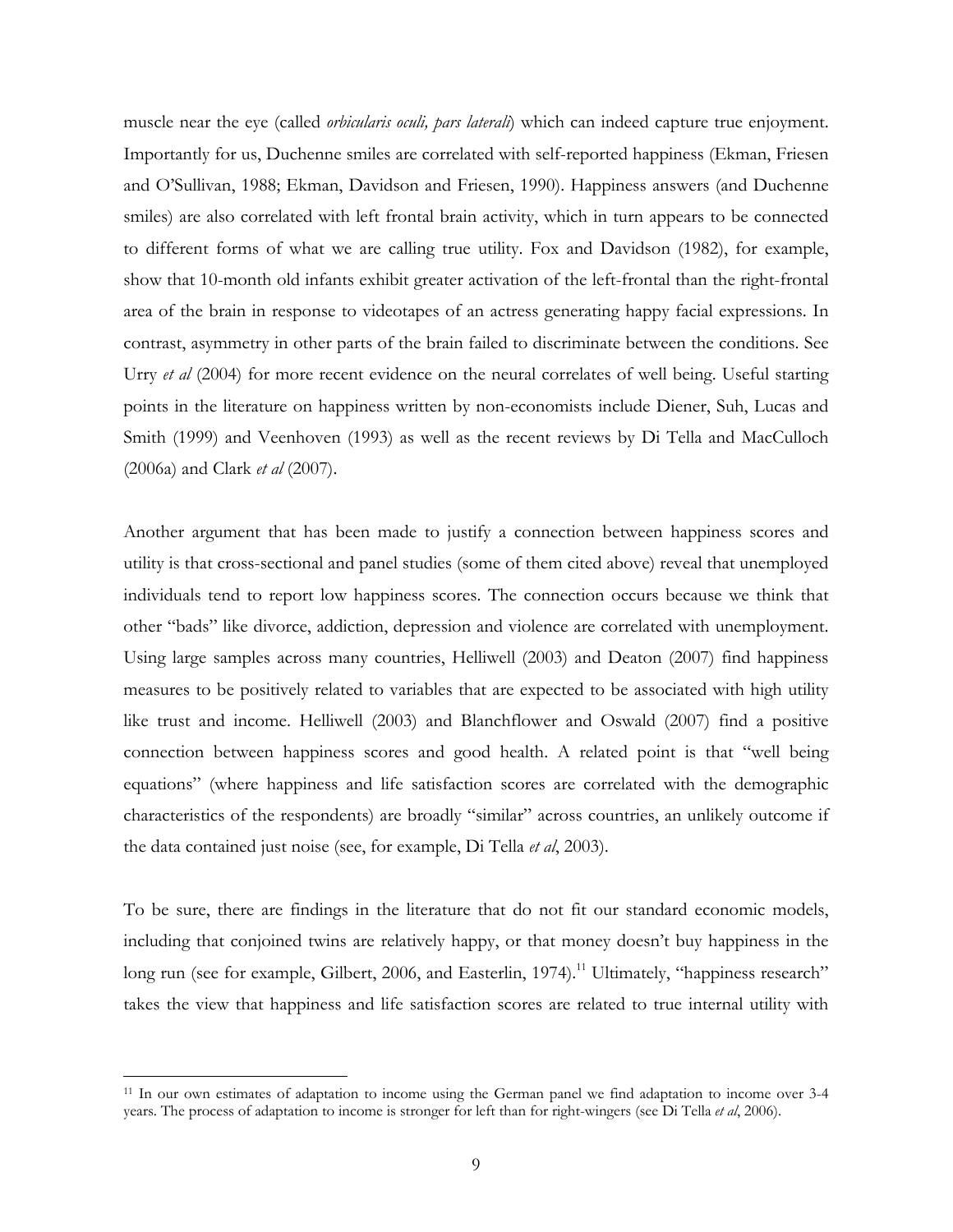some noise, but that the signal to noise ratio in the data is sufficiently high to make empirical research productive.

## **II. Contentment and Macroeconomic Fluctuations**

### *II.a. The Contentment Costs of Inflation and Unemployment: Basic Estimates*

Once the approach is accepted as potentially fruitful, we run a regression of the form:

$$
Life\ Satisfaction_{mj} = \alpha \ Unemployment_{nl} + \beta \ Inflation_{nl} + \delta \Omega_{nj} + \gamma_n + \eta_t + \mu_{nj}
$$
\n(1)

where Life Satisfaction  $n_{\text{nt}}$  is our proxy for a component of utility of individual, *j*, living in nation, *n*, in year, *t*, derived from the survey question that asks, *"On the whole, are you satisfied with the life you lead?"*. The four possible answers are '*not at all satisfied'*; '*not very satisfied'*; '*fairly satisfied'* and '*very satisfied'*. It comes from the Eurobarometer survey series, it is a repeated cross section, and this particular question is administered towards the early part of the questionnaire (for more description, see Di Tella *et al*, 2003). *Inflation*<sub>nt</sub> is measured by the rate of change in the Consumer Price Index.<sup>12</sup>  $\Omega_{n}$  is a vector of personal characteristics (e.g., employment status - including self employed, retired, keeping home or in school, income position, marital status, education, city size, gender, age and age squared) and potentially other macroeconomic controls (like GDP or hours).  $\gamma_n$  are country fixed effects and  $\eta_t$  are year fixed effects.  $\mu_{n,j}$  is the error term. The standard interpretation (i.e., one given by somebody who adheres to the assumption of a representative agent, that a summary measure of utility exists and that agents only care about income) is that equation (1) is a reduced form of a welfare loss function (whereby inflation and unemployment are assumed to affect utility only through their effect on income - and maybe future income).

Finally, several factors conspire against a full treatment of causality. The first is that this is a chapter about the left-hand side variable (an emotion). Thus, even if we use several pages to

<sup>12</sup> There are also indicators of 'perceived inflation' that give quite different answers to the official CPI measures. Conceptually we should be able to test whether it is actual inflation rates or perceived inflation rates that matter most to consumers using happiness data.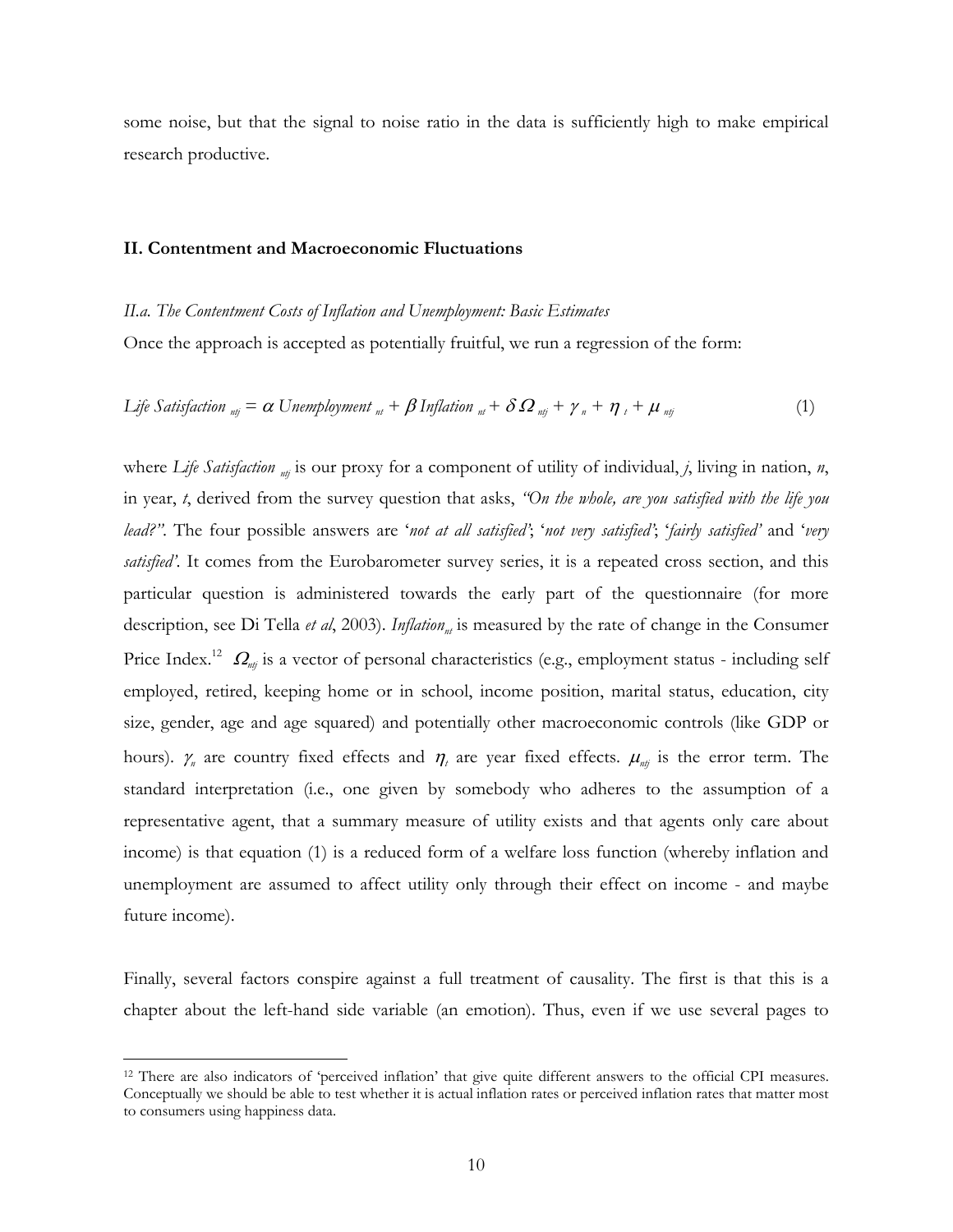convince the reader that we have clever instruments, most of them will still be wondering what it is that we are estimating. Second, it is hard to think about instruments when the theoretical literature has done so little to isolate convincing forces that reduce utility when there are macroeconomic fluctuations. Indeed, the most convincing effects involve behavioral costs that have not yet been fully modeled. Thus, specifying what are the omitted variables in equation (1) is a daunting task until macroeconomists produce better models of the costs of macroeconomic fluctuations (see also the discussion of the results in Table 5 below). Fourth, we report some evidence concerning how unemployment arising due to plant closures in Germany is associated with drops in contentment (see Figure 2A, taken from Di Tella *et al*, 2006). This evidence, whilst obviously incomplete for some of our purposes, at least confirms that there is a causal negative effect through which macroeconomic fluctuations affect positive emotions. Finally, we produce some tests that are identified within the context of the Rotemberg and Woodford (1997) model, although we are aware that reasonable people will perhaps see this as too narrow a test.

## **<Insert Table 1 about here>**

Column (1) in Table 1 presents the results when equation (1) is estimated as an ordered probit, which show that the coefficients on unemployment and inflation are both negative and significant. Column (2) repeats the exercise controlling for country specific time trends, finding similar results. They are similar to the estimates presented in previous work by Di Tella *et al* (2001, 2003) and Wolfers (2003). In order to see the size of the effect note that a 10 percentage point increase in unemployment reduces average life satisfaction by 0.32 standard deviations. A 10 percentage point increase in inflation reduces average life satisfaction by 0.24 standard deviations. Figure 1 illustrates our results graphically. In the base scenario, the cut points leave 3.9% of the population in the lowest life satisfaction category, 12.7% in the second to last, 55.5% in the next one up and 27.9% in the top category. The first scenario shows that when unemployment increases 10 percentage points, the median person is as satisfied as the person at the 43rd percentile in the base scenario (when unemployment and inflation are at their average level in the sample). And when inflation increases by 10 percentage points, the median person is as satisfied as the person at the  $45<sup>th</sup>$  percentile in the life satisfaction distribution in the base scenario. In an attempt to provide another metric for these changes, Wolfers focuses on the top categories. The standard deviations of unemployment and inflation for the Euro-Barometer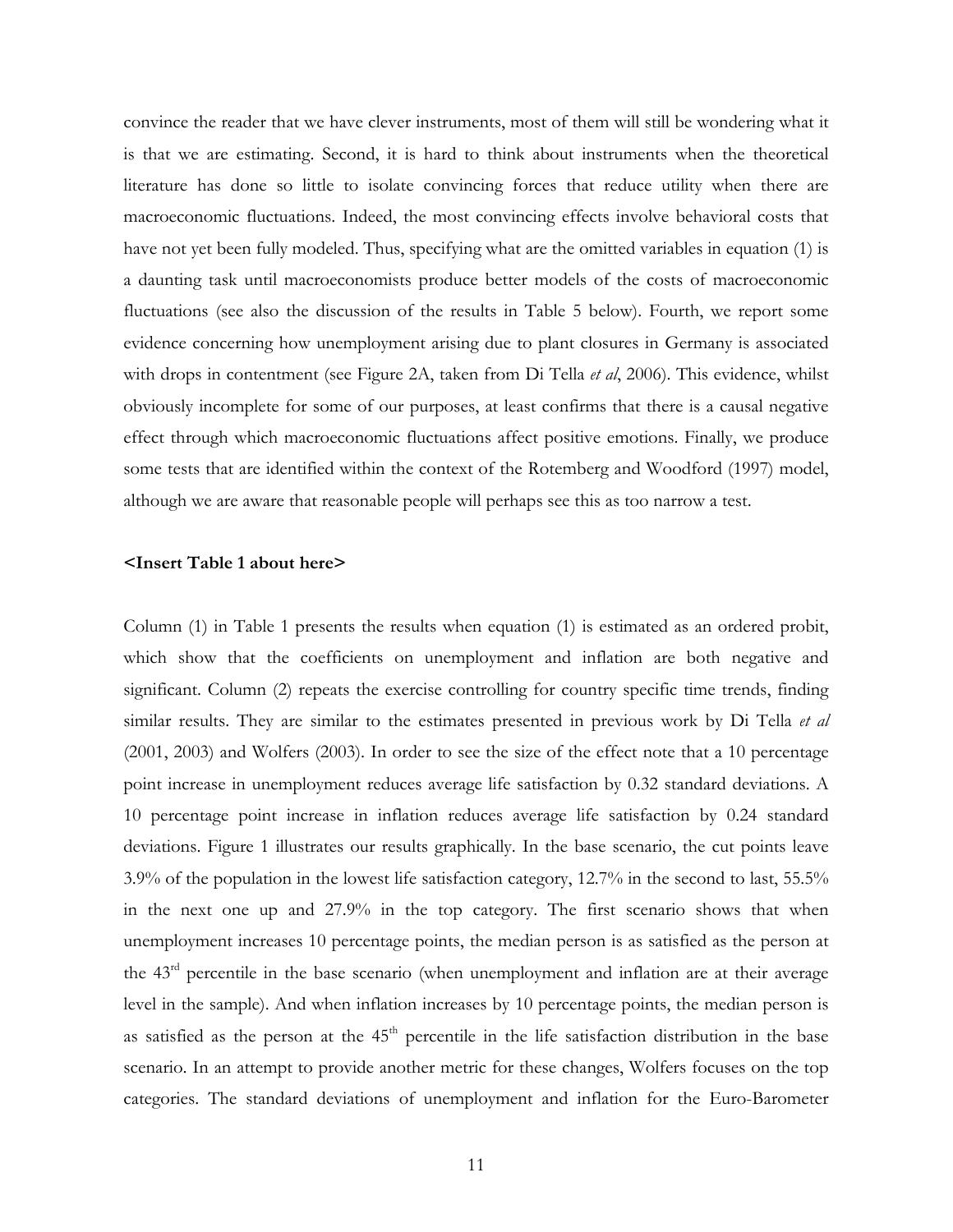surveys are 0.035 and 0.045, respectively. Finally, it is worth noting that the 90% interval for the ratio of the coefficients on unemployment to inflation is 0.5 to 2.1 which implies a likelihood of more weight on unemployment than on inflation.

We can repeat the exercise with World Values Survey data (see Helliwell, 2003). There are four waves and a larger sample of countries (total of 145 country-year clusters), and a similar set of demographics available. The contentment data also come from a Life Satisfaction question, but with answers coded on a 1-10 scale, so that presumably fewer people are restricted by the limited number of categories available in the construction of the answer key (still, the top category has almost  $14\%$  of the sample).<sup>13</sup> We group the answers into four categories, yielding similar proportions to the Euro-Barometer sample (although no substantive conclusion depends on this). The coefficient on inflation is negative and significant, whereas that on unemployment is positive and marginally significant. The sample includes former socialist countries. When the inflation and unemployment coefficients are allowed to take a different value in the former socialist countries, the coefficient on inflation becomes more negative (almost three times in absolute value) and more precisely estimated, while that on unemployment becomes negative (but insignificant). Given that the sample includes countries with very unequal characteristics (different levels of income, of informal family insurance, etc) it might be advisable to include the log of GDP as a control, which yields similar results. The standard deviations of unemployment and inflation for the World Values surveys are 0.06 and 1.00, respectively. Given this, once the actual variation in inflation is taken into account, the size of the inflation coefficient is comparable to the coefficient in equation (1).

In the European sample the estimate that a percentage point of unemployment causes at least as much discontent as a percentage point of inflation seems robust, although the precise multiple varies in different studies.<sup>14</sup> Note that the coefficient on the unemployment rate in Table 1

<sup>&</sup>lt;sup>13</sup> There is a potential problem when life satisfaction scores are at the top of a certain measurement scale, so that they cannot rise higher, or at the bottom of the scale, so that they cannot fall lower. This is more serious in surveys with few categorical answers (the Eurobarometer has four, whereas most new surveys offer a 10 point scale). These bounds can also make it appear that marginal utility is diminishing as consumption increases, when in fact the scores are hitting the top of the scale and for that reason becoming less responsive to rising true utility.

<sup>14</sup> Svensson (2002) converts these estimates to a trade-off between the output gap and inflation using Okun's Law. He states that "a simple version of Okun's Law is that a change of the unemployment rate of one percentage point corresponds to a change of the output gap of some 2 to 2.5 percentage points". That is,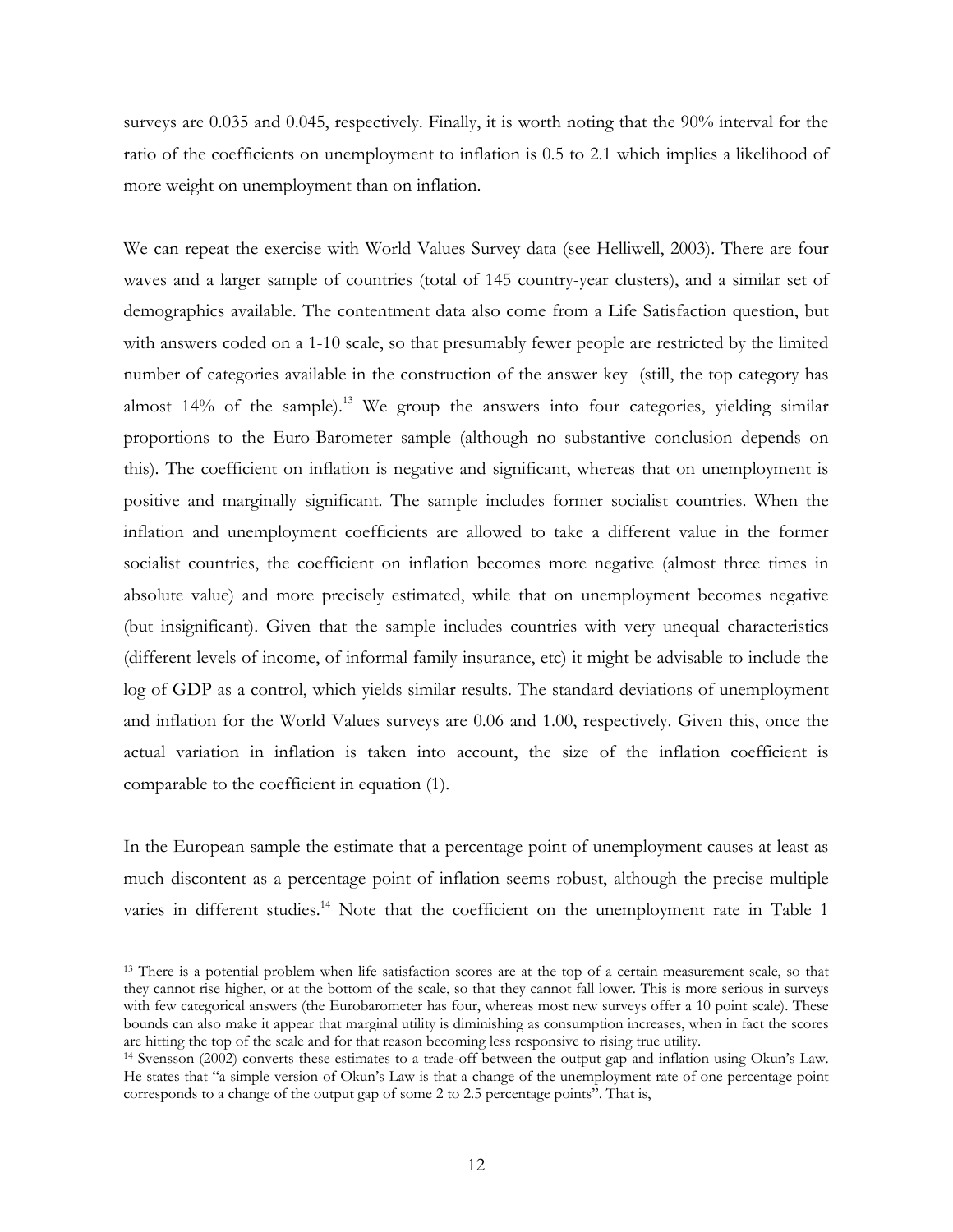reflects how the *average* person changes their score when unemployment changes. But the average person is not unemployed. Since the contentment regression in Table 1 also includes a control variable for whether each person is unemployed (in the set of personal characteristics) the coefficient on this variable measures the direct cost to those falling unemployed. Therefore to calculate the total cost of unemployment, the cost must be increased by adding the individual cost to the unemployed.

# II.b. A Narrow View: Aggregating all Social Costs of Inflation and Unemployment

Adding up the total costs of inflation and unemployment (outlined in section I.a.) can be quite difficult, especially when we know so little about them (particularly the psychic costs suggested by behavioral economics). One can take a narrow view and take the models developed in the previous literature literally. For example, consider the first paper to derive a social loss function with both inflation and the output gap, Rotemberg and Woodford  $(1997)$ .<sup>15</sup> They start by assuming a utility function with both consumption and leisure as arguments. Firms only occasionally get a chance to change their prices and staggered price adjustments lead to oscillations in relative prices. There are two costs of inflation. On the one hand, such oscillations result in direct misallocation of resources, reducing income (consumption). And because there are diminishing returns, the volatility in production means that productivity falls (so more labor input - less leisure - is needed for the same output). This means that if we estimate a social loss function on the output gap (or unemployment) with the hope of capturing the costs of lower consumption we are missing out on the possibility that sometimes the same level of consumption requires more labor input (due to higher inflation). Thus, societies' loss function has the output gap and hours (or inflation) as arguments. A narrow prediction of this model is that, controlling for the output gap (proxied by the unemployment rate) and leisure (proxied by average weekly hours worked), inflation should have no effect on an instantaneous measure of welfare. A test of

*Output Gap* = - κ *Unemployment*

where  $x \in (2, 2.5)$  and both the output gap and unemployment are measured in percentage points. Consequently a one percentage point reduction in the output gap would cause between 0.4 (=1/2.5) and 1 (=2/2) times as much of a reduction in contentment as an additional percentage point of inflation.

<sup>&</sup>lt;sup>15</sup> Some question the desire to require the central bank correct all macroeconomic distortions (even when they are aggregate in nature). As a justification, Gali (2002) invokes the principle of division of labor and suggests that *"other branches of government are likely to have more suitable tools than those under the control of the central bank to handle many of those distortions. Hence, it would seem desirable to assign the central bank with the task of correcting the distortions of a monetary nature."* He then assumes that the monetary authority's mandate is to correct the distortion associated with the presence of staggered price setting (see also Rotemberg and Woodford, 1999, and Gali and Monachelli, 2005).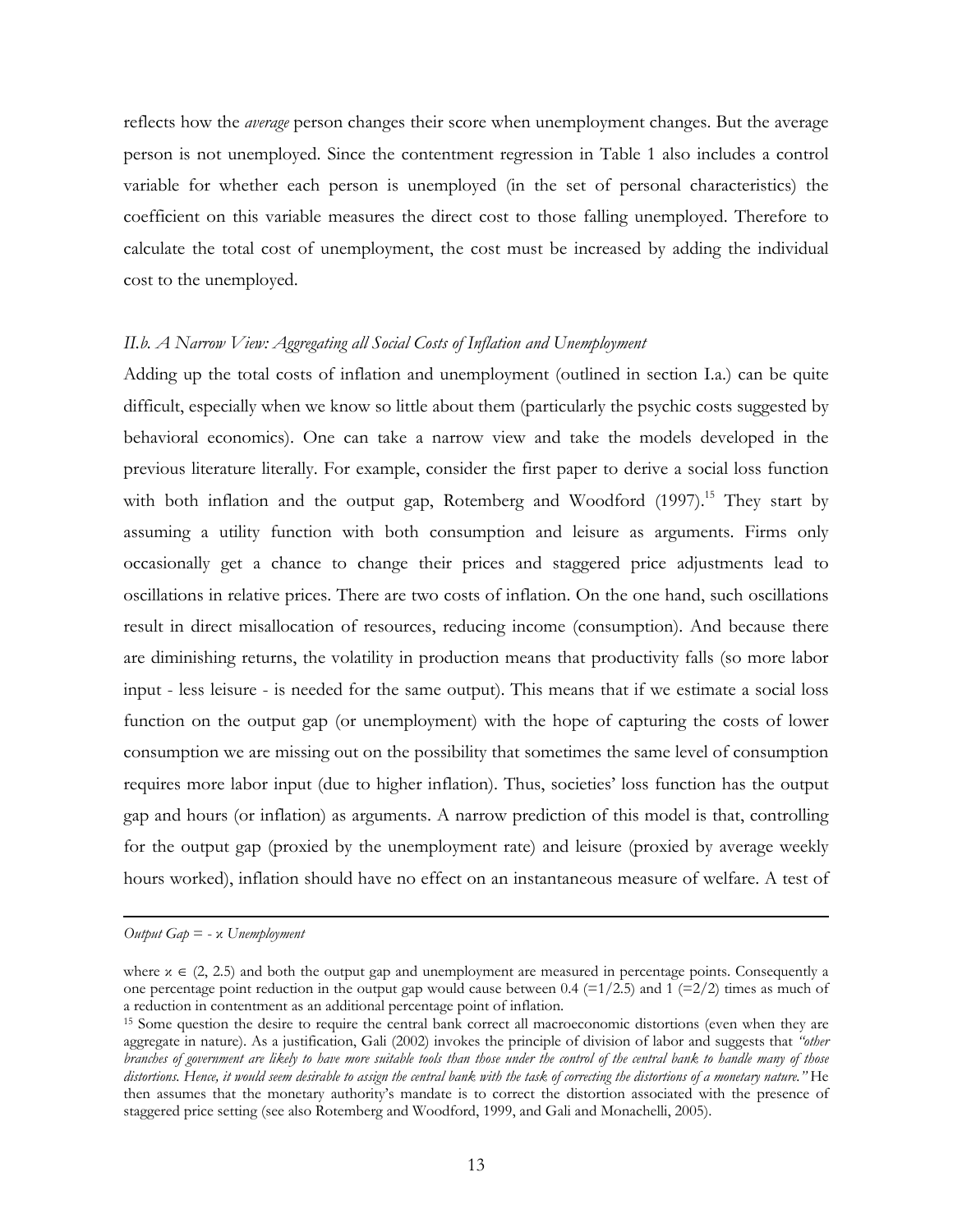this is presented in columns (3-4) in Table 1. It seems that inflation matters to people, even after controlling for the channels that are assumed in the Rotemberg and Woodford (1997) model.

Of course, one can take the plausible position that contentment captures, at least in part, the future somehow. In this case, inflation may enter because it is capturing future values of leisure. One could see if this is indeed the case by checking if future leisure is really predicted by inflation today, once current leisure, income and unemployment are included (it is not). But perhaps the main point we are making is that simple tests relevant to central banks can be constructed with these data.

In brief, a narrow reading of the literature suggests that with several assumptions (including that *a)* a summary measure of utility exists, *b)* all channels through which inflation and unemployment matter can be reduced to consumption and leisure, and  $\epsilon$ ) there is a representative agent), the welfare loss function of society can be written as:

*Social Welfare Loss* = 
$$
g
$$
 (*Unemblogment, Inflation*) 
$$
\tag{2}
$$

Conditional on accepting these assumptions, the coefficients in equation (1) provide a way to aggregate all the relevant costs and benefits of macroeconomic fluctuations. In this view, the regression patterns detected in equation (1) turn out - unknown to the respondents completing their contentment score sheets - to trace out a welfare loss function defined over inflation and unemployment as described in (2).

It is tempting to claim that, even when people mispredict utility (as in Gilbert *et al*, 1998) the coefficients in (1) adequately capture the costs of inflation and unemployment. Although it is possible that they capture all instantaneous costs, there is still the problem that macrofluctuations may affect planning, and hence future utility (and that these cost only register at a later date). $16$ 

<sup>&</sup>lt;sup>16</sup> An example illustrates: consider the hypothesis that inflation only matters because it makes people think that they enjoy money more than they do. A one shot increase in prices at time *t* leads to plans for excessive work hours in the future being made. However, at time *t* people would not tick down their happiness scores.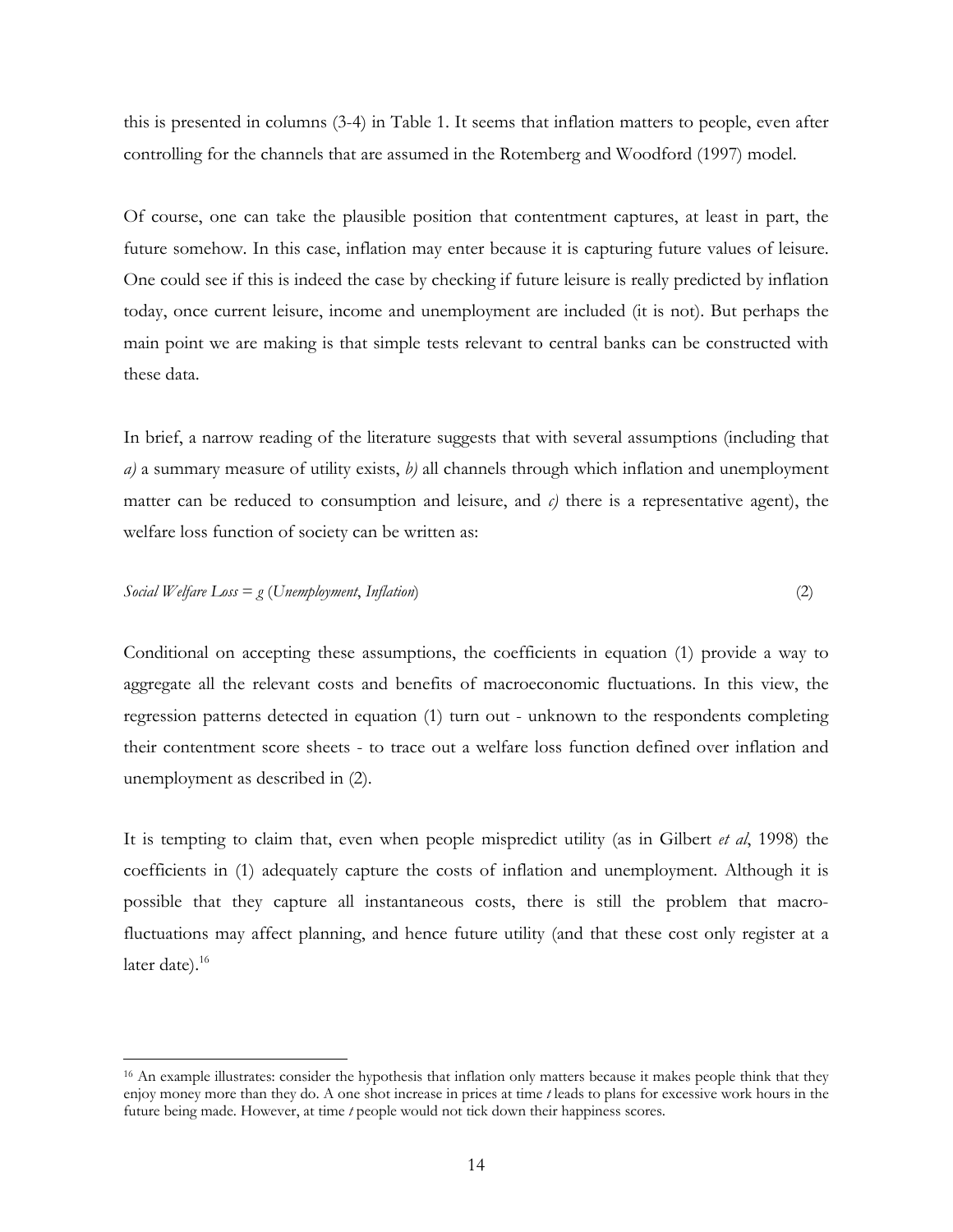## *II.c. Cardinal Interpretation*

 $\overline{a}$ 

One straightforward interpretation of the coefficients is that they reveal that individuals find inflation and unemployment costly. This conclusion involves comparing contentment scores of different people and at different points in time. Reliance on the interpersonal comparability of contentment scores, however, is non-standard for economists. As Hammond (1991) puts it: *"Following [Lionel] Robbins, it became fashionable for economists to eschew interpersonal comparisons of utility, apparently in an attempt to be scientific."* He also states: *"And where interpersonal comparisons really have to be made, because the gainers from a change were not going to compensate the losers, the monetary comparisons that result from valuing all individuals' dollars equally still seem to be the most popular among economists, who then wonder why their policy advice does not receive wider acceptance."*

One possibility is to follow standard practice in macroeconomics and assume that a representative agent exists, with the contentment measures as repeated attempts at getting a reading of his/her utility. Staying with this assumption would be convenient given that it is obviously quite difficult to interpret differences in contentment scores between just two individuals.17 Consider the question of the importance of income, and the finding that contentment is positively correlated with income in the cross-section. Since energetic/optimistic people tend to work hard (earning high income) and also tend to see the bright side of things, it is implausible that the error term is uncorrelated with income. Although one could theoretically calculate bounds (where exaggeration needs to fall in order to affect the qualitative conclusions) or even find ways to control for exaggeration (maybe through questions concerning a fixed objective circumstance, as in some vignettes) this problem need not reduce Central Banks' interest in contentment data. The reason is that several interesting estimates in macroeconomics involve comparing large groups of people. Some of these exercises still require strong assumptions to allow interpretations but others do not. Specifically, in the finding that contentment scores are lower with high inflation, the unit is the country (in a particular year) and it is reasonable to assume that exaggeration and modesty have similar distributions across countries. Importantly, such distribution is unlikely to be correlated with the inflation rate.

<sup>&</sup>lt;sup>17</sup> The question of whether well being measures can be compared across cultures can be studied using vignettes as anchors, as in King *et al* (2003). Helliwell and Huang (2005) use population shares above particular numerical life satisfaction cut-off scores, as alternative dependent variables.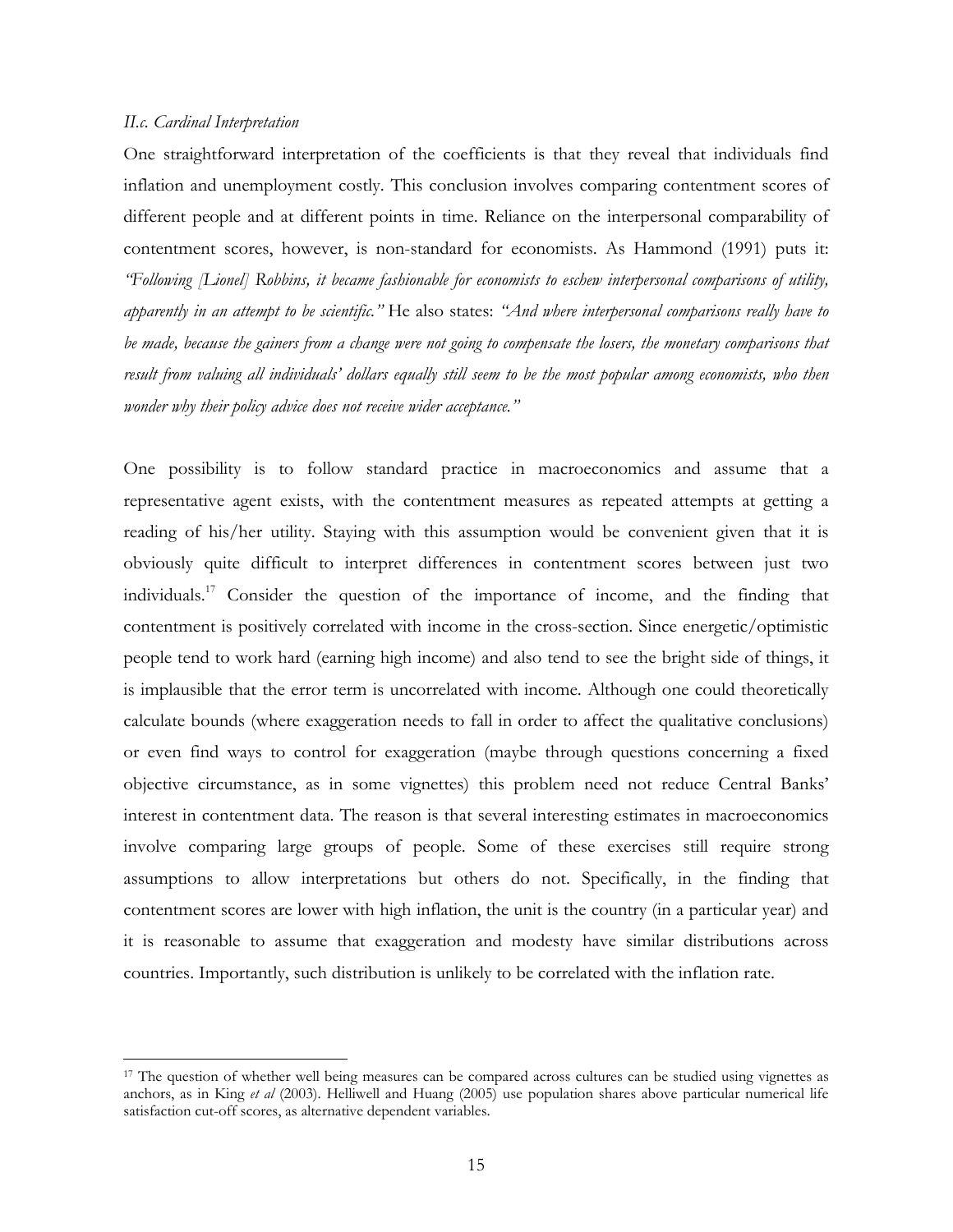Note also that even when cultural differences make the assumption of a similar distribution of "exaggerators" questionable, one could focus on changes over time within countries. Indeed, panel estimates like equation (1) have the advantage of correlating changes in Life Satisfaction reports with changes in the inflation rate. It is unlikely that countries enter into bouts of collective of exaggeration, disconnected from hedonic fundamentals. Of course, booms have an element of collective euphoria. But this is typically genuine (i.e., it is unlikely that it results in large groups of people ticking up their scores even when they themselves are not experiencing higher true utility). It is worth noting that another potential interest of equation (1) is the ratio,  $\alpha/\beta$ . In this particular case, even when temporal swings in exaggeration divorced from hedonic fundamentals do take place, the ratio would be unaffected to the extent that these swings are uncorrelated with macroeconomic performance (and instead with variables like the weather) or are correlated in the same way with both of our indicators of macroeconomic performance (unemployment and inflation).

To test the validity of these assumptions it is possible to estimate regressions separately for different groups. For example, if left-wing individuals use language differently to right-wingers it might be important to estimate these two groups separately. Conveniently, in the Euro-Barometer Survey Series respondents are asked: *"In political matters, people talk of 'the left' and 'the*  right'. How would you place your own views on this scale?" (from 1 to 10). In Di Tella and MacCulloch (2005), respondents were classified as being 'left-wing' if their response was in categories 1 to 3 and as 'right-wing' if they answered categories  $8$  to  $10<sup>18</sup>$  The main exercise in that paper is to estimate the basic regression in equation (1) separately for the two sub-samples. If left-wingers are assumed to use language similarly, and right-wingers are also assumed to use language similarly, the  $\alpha/\beta$  ratio in each regression does not have a problem of interpersonal comparability. A natural alternative is poor and rich individuals.

One prominent application in macroeconomics involves the comparison of the ratio,  $\alpha/\beta$ , across different groups (e.g., left versus right, or poor versus rich) as in Alesina (1987). The estimation exercise in Di Tella and MacCulloch (2005) is extremely unlikely to be affected by temporal

<sup>&</sup>lt;sup>18</sup> It is interesting to note that 36% of right wing individuals declare to be at the top life satisfaction category (compared with almost 22% of left wingers). A second definition based on answers to the question: "*If an election were to be held tomorrow, which party would you vote for?"* (and the subsequent classification of these parties into left and right by political scientists) yields similar results.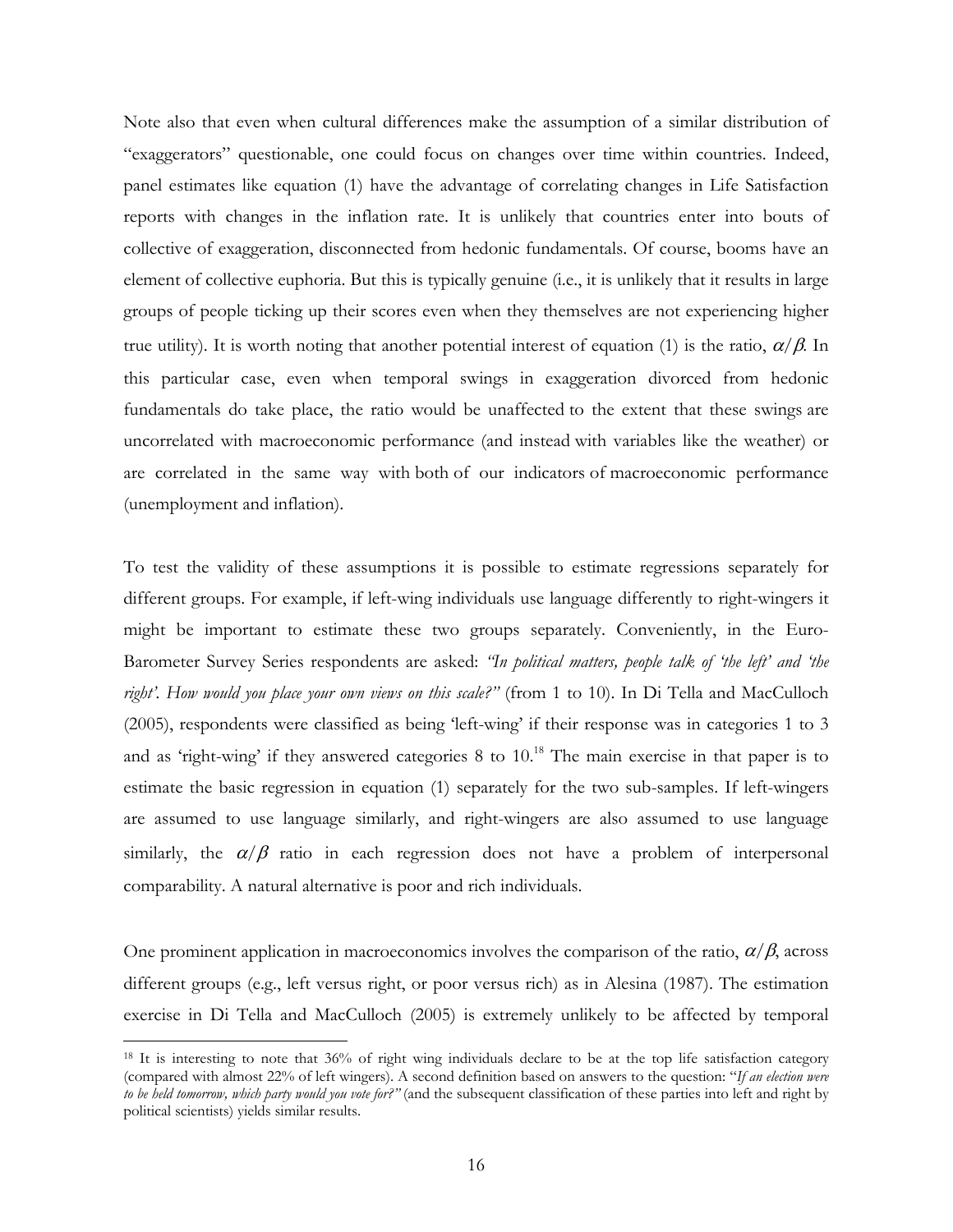swings in exaggeration that cause some form of measurement error in the contentment data, since these swings would have to be correlated with unemployment and inflation differentially across the two groups in order to affect our results. See also the discussion in section III.

Finally, it is worth noting that some of the limitations in these data are not inherent problems with direct measures of utility or its' components and that considerable progress could be made if some resources went into designing new measures. For example, Hsee and Tang (2007) have recently proposed asking about happiness in a way that fixes the values at the end of the scales across people (by providing descriptions). Another interesting possibility, particularly for economists, is described by Kahneman and Krueger (2006). They discuss how a focus on the proportion of time people spend in an unpleasant emotional state would allow us to construct an index that is based on an ordinal measure of feelings at the episode level that reduces the impact of individual variability in the use of scales. One reason that such a formulation is significant is because it shows that, in principle, it would be possible to derive direct measures of utility or its' components without giving up too much in terms of strict assumptions about interpersonal comparability.

### *II.d. Time Horizons: Instantaneous versus Life-time Effects*

A serious difficulty for the approach we are discussing, at least for applications in macroeconomics, is that ambiguity remains concerning the time horizon used by individuals in framing their answers to the Life Satisfaction question. When researchers have the ability to design the questions they have opted to capture what economists would call instantaneous utility. Kahneman and Krueger (2006) have recently argued that well-being measures are best described as *"… a global retrospective judgment, which in most cases is constructed only when asked and is determined in part by the respondent's current mood and memory, and by the immediate context."* They then describe the famous dime experiment of Schwarz (1987), whereby subjects "accidentally" find a dime before filling out a Life Satisfaction questionnaire. The lucky half of the sample reports substantially higher levels of satisfaction with life.

On the other hand, one would expect that such small shocks can be treated as noise in regression analyses. And we know that contentment data react to other shocks in a way that is consistent with standard economic models. As an illustration consider the Life Satisfaction response to two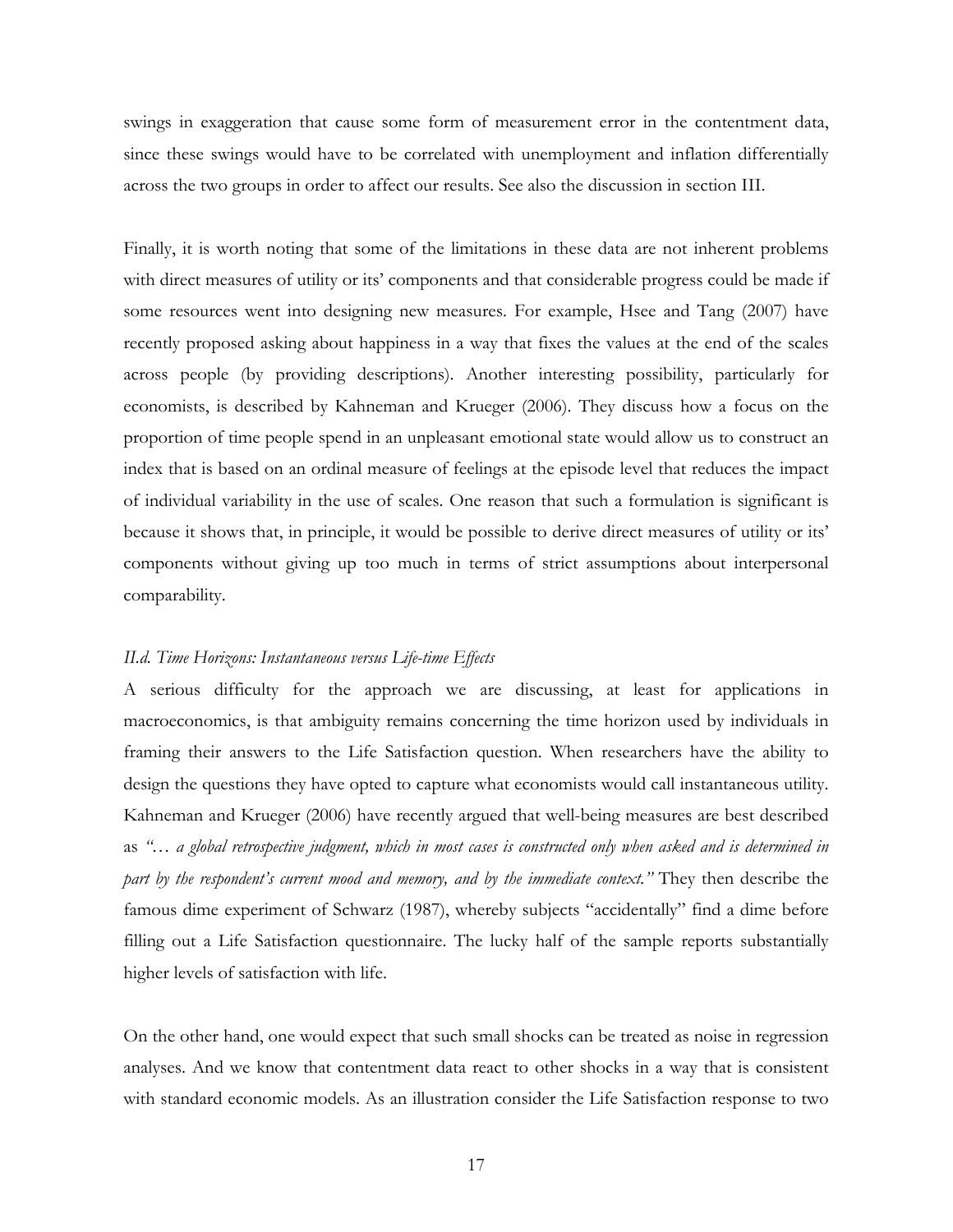shocks that have been observed to have large well-being impacts in cross-sectional studies, namely unemployment (a negative correlation) and retirement (a positive correlation). Using the German Socioeconomic Panel we can follow a sample of West Germans before and after an unanticipated shock (unemployment arising from a plant closure) and the anticipated shock of retirement (see Figure 2). As we are using a balanced panel the same people are being surveyed in the period before and after the shock has occurred which means that some of those who lost their job due to plant closure may be rehired subsequently whilst others may not. Note the large, but temporary, satisfaction drop associated with the plant closing, in spite of the few long-term problems that are revealed by this shock (which is presumably exogenous to the individual), in a country with a generous system of unemployment insurance and with a relatively low unemployment rate.<sup>19</sup> In comparison, retirement is associated with no detectable changes in Life Satisfaction.

This ambiguity in time horizon has been a serious problem for applications of contentment data, particularly in macroeconomics. Most researchers have opted for showing high correlations, or repeating their estimates using questions with slightly different wordings, and claim robustness (see Di Tella *et al*, 2001, 2003, Wolfers, 2003, and Blanchflower and Oswald, 2004). Given that this seems an important weakness for the data presently available, we now provide some preliminary but suggestive evidence bearing on this issue. Our strategy is to exploit the fact that, before 1987 most Euro-Barometers included (besides the question on Life Satisfaction described in section II.a.) a question administered towards the end of the survey of the form: *"Taking all things together, how would you say things are these days—would you say you're very happy, fairly happy, or not too happy these days?"* (small *"don't know"* and *"no answer"* categories are not studied here). Let the variable, Happiness, be defined as follows: 1=*"not too happy"*, 2=*"fairly happy"* and 3=*"very happy"*.

Life Satisfaction and Happiness are strongly positively correlated (Pearson's correlation coefficient equals 0.56). In Table 2 we test to see whether the future is also a part of what is being captured in the Life Satisfaction responses in comparison with the Happiness responses by repeating the basic regression using just the sample for which we have both sets of data available and also including the future levels of unemployment and inflation. Although we have less than

<sup>&</sup>lt;sup>19</sup> Note that such a large drop seems inconsistent with the small difference between the lifetime expected utility of the employed and the unemployed in some models (e.g., Shapiro and Stiglitz, 1984).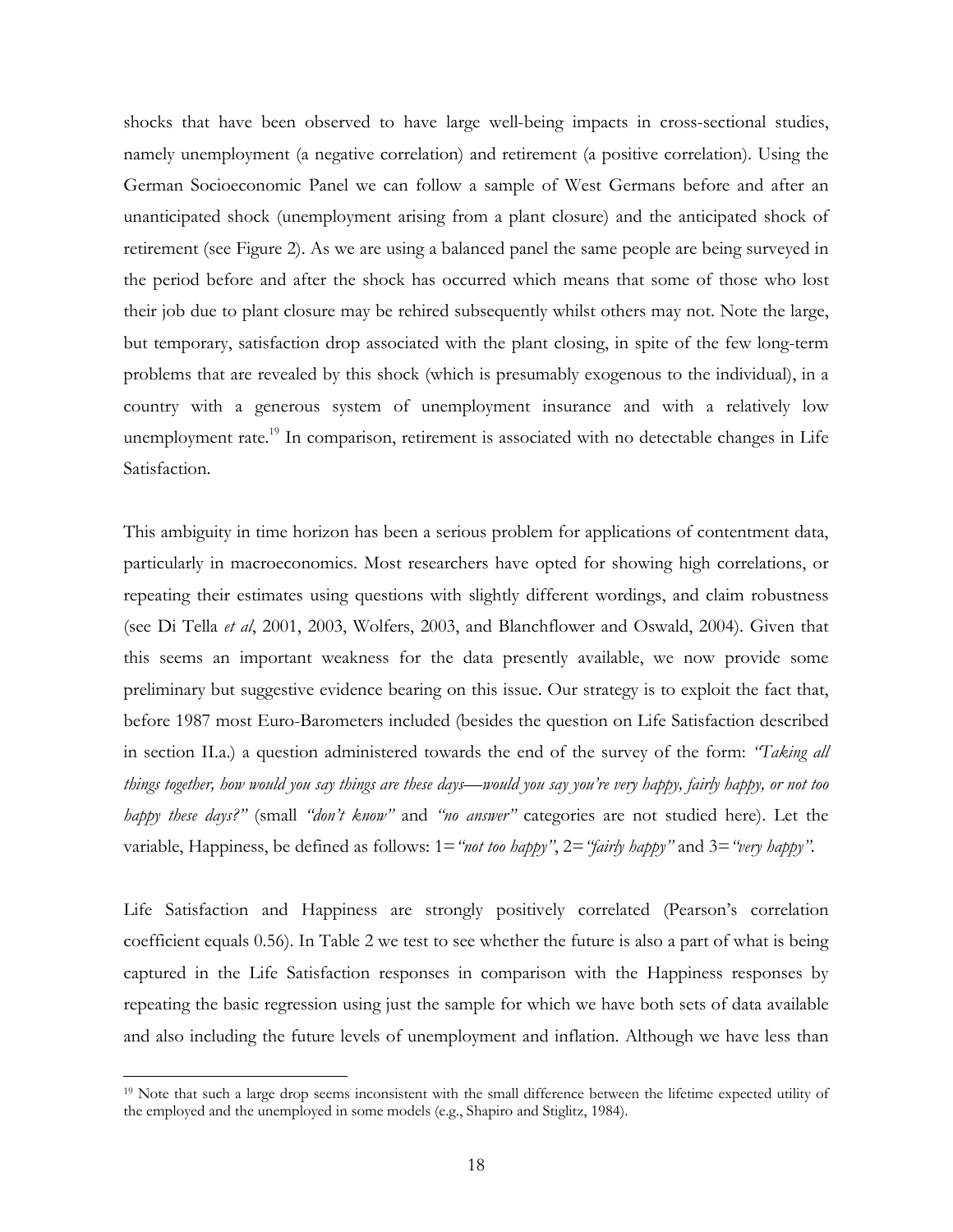half the sample (as Happiness data are available up to 1986 only) columns (1-2) show that whereas the coefficients on future inflation are similar, future unemployment is uncorrelated with Happiness data but strongly correlated with Life Satisfaction data. The difference between the coefficients on the future unemployment rates in the two columns of Table 2 is significant at the 5 per cent level. One interpretation is that macroeconomics matters beyond the moment (perhaps even beyond six months) and that Life Satisfaction, with its reference to *"the life you lead"* (as opposed to *"happy these days"*) introduces a longer horizon.<sup>20</sup>

This ambiguity about the interpretation of these different measures is, perhaps, natural given that they were not developed for macroeconomic applications where intertemporal matters are so important.<sup>21</sup> It does not, however, seem like an insurmountable problem if some energy went into designing questions that can make the distinction. For new measurement strategies see, for example, Kahneman *et al*, 2004, and Kimball and Willis, 2006.

Although these are relatively new (and not yet available across many countries and years), they do remind us that the measurement of emotions in economics is still in its infancy as a research area, and that it is hard to predict how effective this research program will be in the long run, particularly relative to longstanding programs (e.g., national accounts) in which economists have convinced society to spend considerable amounts of money. One natural (and cheap) starting point for macroeconomists would be to include two questions, asked in succession one after the other, with appropriate differential emphasis on the future and the present. We do not know of any questionnaires available at present designed to deal effectively with this problem across countries and years.<sup>22</sup>

<sup>&</sup>lt;sup>20</sup> One can presumably reject the hypothesis that the answers to the Happiness question are themselves just noise because they are strongly correlated with Life Satisfaction answers.

<sup>&</sup>lt;sup>21</sup> Note that one can still push the idea that this ambiguity does not affect the relative coefficients on inflation and unemployment (or comparisons across sub-groups of the population) under the assumption that changes in these macroeconomic variables elicit a reaction of similar aspects of life satisfaction, and provided that both inflation and unemployment are governed by similar stochastic processes so that both coefficients in a life satisfaction regression are scaled up or down in the same proportion. However, there are many applications in macroeconomics that require more precision in the interpretation.

<sup>&</sup>lt;sup>22</sup> Although, within the US, the University of Michigan monthly consumer survey has recently included the question *"Now think about the past week and the feelings you've experienced. Please tell me if each of the following was true for you much of the time this past week: You were happy. You felt sad. You enjoyed life, You felt depressed."* People are asked to give 'yes-no' answers to each of those four questions.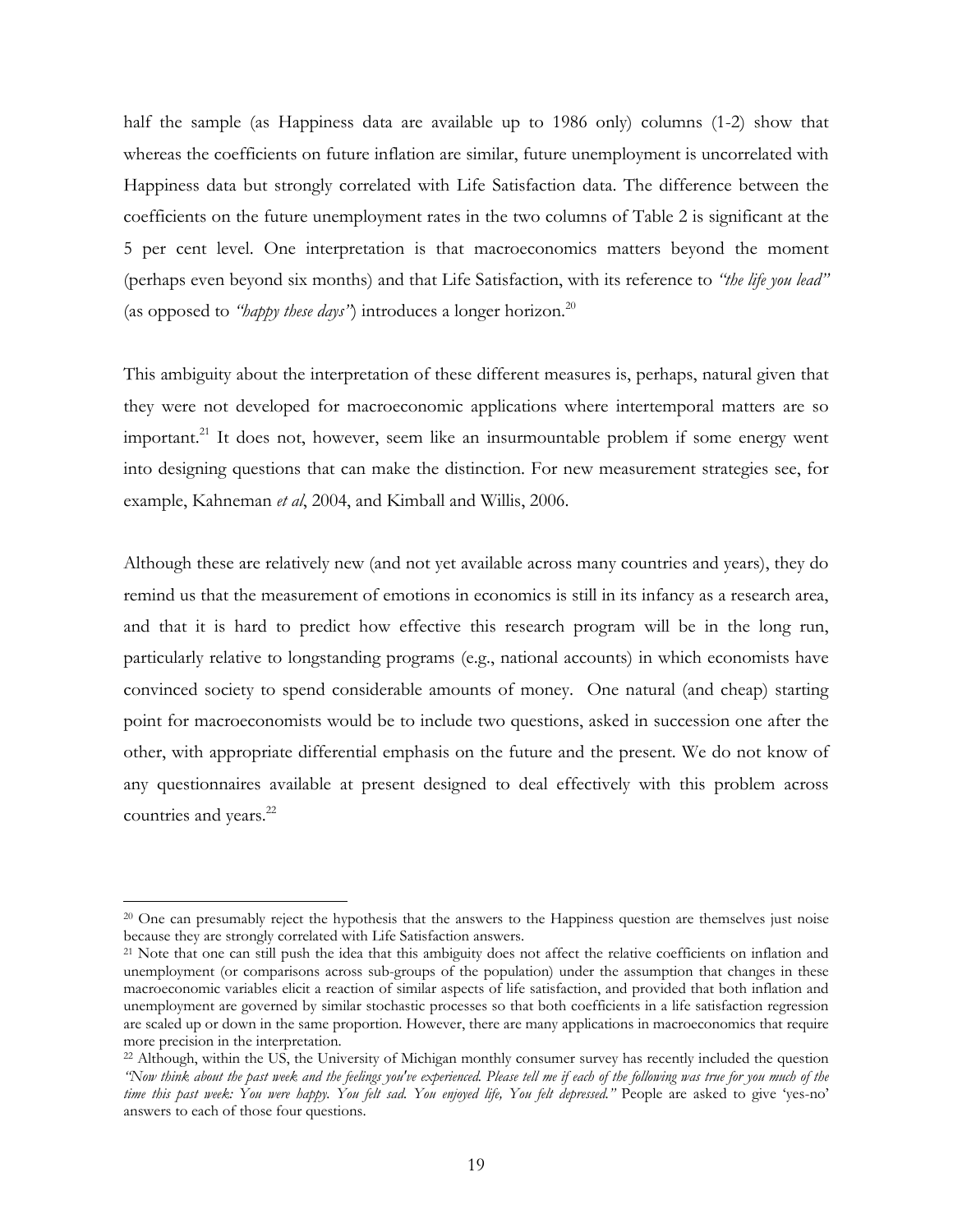### *II.e. Contentment versus Other Emotions*

As mentioned in the introduction, there is the possibility that contentment is just one of the components of utility. For illustration purposes, assume that only contentment and regret make up utility. In that case, we have:

$$
Utility = Contentment - \beta \ regret + \varepsilon
$$
\n(3)

where *β*>0 and we normalize the coefficient on Contentment to equal 1. Assume also that we are interested in estimating:

$$
Utility = -A \text{ U} \text{n} \text{em} \text{p} \text{l} \text{y} \text{m} \text{e} \text{nt} - B \text{ Inflation} + \sigma \tag{4}
$$

which implies that:

$$
Contentment = -A Unemployment - B Inflation + \beta regret - \varepsilon + \sigma
$$
\n(5)

where  $A>0$  and  $B>0$ . We maintain the assumption that shocks to inflation and unemployment are uncorrelated with *σ*. Now assume that we try to estimate the following regression equation (mistakenly believing that Life Satisfaction scores, which measure contentment, are also a good proxy for utility):

$$
Life\ Satisfactor_{mj} = -a\ Unemptyment_{nt} - b\ Inflation_{nt} + \psi_{mj}
$$
\n(6)

Then the error term contains the other elements of what we are calling true utility:

$$
\psi_{nij} = \beta \, \text{regret}_{nij} - \varepsilon_{nij} + \sigma_{nij} \tag{7}
$$

Let the expected values of the point estimates of the coefficients on unemployment and inflation obtained from estimating equation (6) be equal to  $-\hat{a}$  and  $-\hat{b}$ , respectively. We have the following possibilities: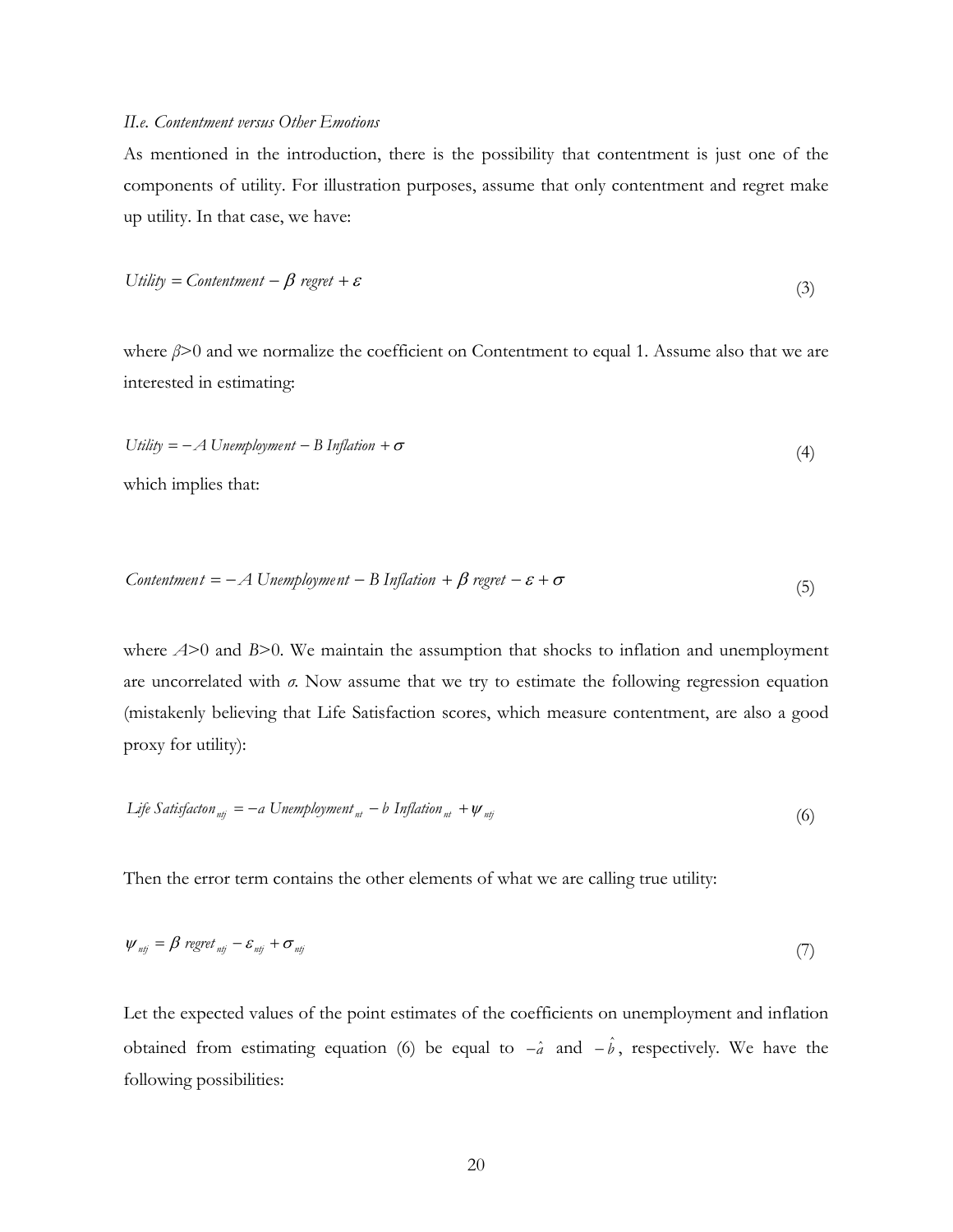- *1.* If *correlation*( $\psi$ , *Unemployment*)=0 and *correlation*( $\psi$ , *Inflation*)=0 then the estimates we obtain reveal the true size of the effect of unemployment and inflation on true utility, even in levels. In other words, we have  $\hat{a} = A$  and  $\hat{b} = B$ .
- 2. If *correlation*( $\psi$ , *Unemployment*)  $\neq 0$  and *correlation*( $\psi$ , *Inflation*)  $\neq 0$  then the main coefficients of interest are biased. An example illustrates. If regret plays an important role and is raised by inflation, as suggested by Rotemberg (this volume), then our coefficient on *Inflation* might underestimate the true effect of inflation on true utility,  $|\hat{a}| < |A|$ . Indeed, in Rotemberg's theory of regret, *correlation*( $\psi$ , *Inflation*) > 0, so that when inflation goes up, true utility is going to be falling more than Life Satisfaction (due to the extra effects of regret).

This is of course a simple illustration as the bias is hard to pin down, particularly when other emotions discussed by psychologists are included (besides regret). A natural question, with a multiplicity of emotions, is whether measures appropriate for empirical analyses can be constructed to produce better tests as outlined above. It seems so. A simple theoretical position, for example, is to view emotional expressions as a basic by-product of emotional experience.<sup>23</sup> If emotional expressions provide a guide for the actual experiences, then the expressions themselves are one indicator of the range of emotions available in humans. A large amount of work in this area is due to Paul Ekman (see, for example, Ekman et al, 1969, Hager and Ekman, 1983). Facial analysis has been facilitated by a method for coding emotions (called the Facial Action Coding System, 'FACS'). The following is taken from Hager and Ekman (1983).

<Insert Figure 3 about here>

 $\overline{a}$ 

Six different types of faces appear to be the most robust and are often described, namely happy, sad, anger, fear, disgust and surprise. It seems possible to argue that other emotions can be reduced to versions of these, although there is some contention about contempt (which is arguably a version of disgust), shame and startle. The facial coding system and these faces are described in: http://face-and-emotion.com/dataface/emotion/expression.jsp

<sup>23</sup> An alternative, which originates in Charles Darwin, is to view emotional expressions as signals in communication games. See the work of Irenäus Eibl-Eibesfeld.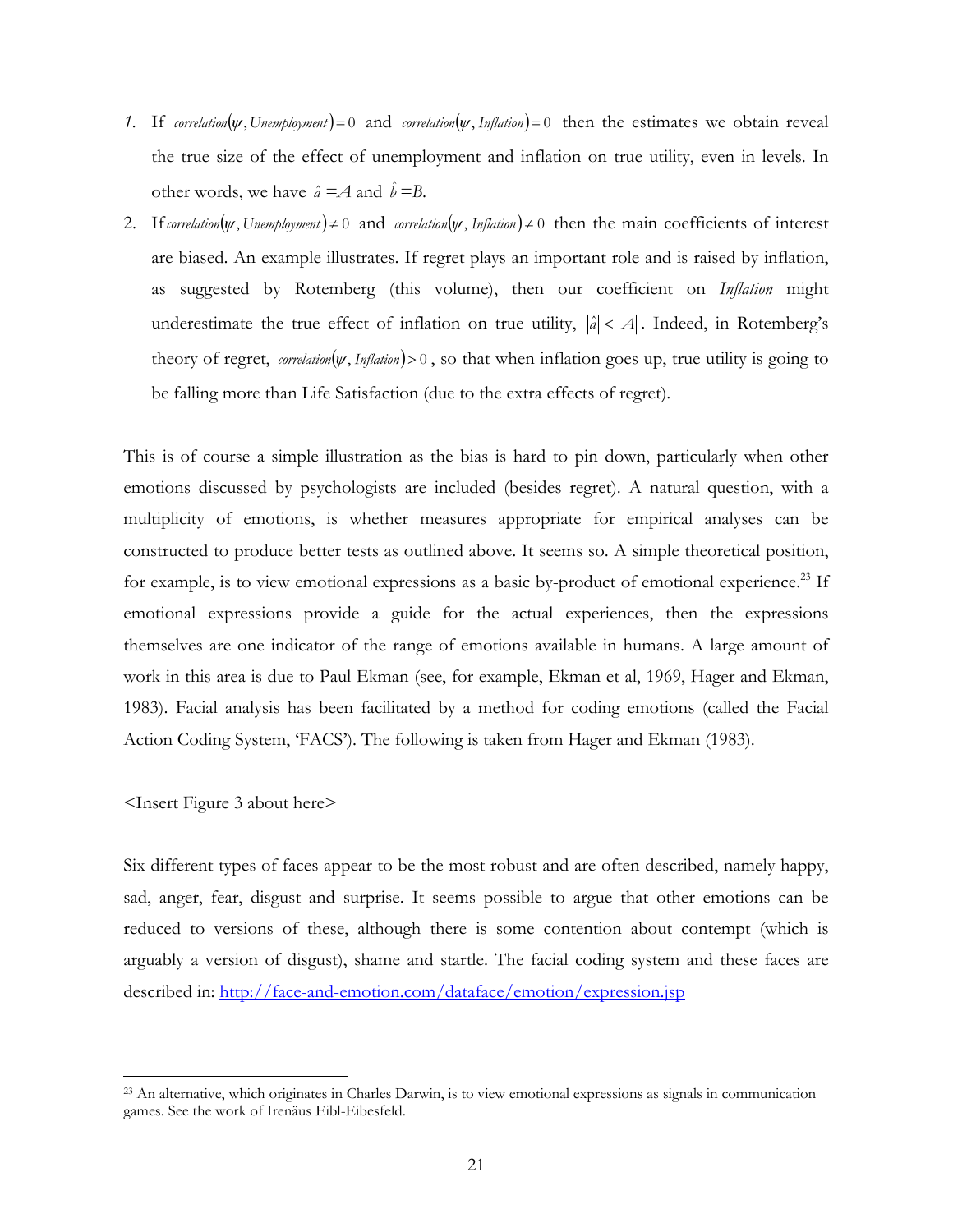<Insert Figure 4 about here>

### **III. Other Contentment Tests in Macroeconomics**

Further tests can be informative. First, a natural step is to move beyond the representative agent paradigm and estimate the impact of macroeconomic fluctuations on contentment across groups. This has intrinsic interest (e.g., in partisan political economy models) and is also relevant to the discussions in sections II.b. and II.c. above (it is one solution when there are groups that are suspected of using language differently in ways that may affect the estimates in equation (1) in Table 1). Second, we can also use contentment data to help identify some of the channels through which macro-fluctuations matter. And finally, it is possible to study how macro fluctuations matter, in particular whether there is a significant role for non-linearities. These three kinds of contentment tests are the focus of the present section, and we address each one in turn.

There has been some interest amongst macroeconomists in studying the costs of business cycles for different groups. In some cases, such differences might even explain different views about the optimal response to shocks, and hence, differences in the experience under policymakers of different color (see, for example, Hibbs, 1987; Alesina, 1987). One dimension that has received particular interest is income. Hibbs (1987) cites Paul Samuelson as saying, *"We tend to get our recessions during Republican administrations. .... The difference between the Democrats and the Republicans is the difference in their constituencies. It's a class difference. .... The Democrats constitute the people, by and large, who are around the median incomes or below. These are the ones whom the Republicans want to pay the price and burden of fighting inflation. The Democrats are willing to run some inflation (to increase employment); the Republicans are not"* (p. 213).

Contentment data can be used to study these questions. Table 3 shows how inflation and unemployment affect life satisfaction responses, by demographic groups. In column (1) we present the results for inflation, and note that those on low income display the biggest reductions in life satisfaction. The negative coefficient on *Inflation* is monotonically smaller (in absolute value) as we go up the income quartiles, although the effect is not significant. This is consistent with Di Tella and MacCulloch (2005). It is also quite intriguing that the employed (the omitted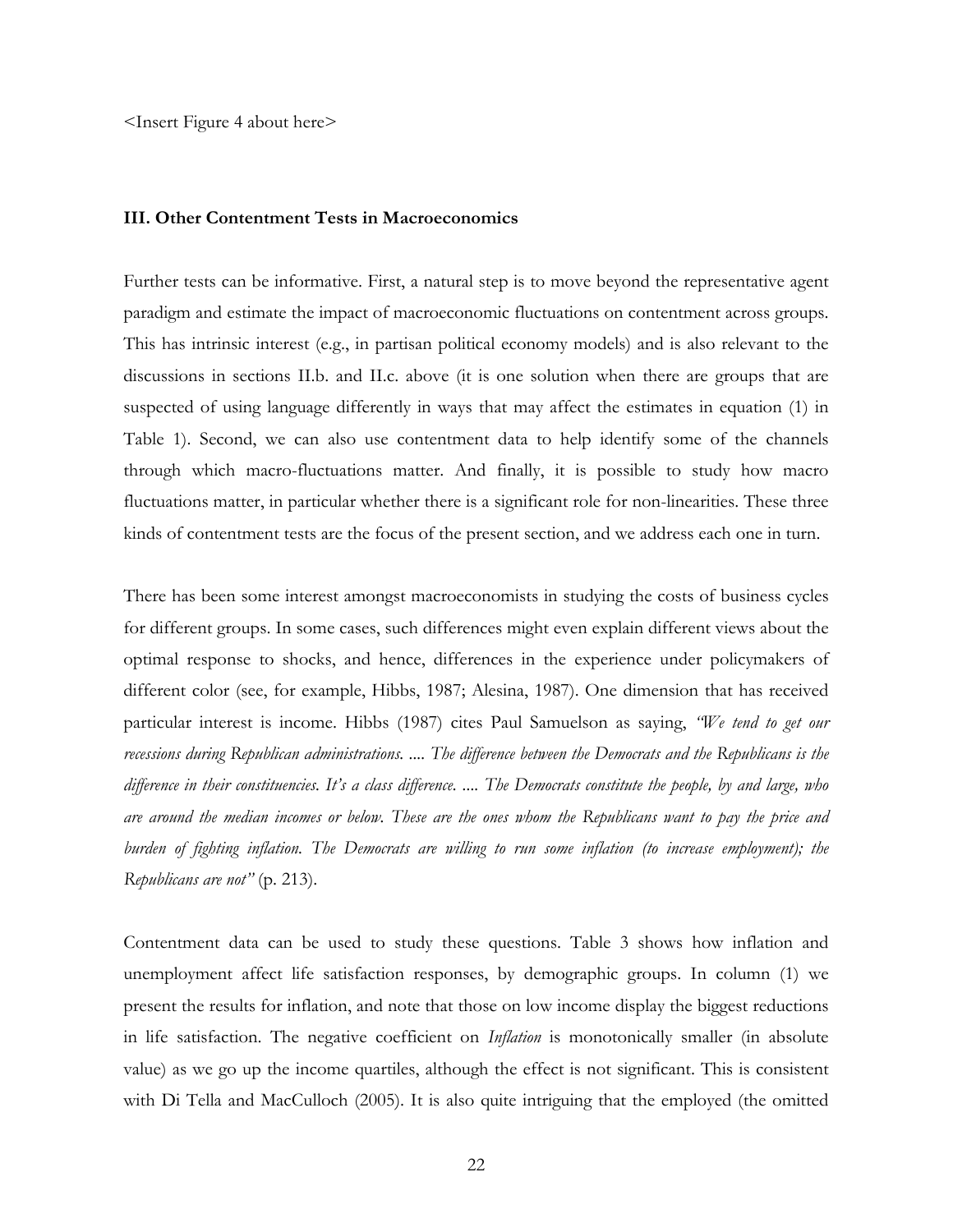category) are significantly more adversely affected by inflation compared to the self-employed, and those "at home". Males are less affected by inflation than females and those with little education (less than 15 years, the base category) are more affected by inflation than those with high levels (more than 18 years) and in particular those with intermediate levels of education (between 15 and 18 years). There are fewer detectable changes in the basic patterns in column (2), which studies the effect of unemployment across the different groups. The biggest effects are that recessions are particularly costly in contentment terms to those coming of age (see also Bechetti *et al*, 2006) and those with intermediate and high levels of education.

An alternative is to focus on different partisan (i.e., left versus right) political beliefs. In several estimates based on contentment regressions, we found weaker differences between these groups than those found in Di Tella and MacCulloch (2005), which focuses on a smaller sample of countries and years (up to 1992) and finds that the unemployment/inflation ratio is higher for left-wingers than for right-wingers.

A second possible use of contentment data is to test the relevance of some of the channels suggested in the theoretical literature. For example, in all of the papers in the literature that we know, falling unemployed is associated with large emotional costs, even after controlling for the income losses associated with loosing a job (see, for example, Clark and Oswald, 1994). The coefficients typically imply very large costs, approximately similar to the well being difference reported by individuals at the opposite ends of the income distribution (in the sample). Assuming these estimates to reflect causal forces, they reject the approach used by real business cycle theorists to measure the costs of business cycles, if only because jobless but insured individuals would presumably experience smaller downturns in utility. One could still force a classic interpretation by thinking that these are simply people with unrealistic aspirations about what jobs they can get. However, Clark (2003) presents panel evidence showing that the well being drop associated with becoming unemployed is smaller the higher is the unemployment rate in this person's reference group (see also Stutzer and LaLive, 2004).<sup>24</sup>

<sup>&</sup>lt;sup>24</sup> Another potential application of well being data in the labor market concerns the gains from better matching (see Luechinger *et al*, 2007).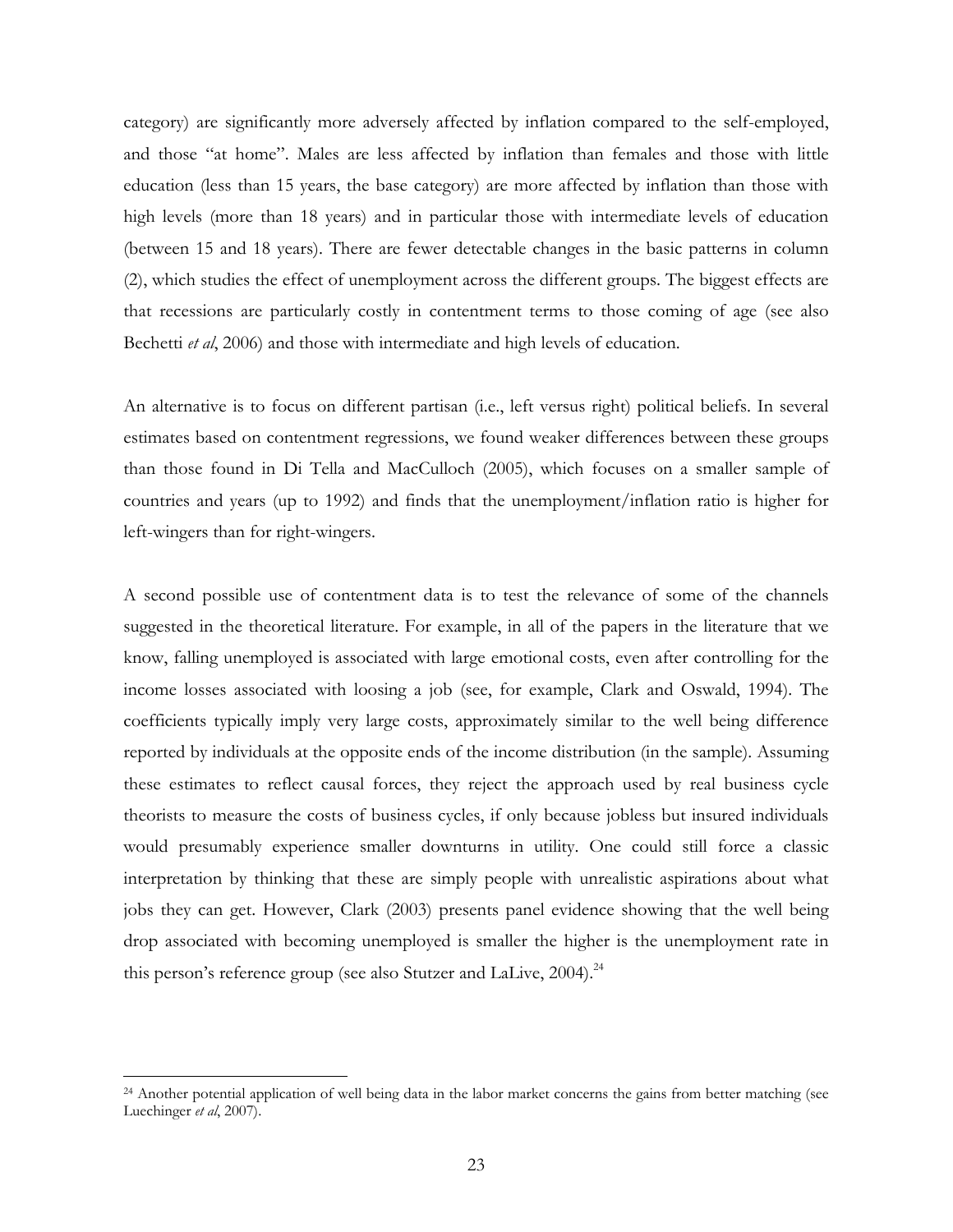Some general information on these channels can be obtained by looking at the effect of unemployment and inflation across different groups in Table 3. Column (2) finds that the coefficient on being unemployed becomes more negative at higher unemployment rates, although it is imprecisely estimated (and does not use the unemployment rate in the reference group). Di Tella *et al* (2003) test the hypothesis that the welfare state has made life too easy for the unemployed. They find a strong, positive relationship between the reported life satisfaction of the unemployed and the generosity of unemployment insurance in panel regressions (see, for example, column (2) in Table 12 in that paper).

Finally, another possible use of data on emotions is in answering the question of whether nonlinearities exist in the welfare loss function. This is important for answering the question of whether it is more important for the Central Bank to produce low inflation or stable inflation. Mankiw (2001) notes that *"if low average inflation is the goal then the monetary policymakers of the 1990s [in the United States] can be given only an average grade. But if stable inflation is the goal, then they go to the top of the class"*. He mentions that there is *"little direct evidence of convexity in the costs of inflation. As a result, it is hard to compare quantitatively the benefits of low inflation with the benefits of stable inflation."* (pp. 9-10).

The assumed quadratic welfare loss function is given by:

*Social Welfare Loss* = 
$$
\alpha
$$
(*Output Gap*)<sup>2</sup> +  $\beta$ (*Inflation*)<sup>2</sup> (3)

Di Tella *et al* (2001) do not detect non-linear effects of inflation using life satisfaction surveys. Wolfers (2003) presents a full set of tests for the presence of non-linearities on both macro variables. He finds that convexities exist with respect to unemployment but are "less easy to detect" with respect to inflation. Consequently his paper finds that *"eliminating unemployment volatility would raise well-being by an amount roughly equal to that from lowering the average level of unemployment by a quarter of a percentage point"* (see pg 1).

Table 4 explores the evidence on non-linearities by extending the basic estimates using squared terms. We find evidence of a non-linearity with respect to unemployment but not with respect to inflation. However, unlike the Euro-Barometer data, no evidence of a non-linearity with respect to unemployment is found using World Values Survey data, although given the informal nature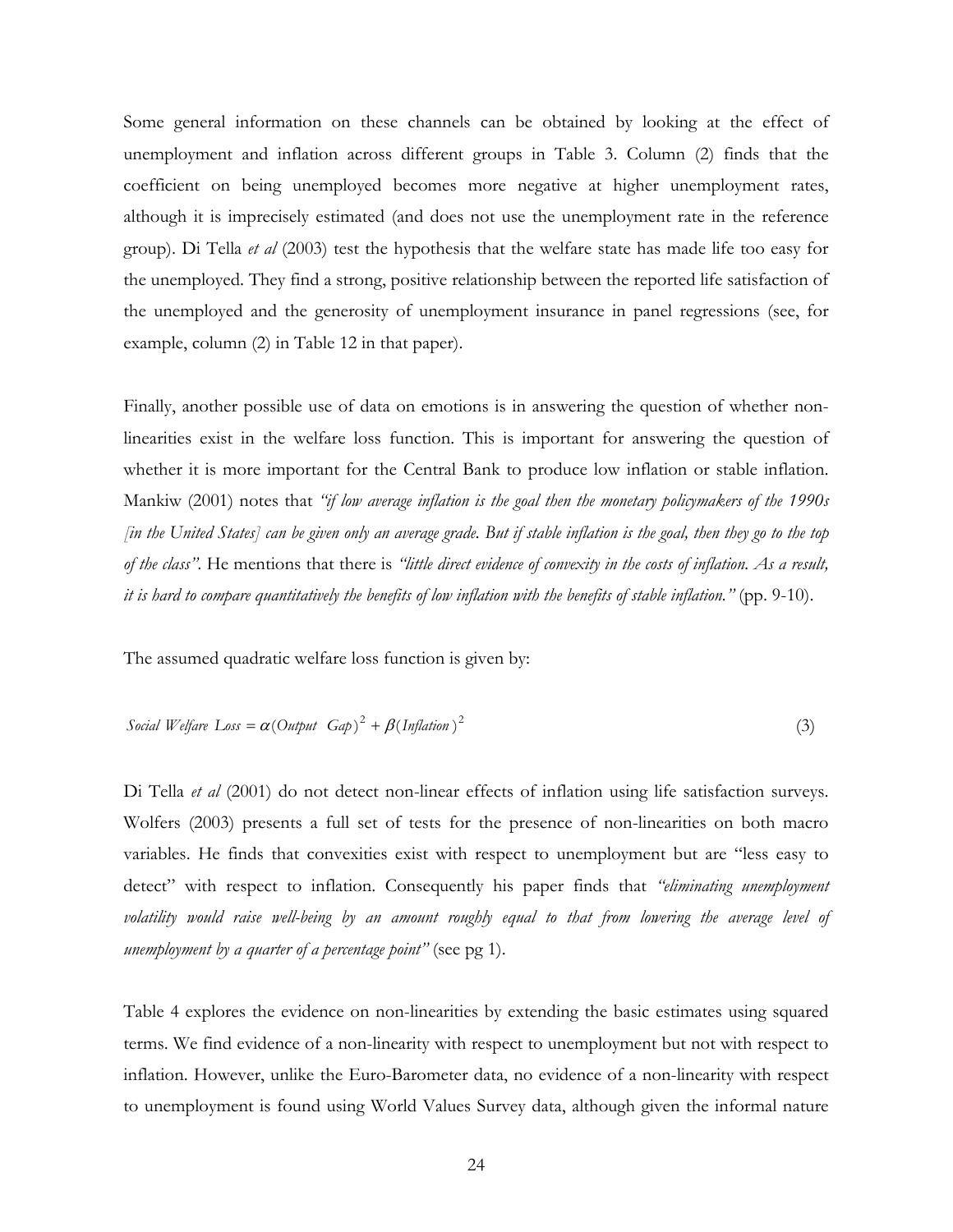of the labor market in some of the countries in the (cross-sectionally) larger data set, unemployment may not be the best indicator of the state of the economy.<sup>25</sup>

Note that non-linearities could be coming from a quirk in the reporting function. Although we may estimate a Life Satisfaction regression that appears to be non-linear in unemployment, this implies that there is a non-linear relationship between unemployment and true internal utility only given the (sufficient) condition that the mapping between internal utility and an individual's selfreported satisfaction is linear. However, when the mapping, *g*, is non-linear:

#### *Life Satisfaction=g(True Internal Utility)=g(*α *Unemployment +* β *Inflation)=* α*(Unemployment)2 +* β *(Inflation)*

then the (true) linear relationship between internal utility and unemployment will not be detected in our Life Satisfaction regression. Evidence on the form of the reporting function is limited and may also pose problems when undertaking interpersonal comparisons of contentment, particularly when there is habituation (see below).

Finally, it is possible to use the data to explore the question of adaptation to high inflation and high unemployment. We test for the presence of these effects by including a lagged term. Then we can calculate the long-term effect of a shock in, say, unemployment, by adding the current and lagged coefficients. Table 5 illustrates and finds adaptation to unemployment while little adaptation to inflation. The long run coefficient on unemployment is only 34% of the short run estimate  $\{0.34 = (-4.4 + 2.9)/-4.4\}$ . One complication in the interpretation of these effects is that the issue of causality becomes particularly relevant. Indeed, positive theories of inflation predict that Central Banks may be more tempted to inflate to reduce unemployment when the costs of unemployment are higher or the costs of inflation are lower. What could give rise to these differences? One simple answer is the historical experience (which trains the mind to deal with such uncertainties) and the institutions designed by societies to deal with such shocks. For example, differences in the strength of informal insurance networks, or differences in the welfare state may affect the costs of falling unemployed. Or differences in mental training under high inflation or historical experience with indexation institutions may affect the costs of inflation.

<sup>&</sup>lt;sup>25</sup> There were no episodes of deflation in the sample so there is no dummy variable defined to capture this state. However conceptually we should be able to measure whether there are asymmetric costs to deflations versus inflations using contentment data.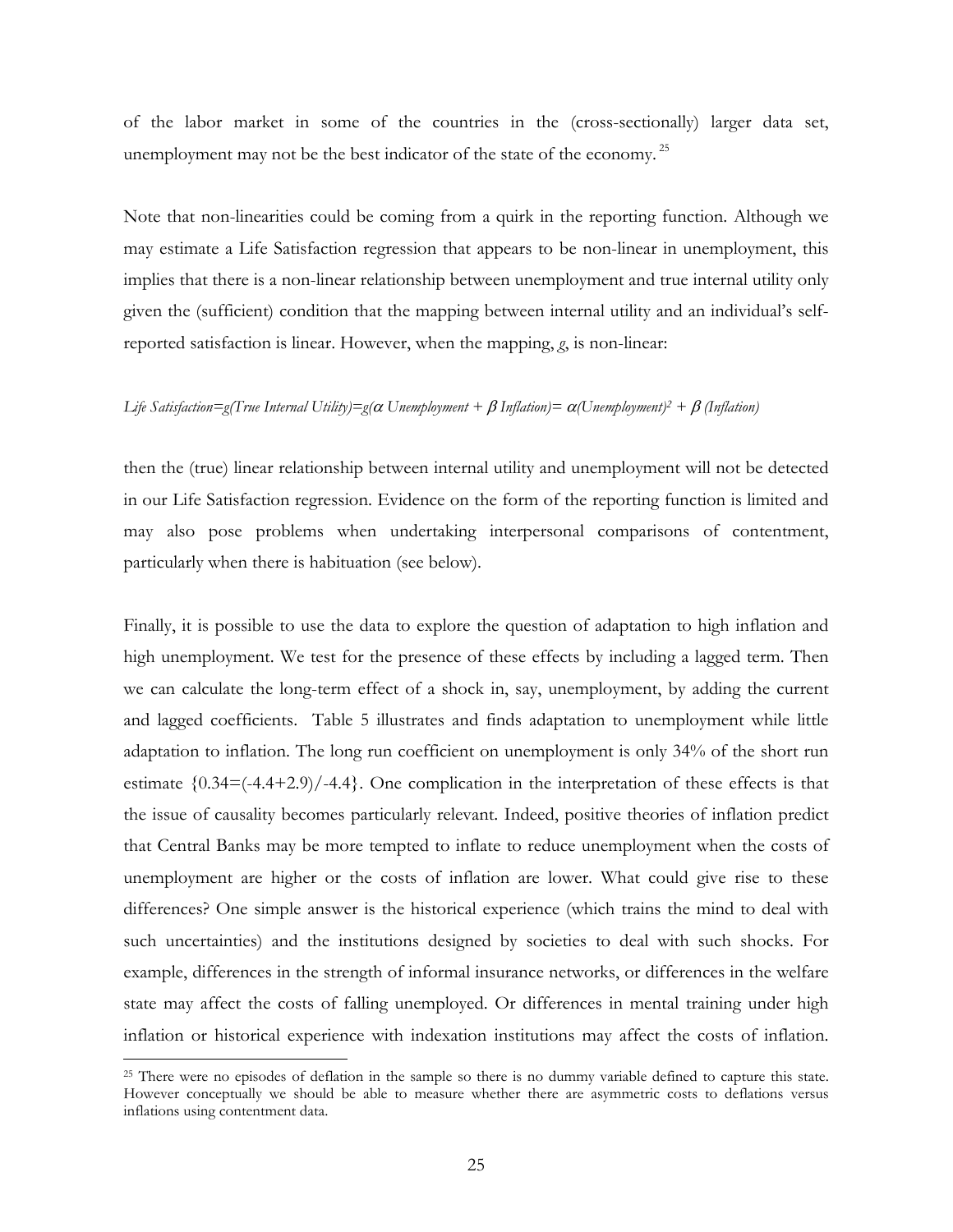The appendix develops an example. Note that if humans design these institutions to deal with macro policy, then societies might benefit from the joint design of monetary policy and (say) the welfare state and indexation laws.

Di Tella and MacCulloch (2004) provide evidence of a negative relationship between inflation and the welfare state using a panel of 20 OECD countries over the period 1961-92, controlling for country and time fixed effects, country specific time trends, other co-variates and using different measures of benefit generosity (for example the length of time over which unemployed people can claim benefits).

A recent paper by Becchetti *et al* (2006) studies employment protection legislation and the age structure of the population with the objective of separating countries with different well being costs of macrofluctuations. They find that the relative cost of unemployment is higher in intermediate age cohorts and in low job protection countries. They point out that this might explain the difference in objectives for the US Federal Reserve (price stability and employment) versus the European Central Bank (price stability only) and their actual experiences with inflation.

### **IV. Which Emotion Should a Central Bank Target?**

Economists build their models of monetary policy around the concept of utility. Perhaps the role of this concept is instrumental (allowing researchers to structure their thoughts) rather than descriptive. But two natural questions that arise are:

- 1. Is there an emotion that is in fact close to utility?
- 2. Is this the correct emotion to target?

On the first question, psychologists have described several positive emotions, including happiness and contentment. Two survey measures seem particularly relevant: the answers to the questions "Are you happy?" and to "Are you satisfied with your life?". The evidence that we presented in Section II.d suggests that the former may better capture instantaneous mood whereas the latter has a larger intertemporal component. If we take the plausible position that contentment captures, to some degree, the future, then life satisfaction may be our best available proxy for an overall measure of welfare. Importantly there are large samples of people that have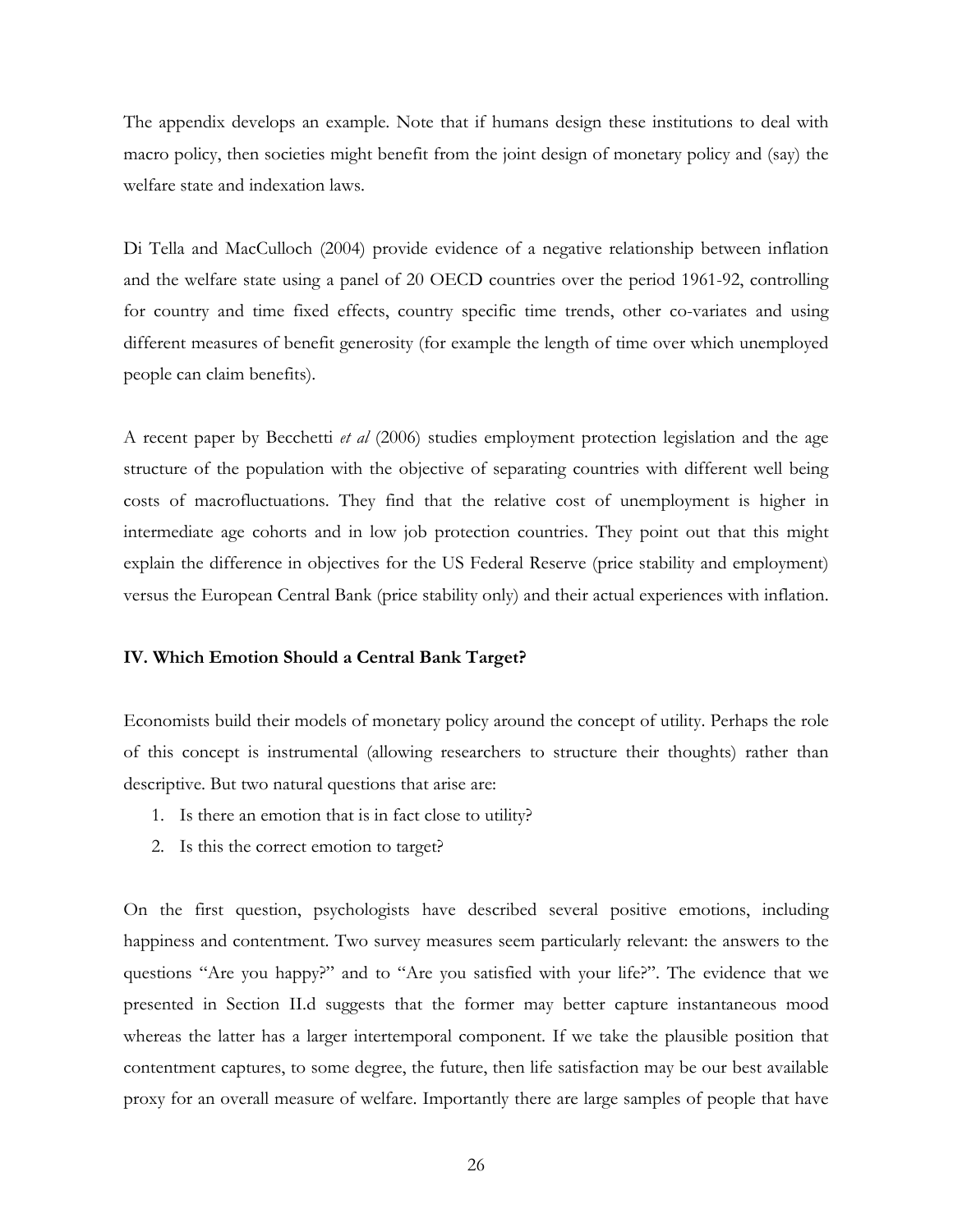been asked about their satisfaction with life. Validation studies, in particular involving smiles and fMri data briefly discussed in section I.b., suggest that they are indeed related to the economist's concept of utility, so the answer to the first question is yes. Before proceeding, we note that a separate question on which psychologists and economists do not agree is whether any of these two measures can in fact be considered a summary of other emotions, or they are themselves a component of utility.

The second question is harder to answer. In brief, we believe that it is reasonable to target contentment (for example, as captured in the answer to a life satisfaction question). This is relatively uncontroversial for the implausible case that other emotions are constant. How can we oppose policies that will lead to the "good life"? The complication is that contentment can be quite stable while happiness may be going down in many realistic settings. It is likely that politicians that target contentment will be forced out of office by those that propose policies that raise happiness. The success of populist platforms is one indicator of their appeal.

A more serious problem is that many actors appear to be actively managing other emotions. One example is voters controlling their anger after observing a corrupt privatization (see Di Tella and MacCulloch, 2002). Another example, closer to the issues of concern to Central Banks, concerns asset bubbles. Indeed, investors often enter markets that have experienced large increases in prices, even when fundamentals do not appear to be changing (in a positive direction). For example, people kept on buying houses in the US even though negative news kept coming in (about the existence of a war and the deterioration of the current account, etc). One possible explanation is that investors in this market are also trying to minimize regret, as in Rotemberg (this volume). Thus, they enter the market after price increases because the likelihood of "missing out" on the boom and the cost of experiencing regret at the lost opportunity looms larger in their minds than the fear of losing money in a collapse of the bubble. One likely contributor to this asymmetry is the fact that when missing out on the opportunity, the misfortune is experienced in solitude (while the rest are happy). In contrast, when the bubble collapses, the misery is collectively experienced. One hesitates to add that inferences about one's own ability/identity are harsher in the first scenario than if one can convince one-self that the problems were so tough that even a large collection of people made the same mistake. A Central Bank focusing on contentment may leave interest rates unchanged while asset prices rise with the justification that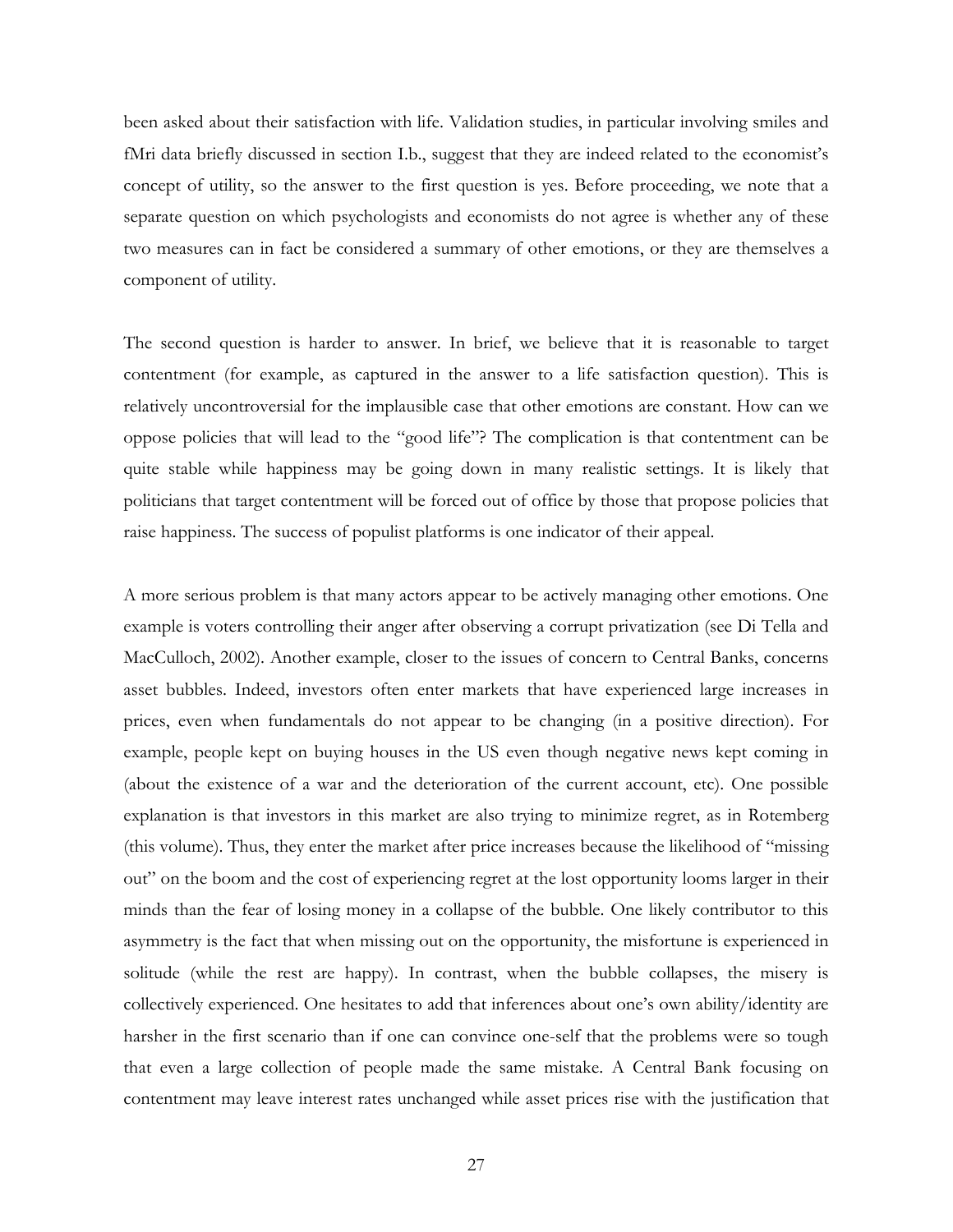contentment had not moved, making economists who worry about bubbles less impressed with contentment as a target for policy.

In summary, a question for future research is to discover which emotion is the most relevant one for economists, in terms of whether it affects market prices and whether it affects (or should affect) government policy choices.

### **VI. Conclusion**

We show that direct data on contentment, measured as self-reported overall satisfaction with life for over 600,000 Europeans, are negatively correlated with the unemployment rate and the inflation rate. There are several possible uses of this result. Our preferred interpretation is that they show that an emotion that is close to utility is affected by macroeconomic fluctuations. This can be a powerful complement to studies restricted to look at revealed preference. Even if one takes the view that contentment is just one of many emotions that need to be studied, it seems that it is also possible to construct direct empirical measures of these other emotions.

We discuss two broad applications of our results. They may help central banks understand what the tradeoffs are that the public is willing to accept in terms of unemployment for inflation, at least in terms of keeping the average level of one particular emotion (contentment) constant. Of course we will need more work in terms of making sure that we are identifying the causal effects of these variables on emotions, but we believe that the idea of central banks focusing their research efforts on direct measures of emotions as an outcome variable is justified. An alternative use of these data is to study the channels through which macroeconomics affects emotions.

Finally, economists who are attached to the models typically used in the design of monetary policy might see the results presented as an initial step at obtaining the weights in a social loss function that they can compare with those obtained in more traditional models that dominate the design of monetary policy (e.g., Eichenbaum, 1992; Rotemberg and Woodford, 1997). Some of the assumptions that have to be made for using our results in this context (representative agent, a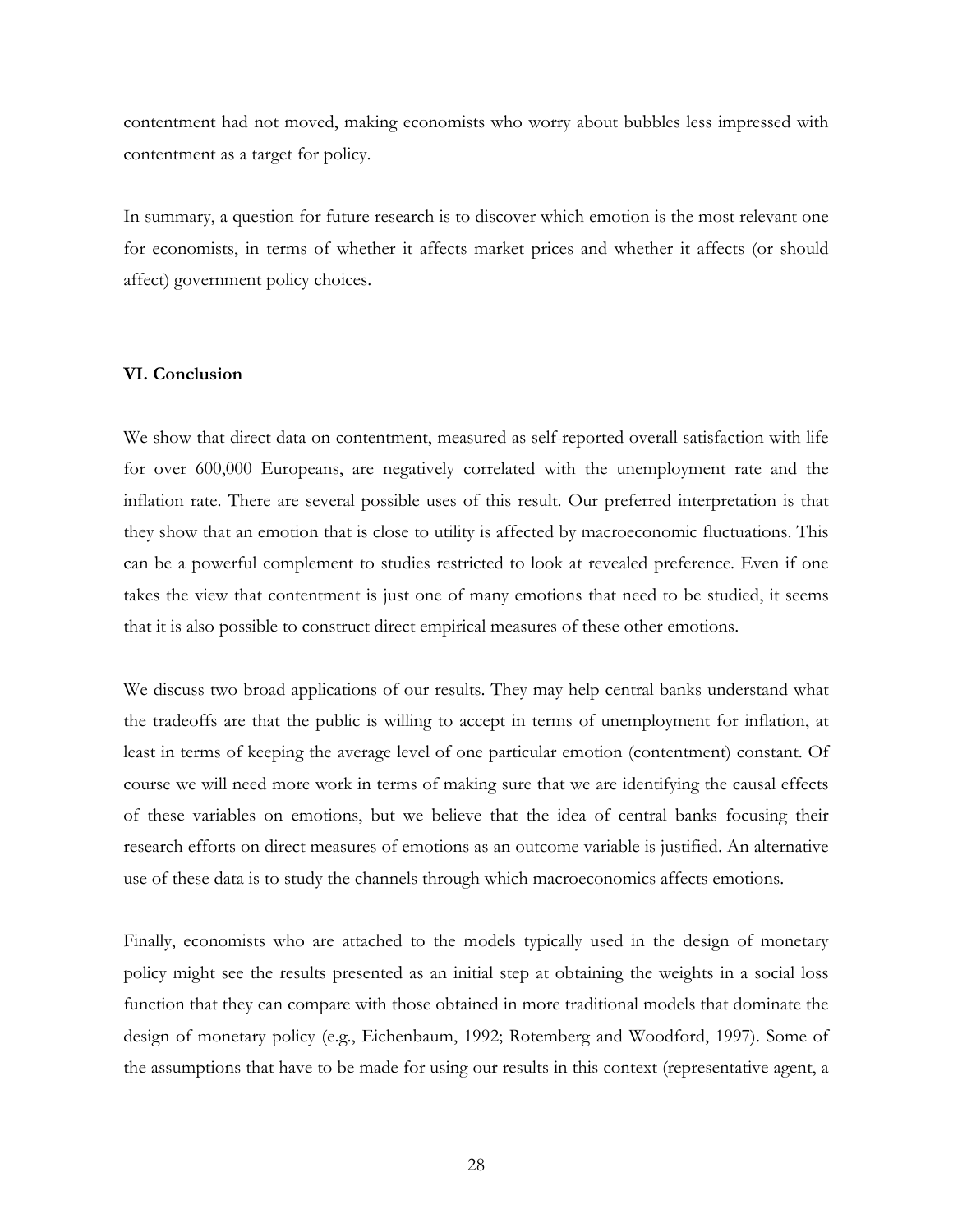summary measure of emotions akin to utility in fact exists and individuals only care about income and leisure) will not sound extreme to those trained in this area.

The approach we discuss has limitations, but we suspect that several of them arise because so few researchers with experience in macroeconomic policy have studied these data, and because so few resources have gone into perfecting the measures. For example, we still do not know if the contentment data that we have available for large samples of individuals refer to instantaneous utility or it is an intertemporal measure (although several results appear similar when we use data on happiness -which is arguably closer to an instantaneous measure). The problem, however, does not seem insurmountable as it can be addressed by developing better measures of contentment.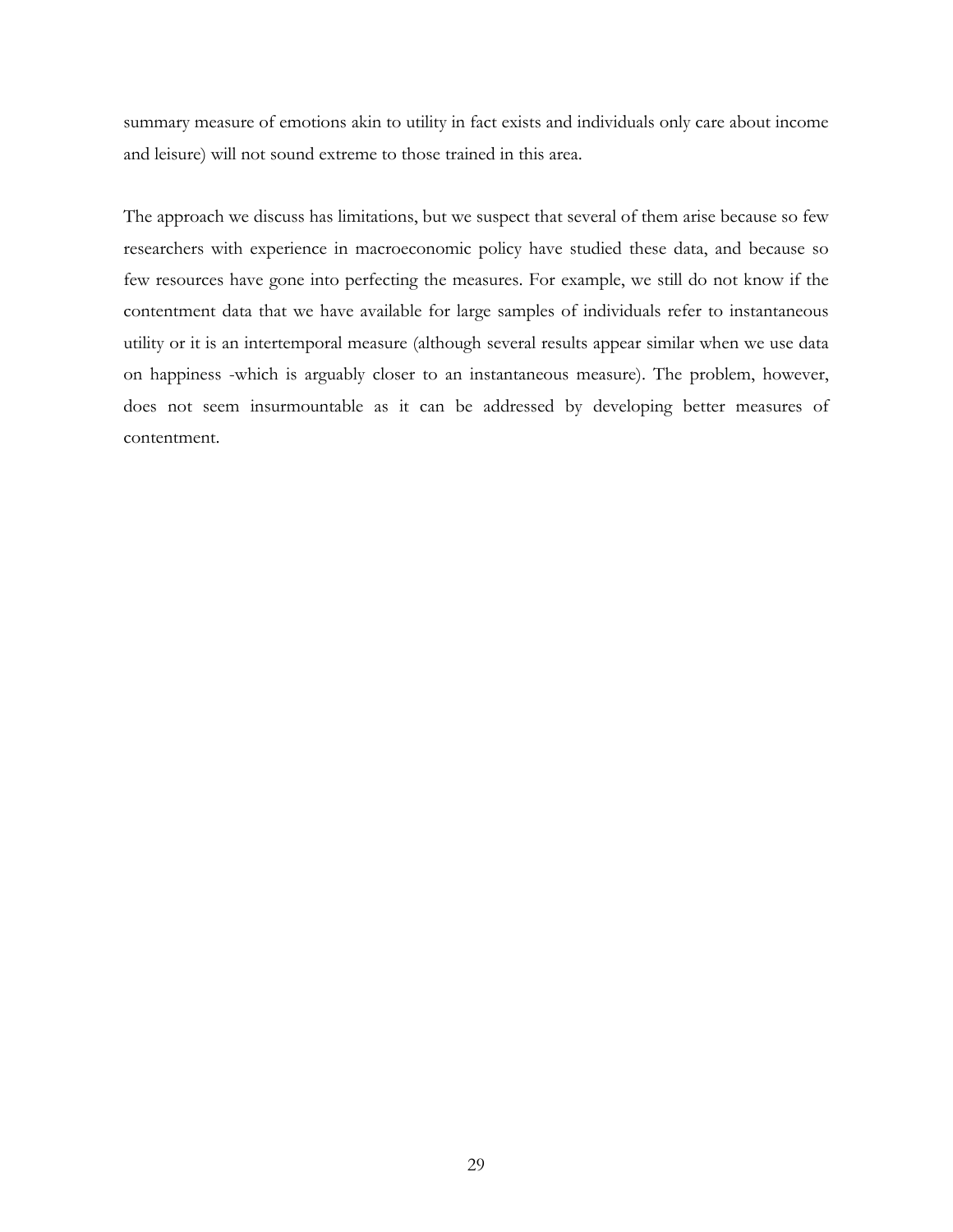**Figure 1**: Distribution of Life Satisfaction in three scenarios.



Unemployment at average level and Inflation +10%

Unemployment+10% and Inflation at average level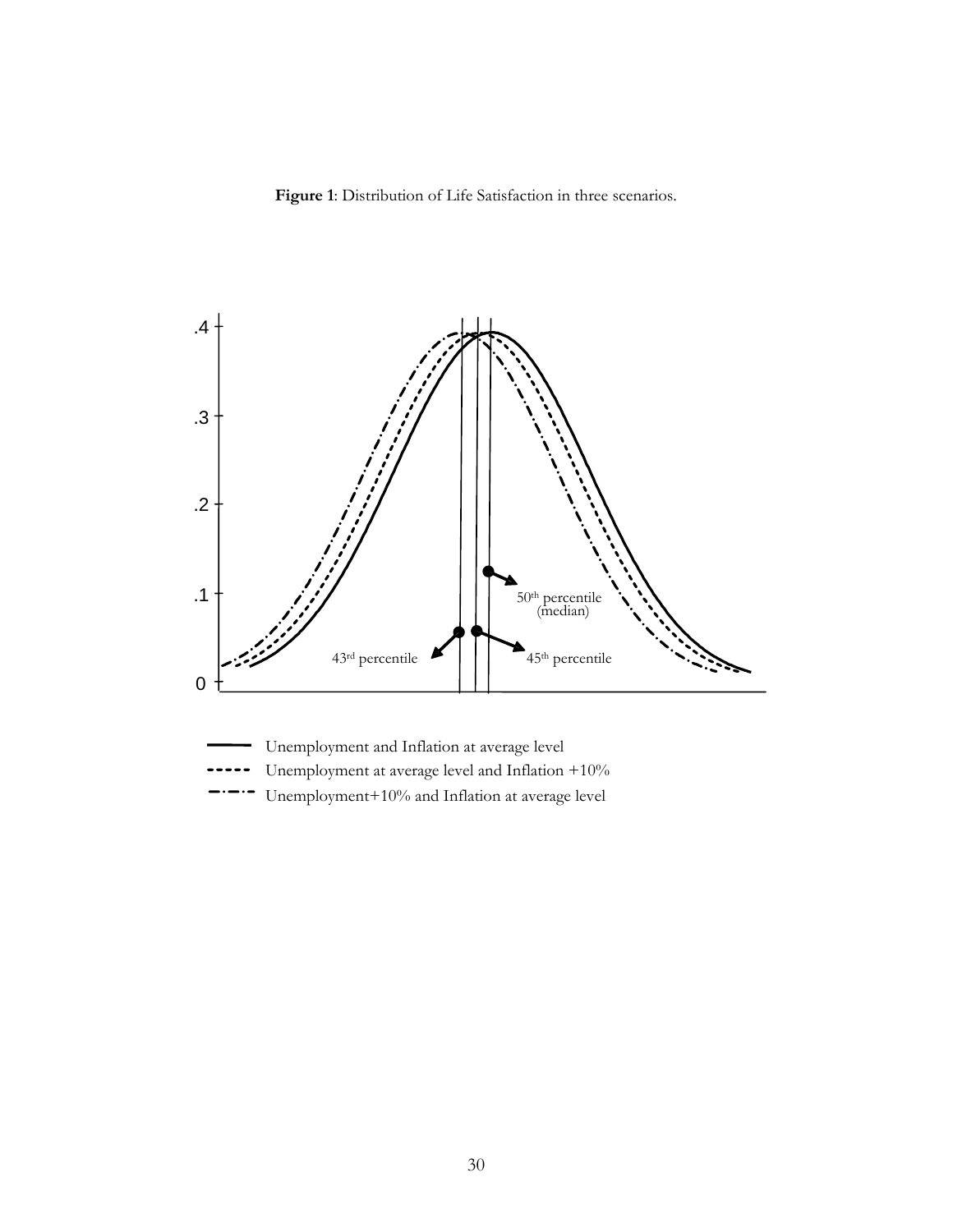



**Figure 2B:** Life Satisfaction Effect of an Expected Job Loss Shock Due to Retirement:

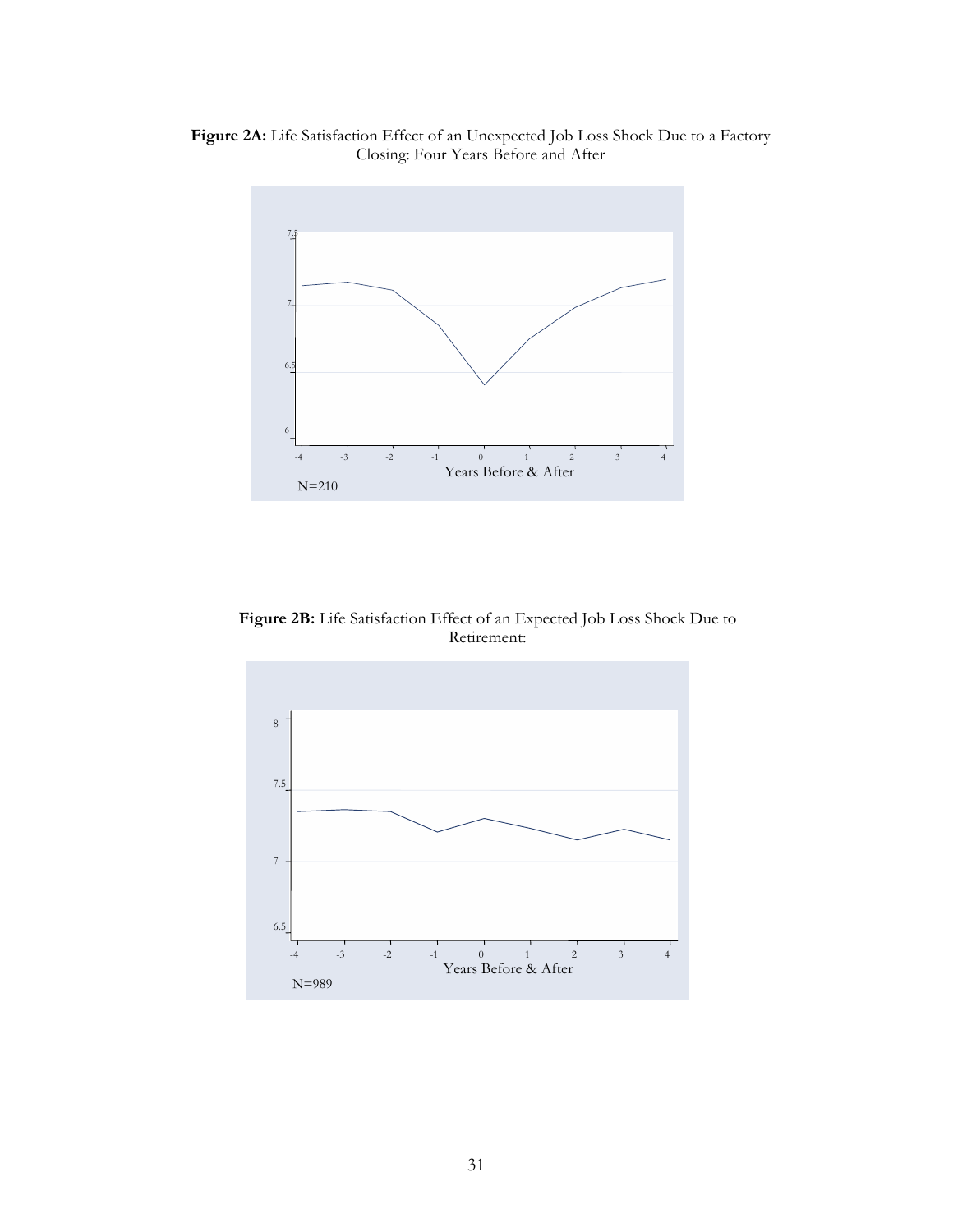Figure 3: The three FAC (Facial Action Coding) units in the brow area and their combinations are illustrated. AU 1 (action of inner frontalis) raises the inner corners of the eyebrows, forming wrinkles in the medial part of the brow. AU 2 (action of the outer frontalis) raises the outer portion of the eyebrows, forming wrinkles In the lateral part of the brow. AU 4 (action of procerus, corrugators, and depressor supercilii) pulls the eyebrows down and together, forming vertical wrinkles between them and horizontal wrinkles near the nasion. The combinations of AUS show how these AUs can act together to form composites of the appearances each produces separately.



**Figure 4**: Ekman's six expressions: Happy, Sad, Anger, Fear, Disgust and Surprise.













Happy Sad Anger Fear Disgust Surprise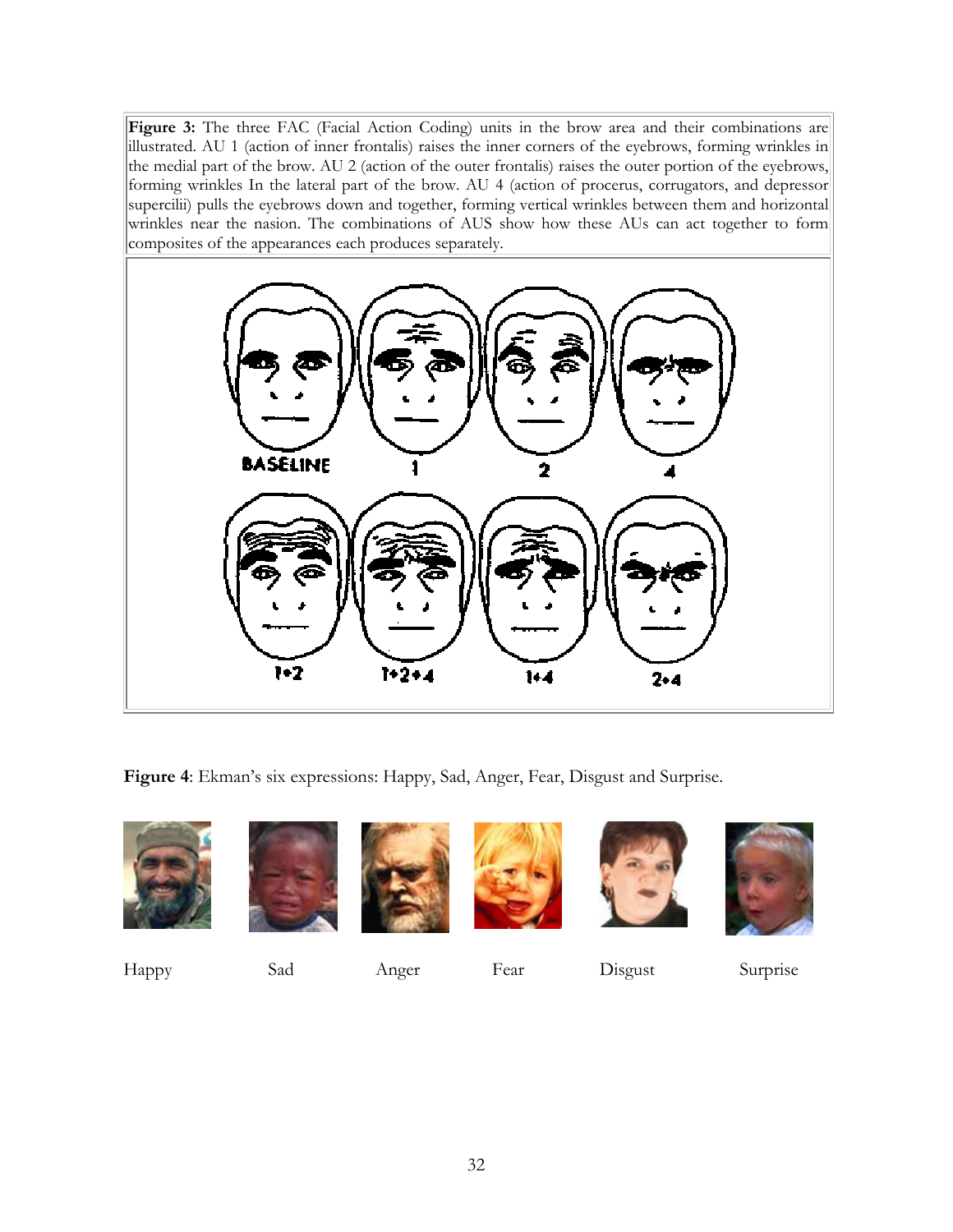| Dependent variable:                                  | Life Satisfaction | Life Satisfaction | Life Satisfaction | Life Satisfaction |
|------------------------------------------------------|-------------------|-------------------|-------------------|-------------------|
| Macroeconomic Variables                              |                   |                   |                   |                   |
| Unemployment rate                                    | $-1.6$            | $-2.3$            | $-1.2$            | $-1.1$            |
|                                                      | (0.4)             | (0.6)             | (0.4)             | (0.4)             |
| Inflation rate                                       | $-1.2$            | $-1.9$            | $-1.9$            | $-2.0$            |
|                                                      | (0.3)             | (0.5)             | (0.4)             | (0.4)             |
| GDP per capita                                       |                   |                   | 0.09              | 0.07              |
|                                                      |                   |                   | (0.02)            | (0.04)            |
| Hours                                                |                   |                   |                   | $-0.03$           |
|                                                      |                   |                   |                   | (0.01)            |
| Personal Characteristics                             | Yes               | Yes               | Yes               | Yes               |
| Country & Year Dummies                               | Yes               | Yes               | Yes               | Yes               |
| Country Specific Time Trends                         | No                | Yes               | No                | No                |
| Unemployment Inflation<br>Trade-off (standard error) | 1.3<br>(0.4)      | 1.2<br>(0.4)      | 0.7<br>(0.2)      | 0.6<br>(0.2)      |
| No. of Observations                                  | 609,243           | 609,243           | 607,467           | 607,467           |
| Country-year clusters                                | 309               | 309               | 306               | 306               |
| Pseudo R <sup>2</sup>                                | 0.09              | 0.09              | 0.09              | 0.09              |

**Table 1:** How Life Satisfaction Scores Vary with Inflation & Unemployment, 16 OECD Countries, 1973 to 2002.

**Note**: All regressions include controls for personal characteristics, including employment status (including self employed, retired, keeping home or in school), income, marital status, education, gender, age and age squared. Ordered probit regressions with robust standard errors in parentheses, clustered at the country year level. The regressions use as dependent variable the answer to the Euro-barometer question, *"On the whole, are you satisfied with the life you lead?"*. The four possible answers are: *"not at all satisfied"; "not very satisfied"; "fairly satisfied"; "very satisfied"*. *GDP per capita* is real GDP per capita in the country, measured in US dollars. *Hours* is the average weekly hours worked per capita.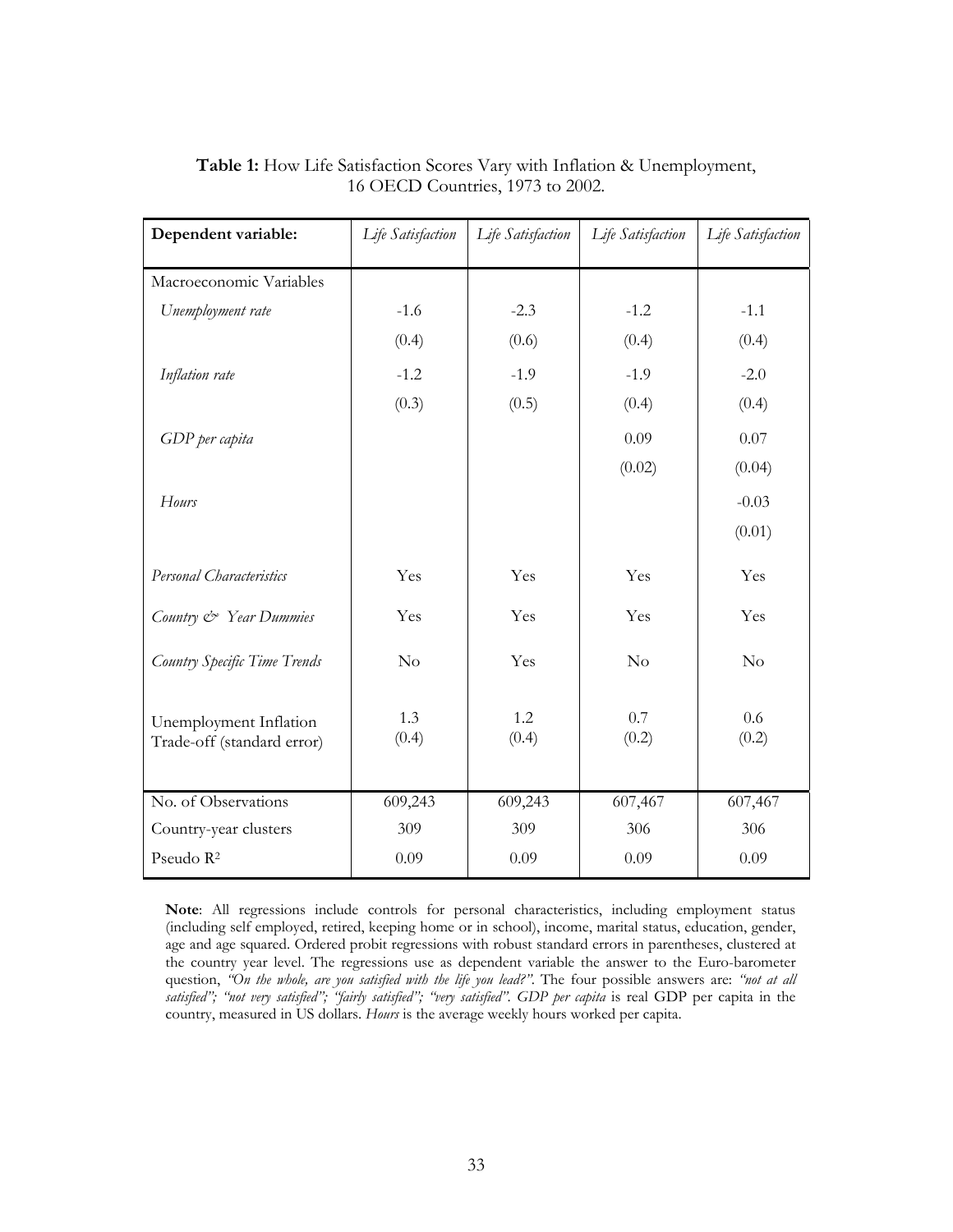| Dependent variable:       | Life Satisfaction | Happiness        |
|---------------------------|-------------------|------------------|
| Macroeconomic Variables   |                   |                  |
| Unemployment rate         | $-2.2$            | $-2.2$           |
|                           | (1.3)             | (1.6)            |
| Unemployment rate $t + 1$ | $-3.1$            | 0.8              |
|                           | (1.2)             | (1.3)            |
| Inflation rate            | 0.4               | 0.4              |
|                           | (0.5)             | (0.5)            |
| Inflation rate $t + 1$    | $-3.4$            | $-3.3$           |
|                           | (0.5)             | (0.5)            |
| Personal Characteristics  | Yes               | Yes              |
| Dummy Variables           | Country and Year  | Country and Year |
|                           |                   |                  |
| No. of Observations       | 128,722           | 128,722          |
| Country-year clusters     | 99                | 99               |
| Pseudo R <sup>2</sup>     | 0.08              | 0.08             |

**Table 2:** How Life Satisfaction & Happiness Scores Vary with Current + Future Inflation & Unemployment Rates, 16 OECD Countries, 1973 to 1986.

**Note**: Ordered probit regressions with robust standard errors in parentheses, clustered at the country year level. Personal characteristics include employment status (including self employed, retired, keeping home or in school), income, marital status, education, gender, age and age squared. The dependent variable in column (1) is the answer to the Euro-barometer question, *"On the whole, are you satisfied with the life you lead?"* The four possible answers are: *"not at all satisfied"; "not very satisfied"; "fairly satisfied"; "very satisfied"*. The dependent variable in column (2) is the response to the Euro-barometer question, *"Taking all things together, how would you say things are these days -would you say you're very happy, fairly happy, or not too happy these days?"* (1=*"not too happy"*, 2=*"fairly happy"* and 3=*"very happy"*). *Unemployment rate t+1* and *Inflation rate t+1* are the unemployment and inflation rates one year into the future.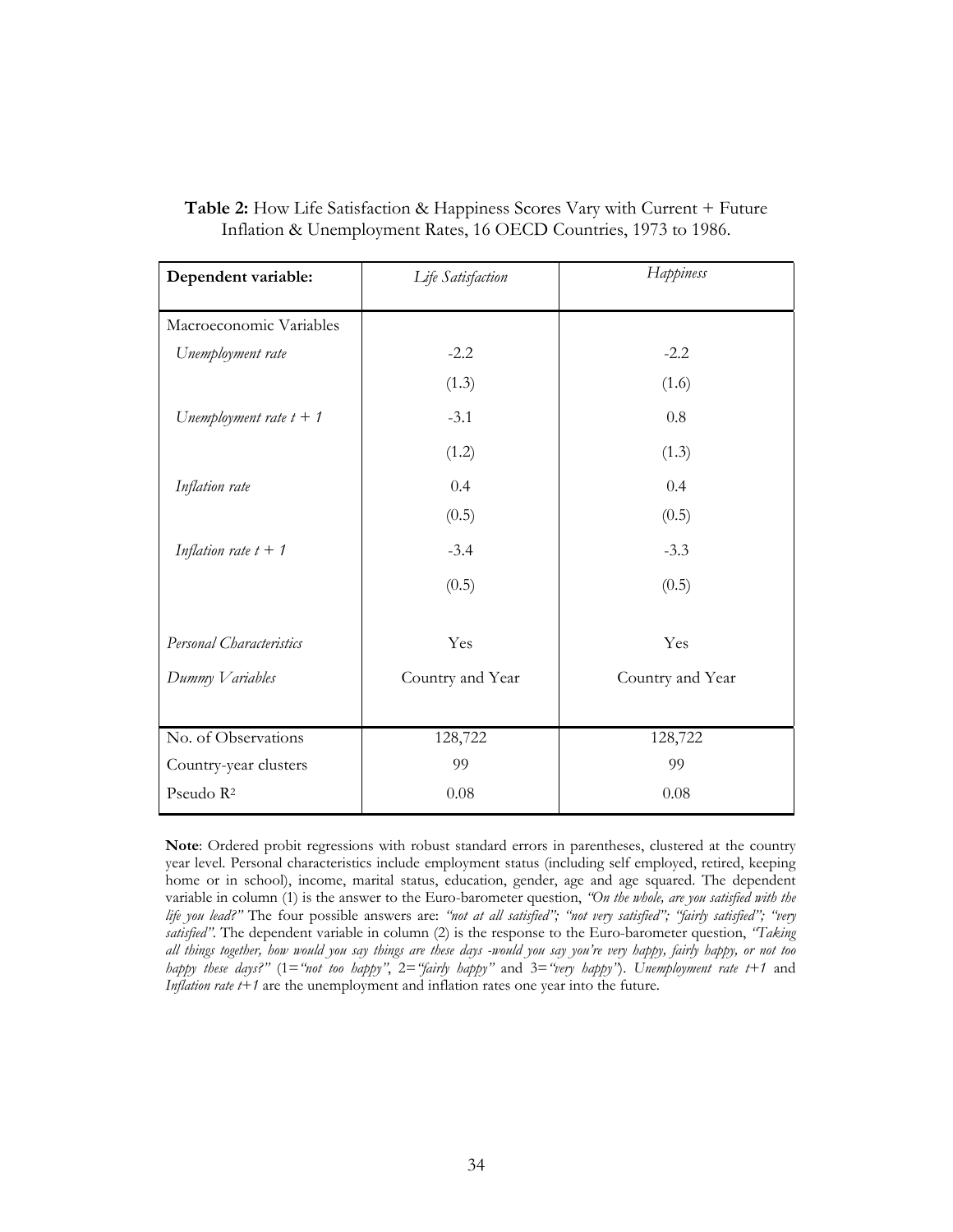| Dependent variable:       | (1)               |               | (2)               |               |
|---------------------------|-------------------|---------------|-------------------|---------------|
| Life Satisfaction         | Coefficient       | $*$ Inflation | Coefficient       | *Unemployment |
| Unemployment rate         | $-2.0$            |               | $-3.2$            |               |
|                           | (0.4)             |               | (1.5)             |               |
| Inflation rate            | $-2.1$            |               | $-1.0$            |               |
|                           | (0.8)             |               | (0.4)             |               |
| Unemployed                | $-0.5$            | 0.3           | $-0.4$            | $-1.2$        |
|                           | (0.02)            | (0.3)         | (0.04)            | (0.5)         |
| Self-employed             | $-0.001$          | 0.3           | 0.01              | 0.08          |
|                           | (0.01)<br>$-0.01$ | (0.1)<br>0.2  | (0.02)<br>$-0.04$ | (0.2)<br>0.5  |
| Retired                   | (0.01)            | (0.2)         | (0.03)            | (0.3)         |
| Keep Home                 | $-0.03$           | 0.6           | 0.008             | $-0.02$       |
|                           | (0.01)            | (0.1)         | (0.02)            | (0.2)         |
| In school                 | 0.1               | $-0.01$       | 0.1               | $-0.3$        |
|                           | (0.01)            | (0.2)         | (0.02)            | (0.2)         |
| Male                      | $-0.08$           | 0.3           | $-0.07$           | 0.06          |
|                           | (0.01)            | (0.1)         | (0.01)            | (0.2)         |
| Age                       | $-0.03$           | $-0.03$       | $-0.02$           | $-0.1$        |
|                           | (0.001)           | (0.02)        | (0.002)           | (0.03)        |
| Age Squared               | $2.9e-4$          | $2.9e-4$      | $2.1e-4$          | 0.001         |
|                           | $(1.5e-5)$        | $(2.0e-4)$    | $(2.5e-5)$        | $(2.4e-4)$    |
| Income 2                  | 0.05              | 0.1           | 0.07              | $-0.09$       |
|                           | (0.01)            | (0.2)         | (0.02)            | (0.2)         |
| Income 3                  | 0.2               | 0.1           | 0.2               | $-0.5$        |
|                           | (0.01)            | (0.2)         | (0.02)            | (0.2)         |
| Income $4 (top)$          | 0.3               | 0.2           | 0.4               | $-0.6$        |
|                           | (0.01)            | (0.2)         | (0.02)            | (0.3)         |
| Education 15-18 years old | 0.07              | 0.4           | 0.05              | 0.5           |
| Education >18 years old   | (0.01)<br>0.2     | (0.1)<br>0.2  | (0.02)<br>0.09    | (0.2)<br>1.1  |
|                           | (0.01)            | (0.1)         | (0.02)            | (0.2)         |
| Married                   | 0.2               | $-0.3$        | 0.2               | $-0.6$        |
|                           | (0.01)            | (0.2)         | (0.02)            | (0.2)         |
| Divorced                  | $-0.2$            | $-0.8$        | $-0.2$            | $-0.2$        |
|                           | (0.02)            | (0.3)         | (0.04)            | (0.5)         |
| Separated                 | $-0.3$            | $-0.5$        | $-0.3$            | $-0.5$        |
|                           | (0.03)            | (0.6)         | (0.05)            | (0.6)         |
| Widow                     | $-0.1$            | $-0.3$        | $-0.2$            | $0.2\,$       |
|                           | (0.01)            | (0.2)         | (0.02)            | (0.3)         |
| No. of Observations       | 609,243           |               | 609,243           |               |
| Pseudo R <sup>2</sup>     | 0.09              |               |                   | 0.09          |

**Table 3:** The Determinants of Life Satisfaction, Interacting Unemployment & Inflation Rates with Personal Characteristics, 16 OECD Countries, 1973 to 2002.

**Note**: Ordered probit regressions with robust standard errors in parentheses, clustered at the country year level (309 clusters), including country and year dummies. Dependent variable is the answer to the Euro-barometer question: *"On the whole, are you satisfied with the life you lead?"*. The four possible answers are: *"not at all satisfied"; "not very satisfied"; "fairly satisfied"; "very satisfied"*.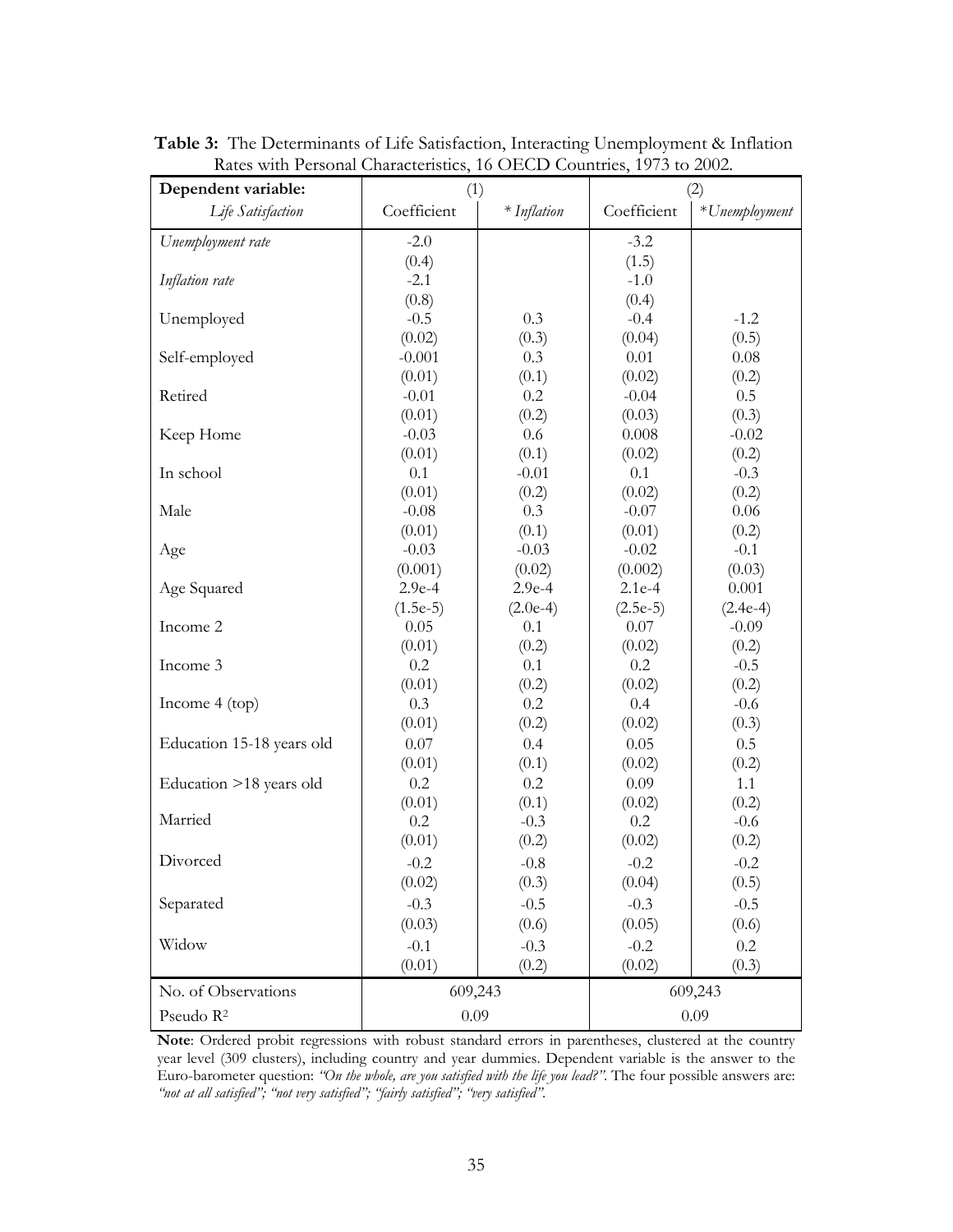| Dependent variable:              | Life Satisfaction |  |
|----------------------------------|-------------------|--|
| Macroeconomic Variables          |                   |  |
| Unemployment rate                | 0.8               |  |
|                                  | (1.0)             |  |
| (Unemployment rate) <sup>2</sup> | $-12.4$           |  |
|                                  | (4.6)             |  |
| Inflation rate                   | $-1.8$            |  |
|                                  | (0.7)             |  |
| (Inflation rate) <sup>2</sup>    | 3.1               |  |
|                                  | (3.2)             |  |
| Personal Characteristics         | Yes               |  |
| Dummy Variables                  | Country and Year  |  |
|                                  |                   |  |
| No. of Observations              | 609,243           |  |
| Country-year clusters            | 309               |  |
| Pseudo R <sup>2</sup>            | 0.09              |  |

**Table 4:** How Life Satisfaction Scores Vary with Inflation & Unemployment, Testing for Non-Linearities, 16 OECD Countries, 1973 to 2002.

**Note**: Ordered probit regressions with robust standard errors in parentheses, clustered at the country year level. Personal characteristics include employment status (including self employed, retired, keeping home or in school), income, marital status, education, gender, age and age squared. The dependent variable is the answer to the Euro-barometer question, *"On the whole, are you satisfied with the life you lead?"*. The four possible answers are *"not at all satisfied"; "not very satisfied"; "fairly satisfied"; "very satisfied"*.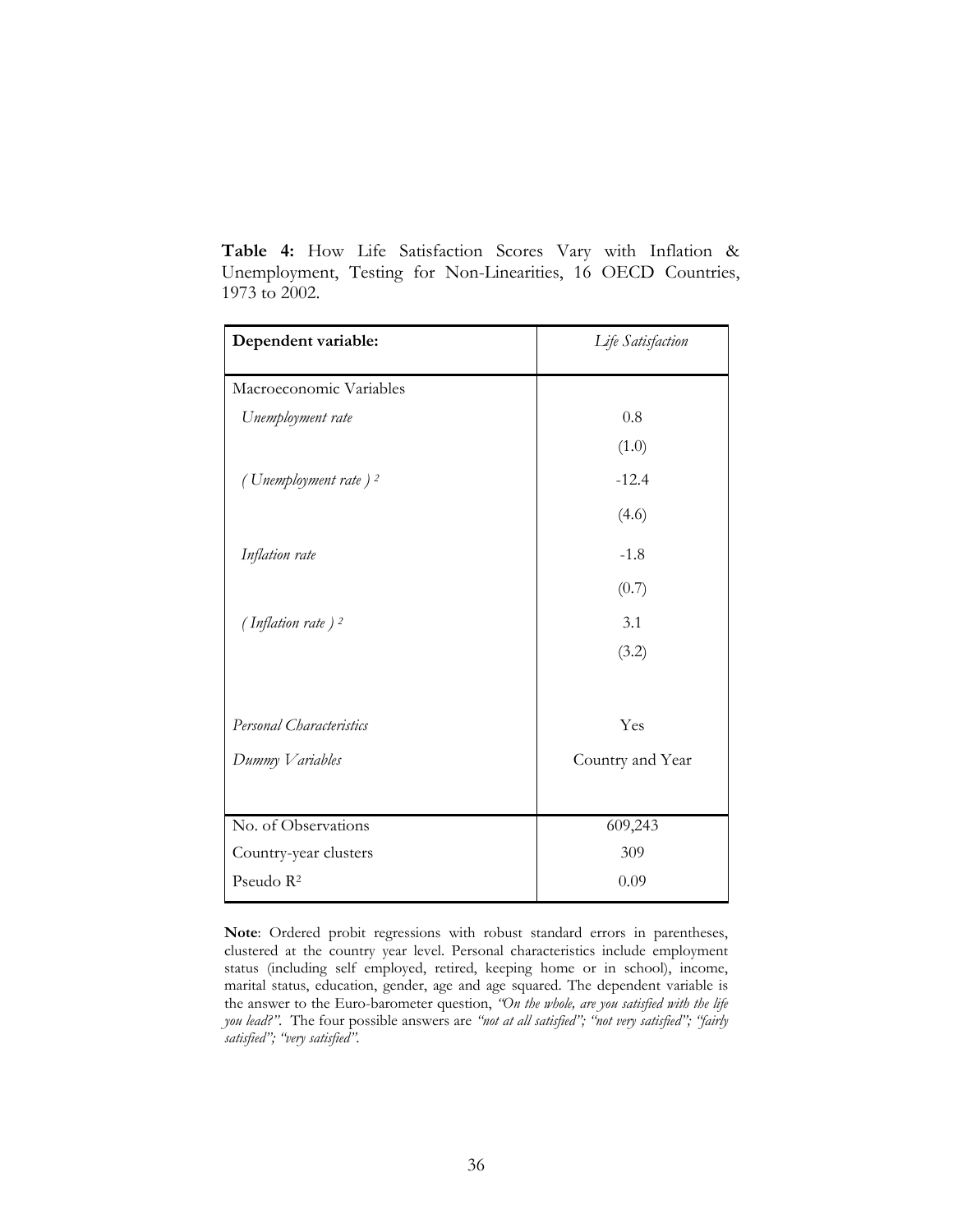**Table 5:** Adaptation in Macroeconomics- How Life Satisfaction Scores Vary with Current and Past Inflation and Unemployment Rates, 16 OECD Countries, 1973- 2002.

| Dependent variable:      | Life Satisfaction |
|--------------------------|-------------------|
| Macroeconomic Variables  |                   |
| Unemployment rate        | $-4.4$            |
|                          | (0.9)             |
| Unemployment rate t - 1  | 2.9               |
|                          | (0.9)             |
| Inflation rate           | $-0.4$            |
|                          | (0.6)             |
| Inflation rate $t-1$     | $-1.0$            |
|                          | (0.5)             |
| Personal Characteristics | Yes               |
| Dummy Variables          | Country and Year  |
|                          |                   |
| No. of Observations      | 597,433           |
| Country-year clusters    | 302               |
| Pseudo R <sup>2</sup>    | 0.09              |

**Note**: Ordered probit regressions with robust standard errors in parentheses, clustered at the country year level. Personal characteristics include employment status (including self employed, retired, keeping home or in school), income, marital status, education, gender, age and age squared. The dependent variable is the answer to the Euro-barometer question, *"On the whole, are you satisfied with the life you lead?"*. The four possible answers are: *"not at all satisfied"; "not very satisfied"; "fairly satisfied"; "very satisfied*. *Unemployment rate t-1* and *Inflation rate t-1* are the unemployment and inflation rates lagged one year into the past.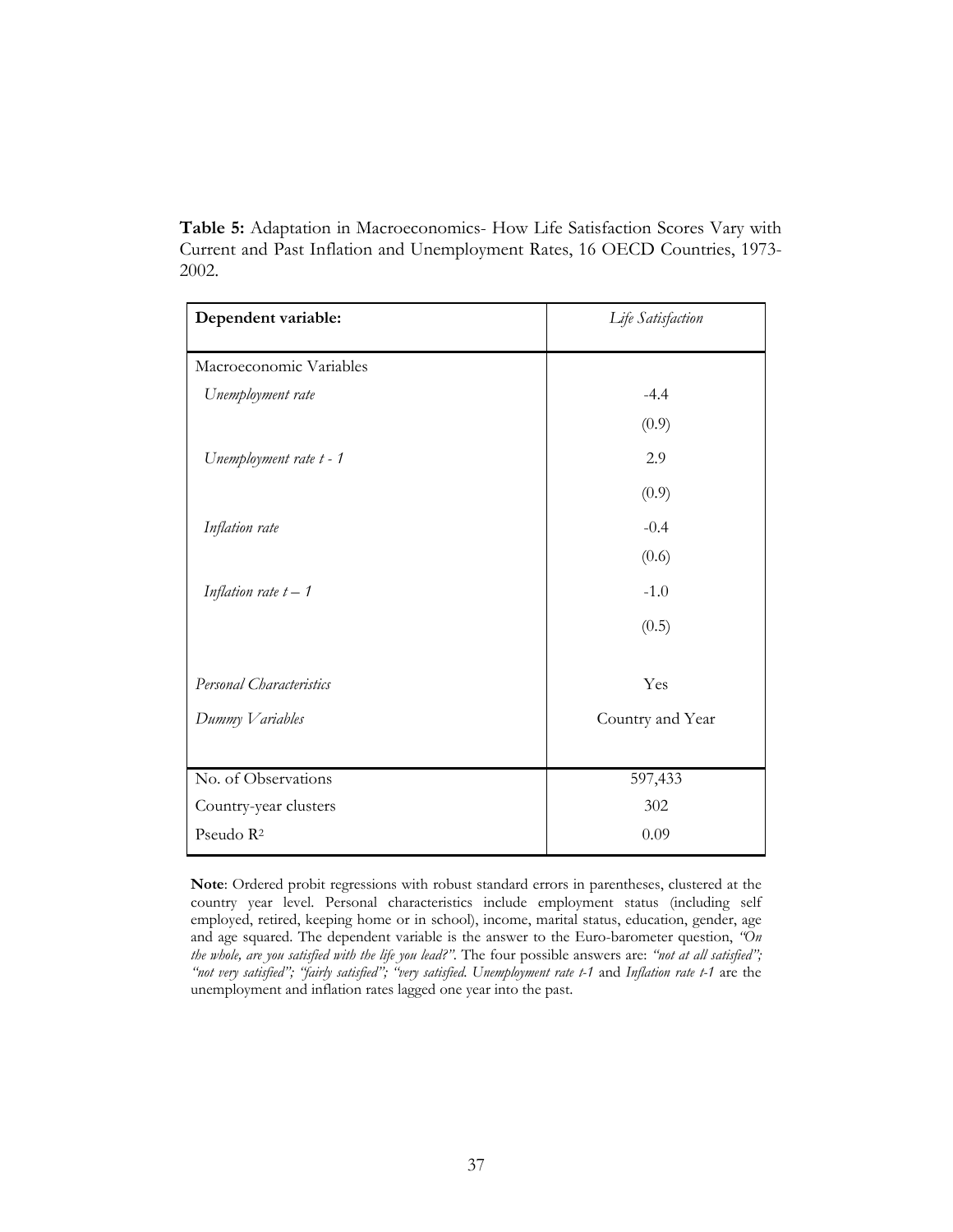#### **References**

- Akerlof, George and Yellen, Janet, (1990) "The Fair Wage-Effort Hypothesis and Unemployment", *Quarterly Journal of Economics*, May, vol. 105(2), pp. 255-83.
- Akerlof, George (2007) "The Missing Motivation in Macroeconomics", Presidential Address, American Economic Association.
- Alesina, Alberto (1987) "Macroeconomic Policy in a Two-Party System as a Repeated Game", *Quarterly Journal of Economics*, August, pp. 651-678.
- Alesina, Alberto, Rafael Di Tella and Robert MacCulloch (2004) "Inequality and happiness: are Europeans and Americans different?", *Journal of Public Economics*, 2004, 88(9), pp. 2009-42.
- Alesina Alberto, Edward Glaeser and Bruce Sacerdote (2001) "Why Doesn't the United States Have a European Style Welfare State?", *Brookings Papers on Economic Activity*, *2* (Fall), pp. 187-278.
- Alvarez, Fernando and Urban Jermann (2004) "Using Asset Prices to Measure the Cost of Business Cycles", *Journal of Political Economy*, 112(6), pp. 1223-56.
- Atkeson, Andrew and Christopher Phelan (1994) "Reconsidering the Costs of Business Cycles with Incomplete Markets", in Stanley Fischer and Julio Rotemberg (eds.), *NBER Macroeconomics Annual,* MIT Press.
- Barro, Robert and David Gordon (1983) "A Positive Theory of Monetary Policy in a Natural Rate Model", *Journal of Political Economy*, 91(4), pp. 589-610.
- Becchetti, Leonardo, Castriota and Osea Giuntella (2006) "The Effects of Age and Job Protection on the Welfare Costs of Inflation and Unemployment: A source of antiinflation bias?", University of Rome Tor Vergata mimeo.
- Benabou, Roland and Robert Gertner (1993) "Search with Learning from Prices: Does Increased Inflationary Uncertainty Lead to Higher Markups?", *Review of Economic Studies*, 60, pp. 69- 95.
- Blanchard, Olivier and Stanley Fischer (1989) Lectures on Macroeconomics, MIT Press, Cambridge.
- Blanchflower, D.G. and A.J. Oswald (2004) "Well-being over time in Britain and the United States", *Journal of Public Economics*, 88, Issues 7-8, pp. 1359-1386.
- Blanchflower, David and Andrew Oswald (2007) "Hypertension and Happiness across Countries", NBER 12934, forthcoming *Journal of Health Economics*.
- Boes, Stefan, Markus Lipp and Rainer Winkelmann (2007) "Money Illusion Under Test", *Economics Letters*, 94(3), pp. 332-337.
- Christiano, Lawrence J. and Martin Eichenbaum (1992) "Current Real Business Cycle Theory and Aggregate Labor Market Fluctuations," *American Economic Review*, 82, pp. 430–50.
- Clark, Andrew and Andrew Oswald (1994) "Unhappiness and Unemployment", *Economic Journal*, 104, pp. 648-59.
- Clark, Andrew (2003) "Unemployment as a Social Norm: Psychological Evidence from Panel Data." *Journal of Labor Economics*. April, 21, pp. 323–51.
- Clark, Andrew, Frijters, Paul and Shields, Michael (2007) "Relative Income, Happiness and Utility: An Explanation for the Easterlin Paradox and Other Puzzles", *Journal of Economic Literature*, forthcoming.
- Deaton, Angus (2007) "Income, aging, health and wellbeing around the world: Evidence from the Gallup World Poll", Princeton university mimeo.
- Diener, Ed (1984) "Subjective Well-Being", *Psychological Bulletin*, 93, pp 542-75.
- Diener, Ed, Suh, Eunkook, Lucas, Richard and Heidi Smith (1999) "Subjective Well-Being: Three Decades of Progress", *Psychological Bulletin*, 125 (2), pp 276-303.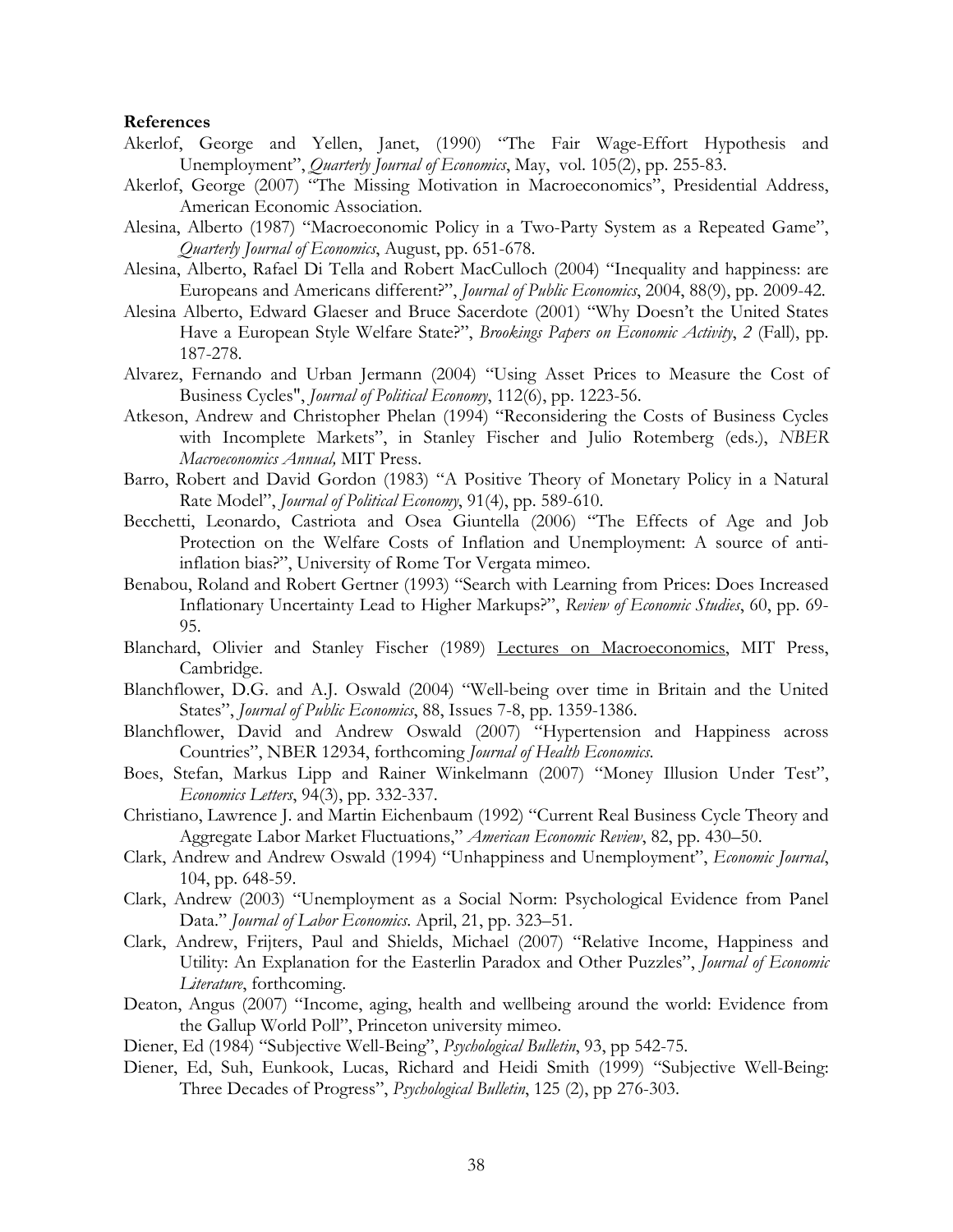- Di Tella, Rafael, Robert MacCulloch and Andrew Oswald (2001) "Preferences over Inflation and Unemployment: Evidence from Surveys of Happiness", *American Economic Review*, 91(1), pp. 335-41.
- Di Tella, Rafael and Robert MacCulloch (2002) "Why Doesn't Capitalism Flow to Poor Countries?", mimeo.
- Di Tella, Rafael, Robert MacCulloch and Andrew Oswald (2003) "The Macroeconomics of Happiness", *Review of Economics and Statistics,* 85(4), pp. 809-27.
- Di Tella, Rafael and Robert MacCulloch (2004) "Unemployment Benefits as a Substitute for a Conservative Central Banker", *Review of Economics and Statistics*, 86, pp. 911-22.
- Di Tella, Rafael and Robert MacCulloch (2005) "Partisan Social Happiness", *Review of Economic Studies*, 72, pp. 367-393.
- Di Tella, Rafael and Robert MacCulloch (2006a) "Some Uses of Happiness Data in Economics", *Journal of Economic Perspectives*, 20, pp. 25-46.
- Di Tella, Rafael and Robert MacCulloch (2006b) "Europe *vs* America: Institutional Hysteresis in a Simple Normative Model", *Journal of Public Economics,* 90(12), pp. 2161-86.
- Di Tella, Rafael, John Haisken-de-New and Robert MacCulloch (2006) "Happiness Adaptation to Income and to Status in an Individual Panel", NBER working paper number no. 13159.
- Eichenbaum, Martin (1992) "Liquidity Effects and the Monetary Transmission Mechanism", *The American Economic Review*, 82(2), pp. 346-353.
- Ekman, P., Sorenson, E. R., & Friesen, W. V. (1969) "Pan-cultural elements in facial displays of emotions", *Science*, 164 (3875), pp. 86-88.
- Elster, J., and G. Loewenstein, "Utility from Memory and from Anticipation," in Choice over Time, G. Loewenstein and J. Elster, eds. (New York: Russell Sage Foundation, 1992).
- Feldstein, Martin (1997) "The Costs and Benefits of Going from Low Inflation to Price Stability", in Reducing Inflation: Motivation and Strategy, edited by Christine Romer and David Romer, NBER Studies in Business Cycles, 30, Chicago: University of Chicago Press.
- Fischer, S., and Modigliani, F. (1978) "Towards an Understanding of the Real Effects and Costs of Inflation", *Weltwirtschaftliches Archiv*, 114, pp. 810-33.
- Gali, Jordi (2002) Stabilization and Monetary Policy: the International Experience*,* Banco de México, México D.F.
- Gali, Jordi and Tomasso Monacelli (2005) "Monetary Policy and Exchange Rate Volatility in a Small Open Economy", *Review of Economic Studies*, 72, pp. 707-734*.*
- Gilbert, Daniel T., Elizabeth C. Pinel, Timothy, D. Wilson, Stephen J. Blumberg and Thalia Wheatley (1998) "Immune Neglect: A Source of Durability Bias in Affective Forecasting." *Journal of Personality and Social Psychology*. 75(3), pp. 617–38.
- Gilbert, Daniel (2006) Stumbling on Happiness, Alfred Knopf, New York.
- Greene, Joshua D., R. Brian Sommerville, Leigh E. Nystrom, John M. Darley, Jonathan D. Cohen (2001) "An fMRI Investigation of Emotional Engagement in Moral Judgment", *Science*, Vol 293, 14 September, pp. 2105-8.
- Hager Joseph and Paul Ekman (1983) "The Inner and Outer Meanings of Facial Expressions", Chapter 10 in J. T. Cacioppo & R. E. Petty (Eds.) Social Psychophysiology: A Sourcebook, New York: The Guilford Press.
- Helliwell, John F. (2003) "How's Life? Combining Individual And National Variables To Explain Subjective Well-Being," *Economic Modelling*, v20 (2), pp. 331-360.
- Helliwell, John F. and R.D. Putnam (2004) 'The social context of well-being' Philosophical Transactions of the Royal Society of London, vol. 359, pp. 1435-46.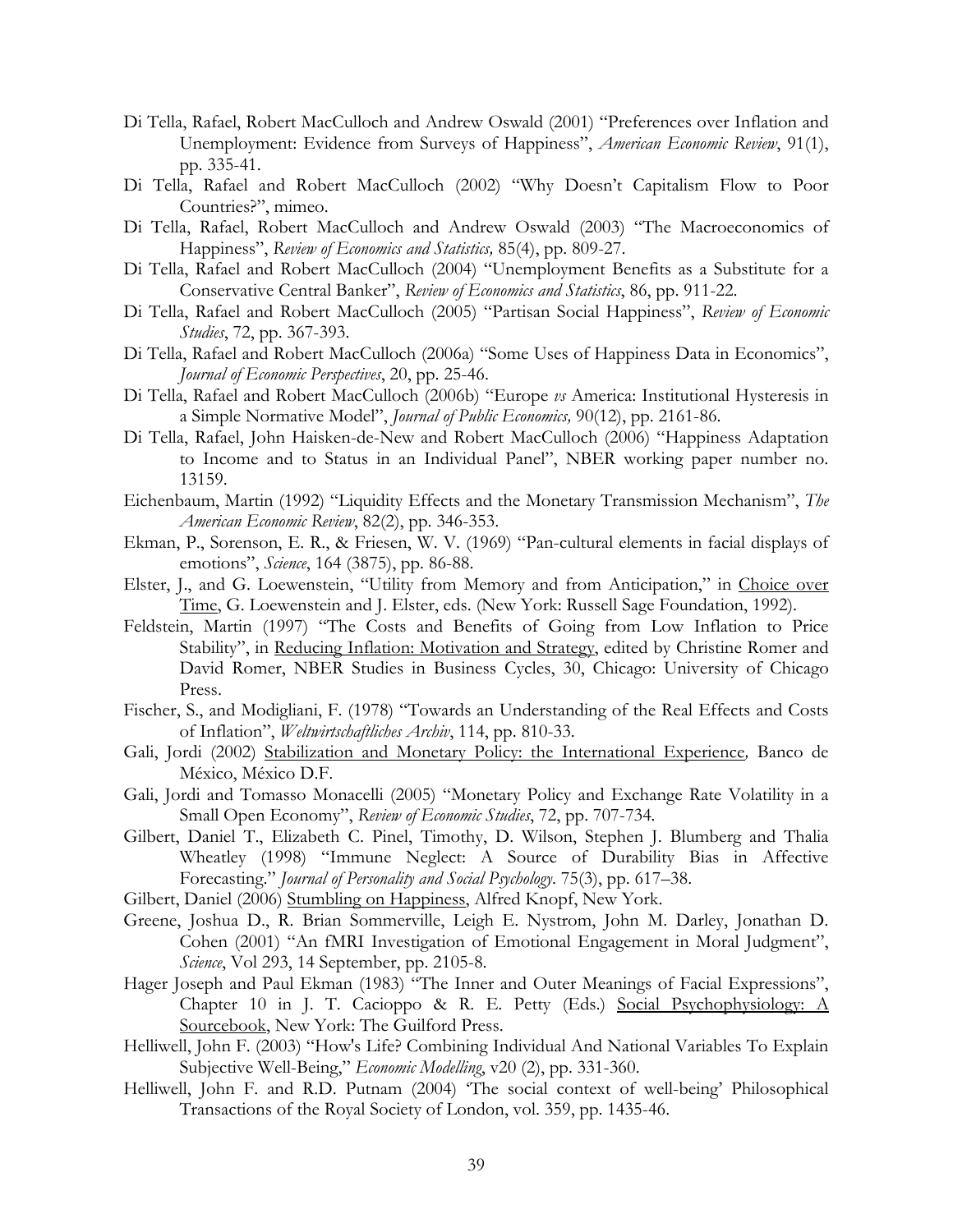- Helliwell, John F. and H. Huang (2005b) 'How's your government? International evidence linking good government and well-being', mimeo UBC.
- Hibbs, Douglas (1987) The American Political Economy: Macroeconomics and Electoral Politics (Cambridge, MA: Harvard University Press).
- Hsee, C. K. and Tang, J. (2007) "Sun and Water: On a Modulus-based Measurement of Happiness", *Emotion*, 7, pp. 213-218.
- Kahneman, D., Krueger, A. B., Schkade, D., Schwarz, N., & Stone, A. A. (2004) "A Survey Method for Characterizing Daily Life Experience: The Day Reconstruction Method (DRM)", *Science* (3 December), pp. 1776-1780.
- Kahneman, Daniel and Alan B. Krueger (2006) "Developments in the Measurement of Subjective Well-Being", *Journal of Economic Perspectives,* Volume 20, Number 1, Winter, pp.  $3 - 24.$
- Kimball, Miles and Robert Willis (2006) "Happiness and Utility", mimeo.
- King, Gary, Christopher J.R. Murray, Joshua A. Salomon, and Ajay Tandon (2003) "Enhancing the Validity and Cross-Cultural Comparability of Measurement in Survey Research." *American Political Science Review* vol 97(4), pp. 567-83.
- Lucas, Robert E., Jr. (1981) "Discussion of: Stanley Fischer, 'Towards an Understanding of the Costs of Inflation: II", Carnegie-Rochester Conference Series on Public Policy, 15, pp. 43-52.

Lucas, Robert (2003) "Macroeconomic Priorities," *American Economic Review* 93:1, 1–14.

- Lüchinger, Simon Alois Stutzer and Rainer Winkelmann (2007) "The Happiness Gains From Sorting and Matching in the Labor Market" WWZ Discussion Paper No. 0107, University of Basel.
- Mankiw, Gregory (2001) "US Monetary Policy During the 1990s", *National Bureau of Economic Research Working Paper* no. 8471, September.
- Myers, D. and Ed Diener (1994) "Who is Happy?" *Psychological Science*, 6, pp. 10-19.
- Oderberg, David (2000) "Is there a Right to be Worng?", *Philosphy*, 75, pp. 517-37.
- Rudebusch, Glenn and Lars Svensson (1999) "Policy Rules for Inflation targeting" in J.B. Taylor, Editor, Monetary Policy Rules, University of Chicago Press, Chicago, pp. 203–246.
- Rotemberg, Julio and Michael Woodford (1997) "An Optimization-Based Econometric Model for the Evaluation of Monetary Policy", *NBER Macroeconomics Annual*, 12, pp. 297-346.
- Rotemberg, Julio, and Michael Woodford (1999), "Interest Rate Rules in An Estimated Sticky Price Model," in *Monetary Policy Rules*, John B. Taylor (ed.), The University of Chicago Press, pp. 57-119.
- Rotemberg, Julio (2005) "Customer Anger at Price Increases, Changes in the Frequency of Price Adjustment and Monetary Policy," *Journal of Monetary Economics,* 52, May, pp. 829-852.
- Rotemberg, Julio (2007) "Behavioural Aspects of Price Setting, and their Policy Implications", Paper prepared for the Federal Reserve of Boston, 'Behavioural Policy Conference', September 2007.
- Seligman, Martin (2004) "Can Happiness be Taught?", *Daedalus*.
- Shafir, E., Diamond, Peter and Tversky, Amos (1997) "Money Illusion", *Quarterly Journal of Economics*, 112, pp. 341-374.
- Shiller, Robert (1997) "Why Do People Dislike Inflation?" In *Reducing Inflation: Motivation and Strategy*, Romer, Christine and Romer, David, eds., Chicago: University of Chicago Press.
- Stevenson, Betsey and Justin Wolfers (2006) "Bargaining in the Shadow of the Law: Divorce Laws and Family Distress", *Quarterly Journal of Economics* 121(1), February.
- Stutzer, Alois and Rafael Lalive (2004). "The Role of Social Work Norms in Job Searching and Subjective Well-Being," *Journal of the European Economic Association*, vol. 2(4), pp. 696-719.